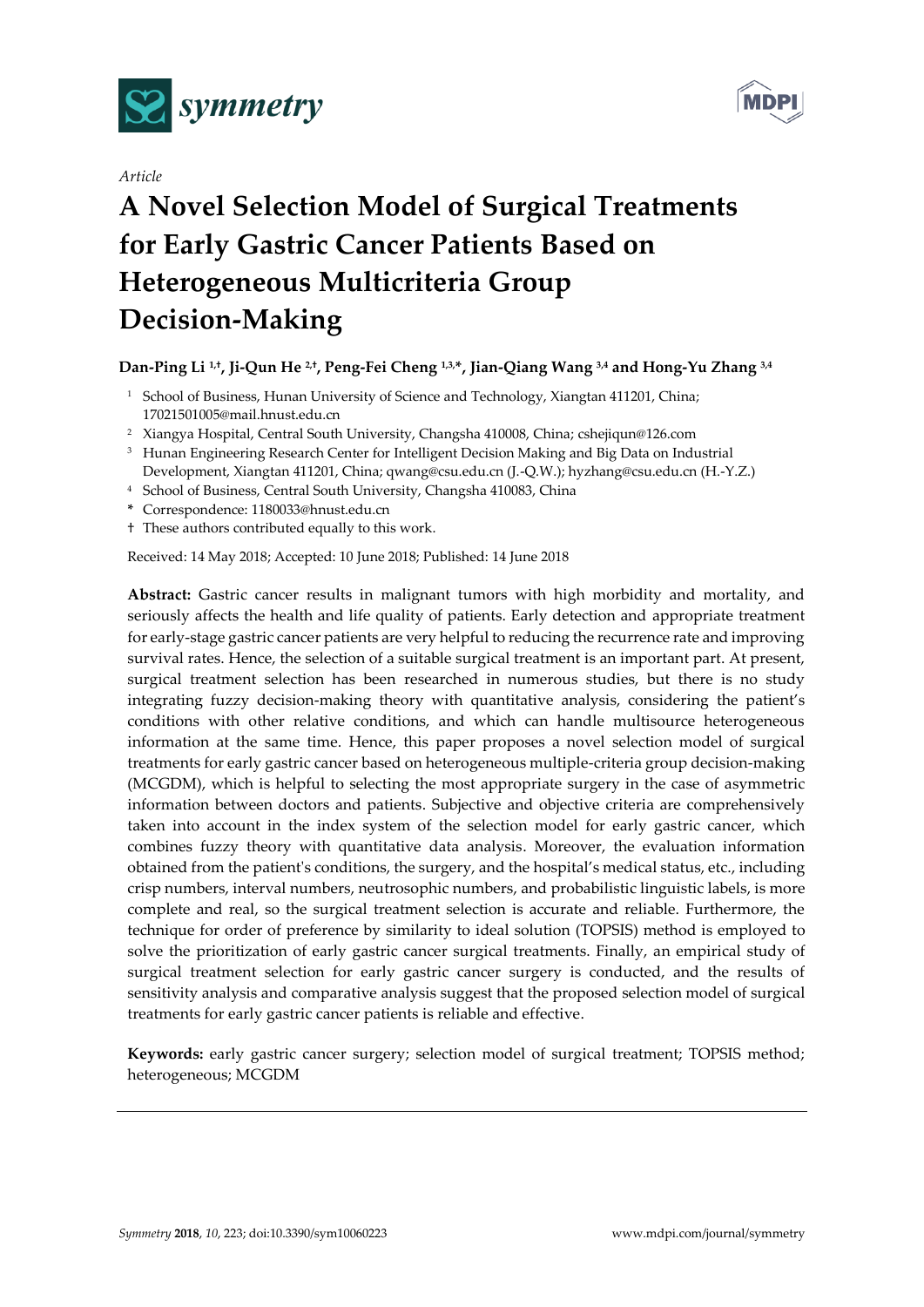## **1. Introduction**

Gastric cancer is a very common disease in the world with high morbidity and the second most frequent cause of cancer death, affecting about one million people per year [\[1\]](#page-29-0). As the most common gastrointestinal cancer [\[2\]](#page-29-1), gastric cancer not only seriously threatens human health, but also severely impacts human living quality. Thus, early detection of gastric cancer is of outstanding importance for treatment [\[3\]](#page-29-2). Furthermore, the selection of surgical treatments, which is usually decided by medical experts, is a crucially important problem for early gastric cancer patients, but there is asymmetric information between doctors and patients [\[4\]](#page-29-3). Consequently, it is necessary to study and develop a proper approach to select the most appropriate surgical treatment according to the patient's conditions. As the optimum surgical treatment is usually determined by an expert group, surgical treatment selection for early gastric cancer is a group decision-making problem affected by several conflicting factors [\[5\]](#page-29-4) such as tumor characteristics, surgical situation, surgical outcomes, medical technology, and medical equipment.

Although some notable achievements have been made, extant studies into surgical treatment decision-making present two shortcomings. First, subjective and objective criteria which combine fuzzy theory with quantitative data analysis have not been employed comprehensively in medical treatment decision-making. Second, the evaluation information is used partially. The surgical treatment can be evaluated by hospitals, patients, and experts according to the conditions of patients, surgeries, and the hospital rather than by the case or experts. Thus, fuzziness and accuracy both exist in the evaluation information. The extant methods only considered the information of a patient's conditions or surgical conditions [6–9], which may lead to information loss [\[10\]](#page-29-5). Therefore, in order to overcome the aforementioned drawbacks, a novel model of surgical treatment selection for early gastric cancer patients requires investigation.

In summary, the motivations of this paper are summarized as follows:

- (1) The evaluation of surgical treatments involves several criteria including subjective and objective criteria. Some scholars have used several objective criteria to evaluate surgical treatments quantitatively [6,11,12]. Subjective criteria such as severity of the side effects and severity of the complications were utilized in Chenabc's study [\[9\]](#page-29-6). Thus, the subjective criteria combined with objective criteria are applied in the index system of the proposed model.
- (2) With regard to the partial use of information, it is appropriate to apply fuzzy logic to describe evaluation information regarding surgical treatments. The evaluation information from hospital cases mainly involves crisp numbers and interval numbers. Zhang et al. [\[13\]](#page-29-7) presented that a neutrosophic set is an effective tool for reflecting the fuzziness in text evaluation because the evaluation information from patients is text information that represents sentiment values, and every sentiment value has not only a certain degree of truth, but also a falsity degree and an indeterminacy degree [\[14\]](#page-29-8). So, it needs to be transformed into neutrosophic numbers with positive, medium, and passive values. For example, when asked to assess whether medical equipment would be "good", from the sentiment value of a patient we may deduce that the membership degree of truth is 0.6, the membership degree of indeterminacy is 0.2, and the membership degree of falsity is 0.2. Pang et al. [\[15\]](#page-29-9) stated that probabilistic linguistic term sets (PLTS) are more convenient for the DMs to provide their preference as they may have hesitancy among several possible linguistic terms when expressing their evaluation information, so the PLTS need to be applied to express experts' linguistic terms more accurately. For example, when asked to assess whether a surgical treatment would be appropriate for a particular patient based on the patient's conditions, an expert may deduce that the probability of "high" is 0.7, the probability of "medium high" is 0.2, and the probability of "medium" is 0.1. Therefore, evaluation information, including crisp numbers, interval numbers, neutrosophic numbers, and probabilistic linguistic labels, needs to be considered in the selection model.
- (3) To deal with the priority order of surgical treatments based on heterogeneous MCGDM, a systematic approach need to be used in the proposed model. Shih et al. [\[16\]](#page-29-10) hold that TOPSIS is a practical and useful technique for the ranking and selection of a number of externally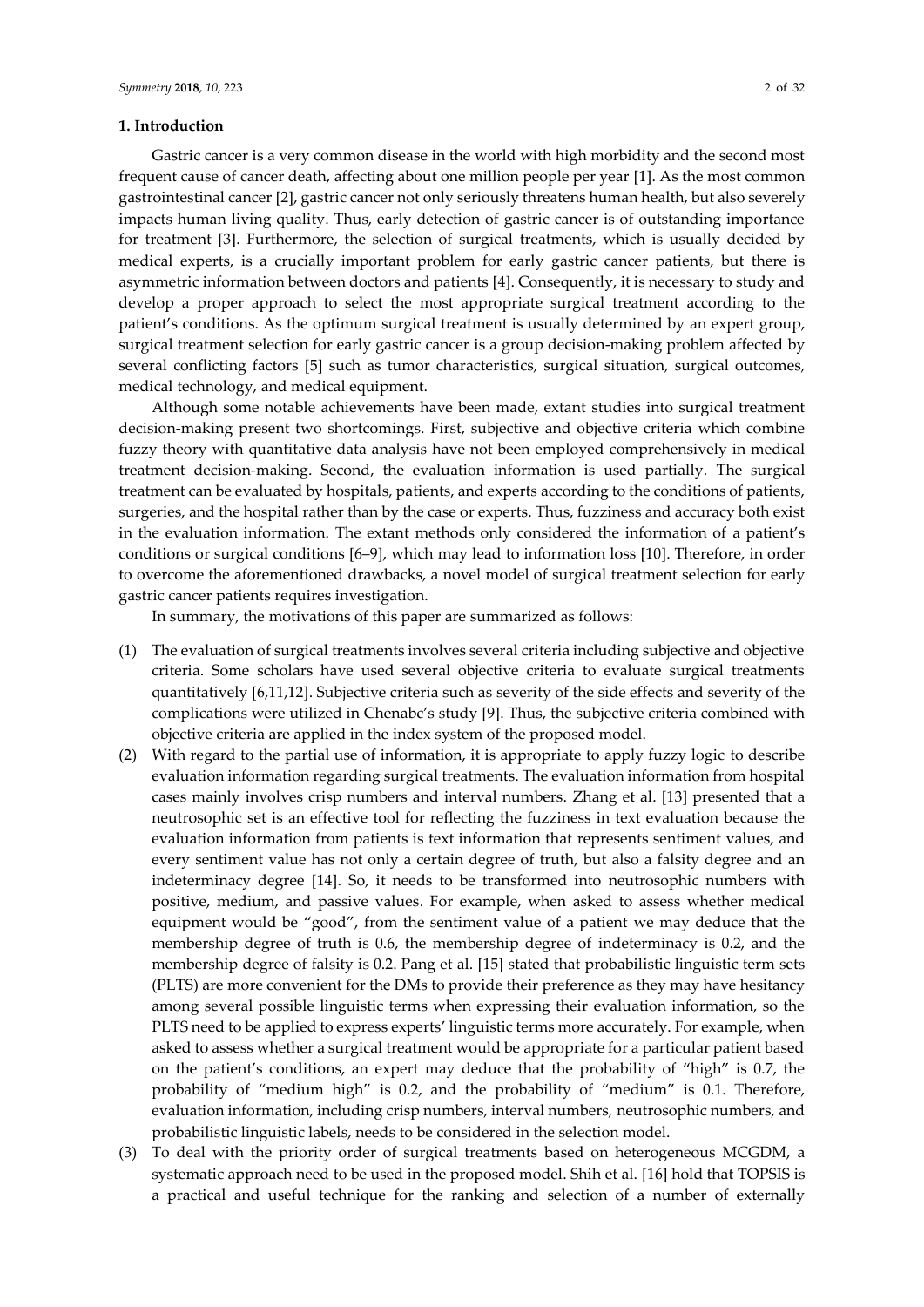determined alternatives through distance measures, and it has been connected to multiplecriteria decision-making (MCDM) [\[17\]](#page-29-11). Lourenzutti et al. [\[18\]](#page-29-12) and Li et al. [\[19\]](#page-29-13) presented heterogeneous TOPSIS for multicriteria group decision-making. Thus, the TOPSIS method is applied in the proposed model to solve the surgical treatment selection.

Based on the discussion above, a selection model of surgical treatments for early gastric cancer is developed in this paper, which is based on MCGDM and heterogeneous information including precise or uncertain evaluation values to help experts and the patient to select the most appropriate surgical treatments by using TOPSIS. The contributions of this paper are summarized as follows: (1) An index system of early gastric cancer surgery comprehensively considering subjective criteria and objective criteria is established. It combines fuzzy theory with quantitative data analysis; (2) Heterogeneous information including crisp numbers, interval numbers, neutrosophic numbers, and probabilistic linguistic labels is considered to evaluate surgical treatments. It makes evaluation results more complete and reliable; (3) The TOPSIS method for heterogeneous multicriteria group decisionmaking is employed to solve the priorities of surgical treatments, which can help experts and the patient to select the most appropriate surgical treatment. Finally the implementation process of the proposed selection model of surgical treatments for early gastric cancer in the paper is illustrated in detail by an empirical study of a particular patient.

The rest of the paper is organized as follows. In Section 2, previous studies about early gastric cancer surgical treatment selection are reviewed briefly. In Section 3, interval numbers, neutrosophic numbers, and the concept of probabilistic linguistic term sets are introduced. Subsequently, in Section 4, a selection model of surgical treatments based on heterogeneous MCGDM for early gastric cancer is developed. In Section 5, an experimental example and results are presented concretely, and a comparative analysis is illustrated to validate the proposed method. Finally, Section 6 summarizes the paper and provides some possible directions of future research.

#### **2. Literature Review**

At present, a large number of methods for medical treatment selection have been developed. Among them, the comparison analysis method for evaluating the performance of medical treatments is the most common approach to solving surgical treatment selection problems for early gastric cancer. A previous study analyzed various indications of different surgical treatments such as endoscopic mucosal resection (EMR), limited resection, and laparoscopic surgical resection, and provided approaches and a selection process based on the patient's conditions [\[8\]](#page-29-14). Some scholars selected the most appropriate surgical management for patients by analyzing clinical features, pathological characteristics, and the feasibility of surgery [\[6\]](#page-29-15). Another study selected candidates with early gastric cancer for endoscopic submucosal dissection by evaluating the effectiveness of an endoscopic-ultrasonography-based treatment plan and an endoscopy-based treatment plan [\[7\]](#page-29-16). Furthermore, many fuzzy MCDM methods have been employed to solve the problem of the selection decision for medical treatment. It is common for decision-makers to use linguistic terms to estimate the performance of treatment methods in practical decision-making problems [\[9\]](#page-29-6). An interval neutrosophic linguistic multicriteria group decision-making method was developed to select medical treatments [\[20\]](#page-29-17). A novel TODIM (an acronym in Portuguese of interactive and multi-criteria decision making)-method-based three-way decision model was proposed to select medical treatments [\[21\]](#page-29-18). In conclusion, in current research, fuzzy group decision-making theory and quantitative analysis have not been applied simultaneously to solve medical problems.

Recently, numerous evaluation indices of surgical treatments have been studied. Many scholars have researched surgery performance; for instance, Kim et al. [\[11\]](#page-29-19) evaluated the characteristics of gastric cancer, operating time, blood loss, hospital stay, and surgical outcomes, and Pisanu et al. [\[6\]](#page-29-15) even measured surgical situations such as depth of cancer invasion, histological type, and lymph node metastasis, etc. Furthermore, a study by Chenabc [\[9\]](#page-29-6) analyzed medical technology on the basis of considering survival rate, complication, probability of a cure, side-effect hospital stays, and efficacy, etc. Hu et al. [\[12\]](#page-29-20) analyzed clinicopathologic features such as tumor size, differentiated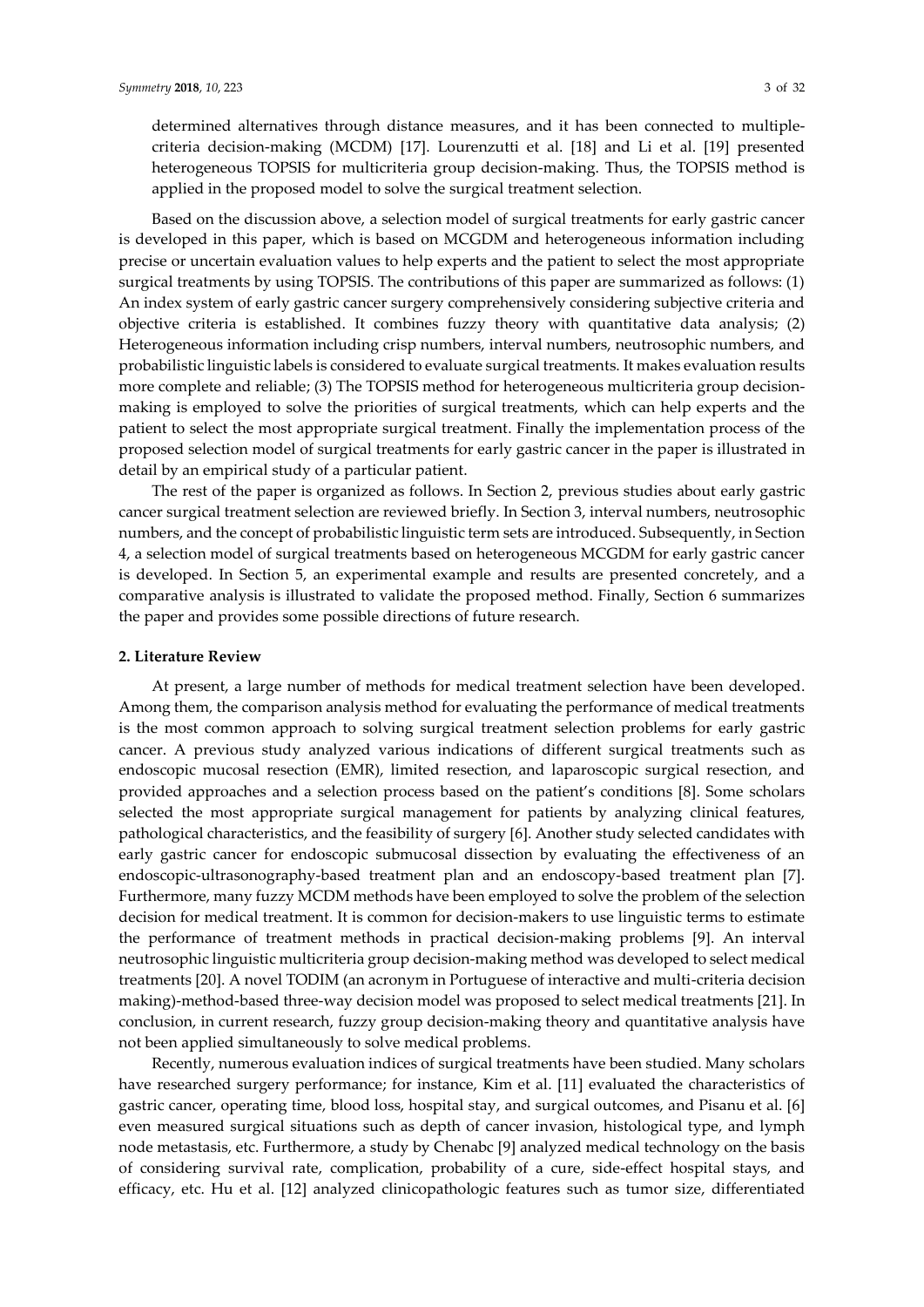degree, and lymph node metastasis, etc. Based on the indices involved in the above studies, there are no studies taking into account subjective and objective criteria simultaneously, and the conditions of medical technology in the hospital have not been considered in the evaluation of surgical treatment. However, in fact, the key factors affecting the selection of surgical treatment may be subjective, objective, or both. Thus, the conditions of patients, surgery, and hospital as well as the subjective and objective criteria should be considered comprehensively.

With respect to the method of subjective weight, many scholars have made significant contributions. Wang et al. [\[22\]](#page-29-21) used criteria priorities to get criteria weights. The weight was calculated by using a probabilistic method in the study proposed by Zhao et al. [\[23\]](#page-29-22). Mangla et al. [\[24\]](#page-30-0) computed subjective weight by using fuzzy analytic hierarchy process (AHP) or values provided by decision-makers directly. Rezaei [25,26] used the (best-worst method) BWM method to compute subjective weight with lesser comparison times and information loss compared with AHP. Tian et al. [\[27\]](#page-30-1) stated that the BWM method can require fewer pairwise comparisons than does fuzzy AHP but obtain more highly reliable weights. Thus, the subjective weight in this paper is computed by BWM.

As studied in much medical research, extant approaches use partial information. Pisanu et al. [\[6\]](#page-29-15) used crisp numbers and interval numbers to evaluate surgical performance. Ali et al. [\[28\]](#page-30-2) applied neutrosophic sets in a recommender system for medical diagnosis. Zhai et al. [\[29\]](#page-30-3) applied probabilistic linguistic labels in a personal hospital selection recommender system. None of the previous medical research considered these information types mentioned above simultaneously. Thus, in this paper, the evaluation information obtained from hospital cases, patients, and experts includes crisp numbers, interval numbers, neutrosophic numbers, and probabilistic linguistic labels, which need to be considered in the selection progress.

In conclusion, previous studies about surgical treatment selection for early gastric cancer should be improved in future study. In order to settle those issues based on the studies analyzed above, we (1) develop an index system selecting early gastric cancer surgery with a combination of fuzzy MCGDM theory and quantitative data analysis; (2) comprehensively consider various types of information which are obtained from the conditions of patients, surgeries, and medical technology when evaluating surgical treatments; (3) employ the BWM method to compute subjective criteria weight; and (4) manage heterogeneous information and compute the prioritization of surgical treatments by using TOPSIS.

## **3. Preliminaries**

In this section, we present the definitions of the data types, including reals, intervals, neutrosophic sets, and probabilistic linguistic term sets, which will be useful in developing the surgical treatment selection model for early gastric cancer.

#### *3.1. Interval Numbers*

We provide some basic concepts and operational rules for interval numbers.

**Definition 1.** The object  $a = \left[a^L, a^U\right]$ , where  $a^L \le a^U$ , defined on the real line, is called an interval *number, as introduced in Tsaur's study [\[30\]](#page-30-4). The values*  $a^L$  *and*  $a^U$  *stand for the lower and upper bounds of a, respectively.*

**Definition 2.** Let  $a = \begin{bmatrix} a^L, a^U \end{bmatrix}$  and  $b = \begin{bmatrix} b^L, b^U \end{bmatrix}$  be two interval numbers. The Euclidean distance *between a and b is symmetric [\[31\]](#page-30-5) and given as follows [\[32\]](#page-30-6):*

$$
d(a,b) = \sqrt{\frac{1}{2} \left[ \left( a^L - a^U \right)^2 + \left( b^L - b^U \right)^2 \right]}.
$$
 (1)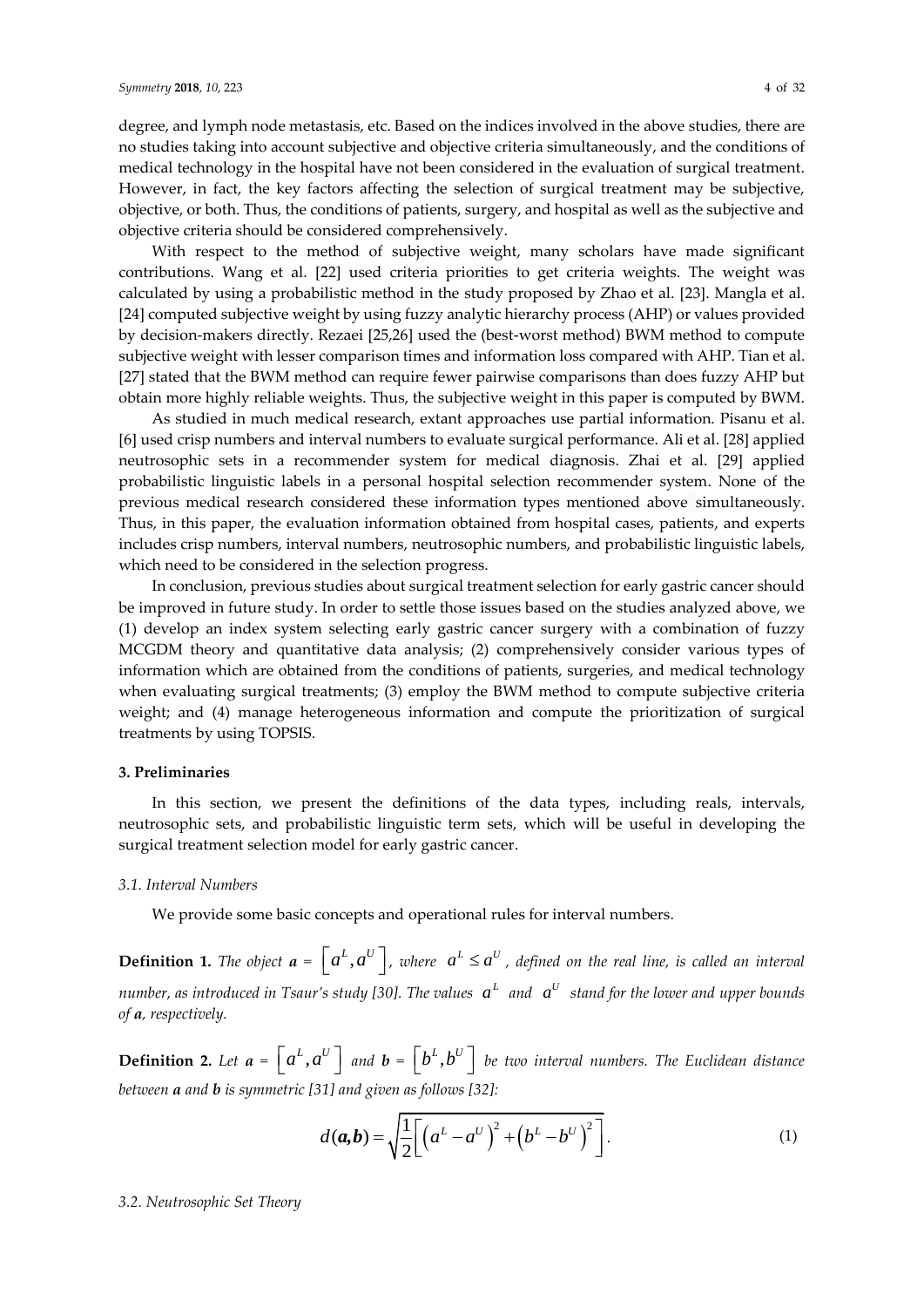**Definition 3.** *[33,34] Let X be a space of points (objects), with a generic element in X denoted by x. Then a neutrosophic set (NS) A in X is characterized by three membership functions, including a truth membership*  function  $T_{_A}(x)$  , indeterminacy membership function  $\; I_{_A}(x)$  , and falsity membership function  $\;$   $\Gamma_{\!{}_A}(x)$  , and is defined as  $A = \{(x, T_A(x), I_A(x), F_A(x)) | x \in X\}$ , where  $T_A(x)$ ,  $I_A(x)$ , and  $F_A(x)$  are real  $S$  *standard or nonstandard subsets of*  $\left[0,1\right]$ , *i.e.,*  $\; T_A(x):X\;\rightarrow\; \left[0,1\right]$ ,  $\;I_A(x):X\;\rightarrow\; \left[0,1\right]$ ,  $\;F_A(x):X$  $\rightarrow$  [0,1] . The sum of  $T_A(x)$  ,  $I_A(x)$  , and  $F_A(x)$  is unrestricted, and  $0 < T_A(x) + I_A(x) + F_A(x) < 3$ .

**Definition 4.** *[\[35\]](#page-30-7) Let X be a universal space of points (objects), with a generic element of X denoted by x. A*   $s$  *ingle-valued neutrosophic set (SVNS)*  $N \subset X$  *is characterized by a truth membership function*  $T_{\scriptscriptstyle -}(x)$  *, an N indeterminacy membership function*  $I_{\overline{N}}(x)$ , and a falsity membership function  $F_{\overline{N}}(x)$  with  $T_{\overline{N}}(x)$ ,  $I_{\tilde{N}}(x)$ ,  $F_{\tilde{N}}(x) \in [0,1]$  for all  $x \in X$  . The sum of three membership functions of an SVNS  $\;N$  , the relation  $0 \leq T_{\substack{\infty \\ N}}(x) + I_{\substack{\infty \\ N}}(x) + F_{\substack{\infty \\ N}}(x) \leq 3$  holds for all  $x \in X$ .

**Definition 5.** *(Euclidean distance) [\[36\]](#page-30-8)*

*Let* 

$$
\tilde{A} = \left\{ \left( x_1 \mid \left\langle T_{\tilde{A}}(x_1), I_{\tilde{A}}(x_1), F_{\tilde{A}}(x_1) \right\rangle \right), \dots, \left( x_n \mid \left\langle T_{\tilde{A}}(x_n), I_{\tilde{A}}(x_n), F_{\tilde{A}}(x_n) \right\rangle \right) \right\}
$$
 and

$$
\tilde{B} = \left\{ \left( x_1 \mid \left\langle T_{\tilde{B}}(x_1), I_{\tilde{B}}(x_1), F_{\tilde{B}}(x_1) \right\rangle \right), \dots, \left( x_n \mid \left\langle T_{\tilde{B}}(x_n), I_{\tilde{B}}(x_n), F_{\tilde{B}}(x_n) \right\rangle \right) \right\} \quad \text{be two SVMs for} \quad x_i \in X
$$

(*i* = 1, 2,..., *n*). Then, the Euclidean distance between the two SVNSs  $A$  and  $B$  is symmetric [\[37\]](#page-30-9) and can<br>be defined as follows:<br> $D(\tilde{A}, \tilde{B}) = \sqrt{\frac{1}{2} \sum_{i=1}^{n} \left\{ \left( T_z(x_i) - T_z(x_i) \right)^2 + \left( I_z(x_1) - I_z(x_1) \right)^2 + \left( F_z(x_1$ *be defined as follows:*

as follows:  
\n
$$
D(\tilde{A}, \tilde{B}) = \sqrt{\frac{1}{3n} \sum_{i=1}^{n} \left\{ \left( T_{\tilde{A}}(x_i) - T_{\tilde{B}}(x_i) \right)^2 + \left( I_{\tilde{A}}(x_1) - I_{\tilde{B}}(x_1) \right)^2 + \left( F_{\tilde{A}}(x_1) - F_{\tilde{B}}(x_1) \right)^2 \right\}.
$$
\n(2)

**Definition 6.** *According to one study by Majumdar et al. [\[36\]](#page-30-8), for single-valued neutrosophic set*   $\textbf{Definition 6. According to one study by Majumdar et al. [36], for single-valued neutrosophic set } \textbf{A} = \left\{ \left\langle x, T_A(x), I_A(x), F_A(x) \right\rangle | \ x \in X \right\}, \textit{an entropy on neutrosophic set A is computed by Equation (3):}$ 

$$
E(A) = 1 - \frac{1}{n} \sum_{x_i \in X} \left( T_A(x_i) + F_A(x_i) \right) \otimes \left| I_A(x_i) - I_{A^c}(x_i) \right| \tag{3}
$$

**Definition 7.** *The entropy weight of a neutrosophic set in the article by Tan et al. [\[38\]](#page-30-10) is shown as follows:*

$$
W_j = (1 - E(x_j)) / \sum_{j=1}^{n} (1 - E(x_j))
$$
 (4)

**Definition 8.** *The single-valued neutrosophic weighted averaging (SVNWA) aggregation operator proposed by Ye's research [\[39\]](#page-30-11) is shown as follows:*

$$
F_{A_i} = \psi_1 A_1 \oplus \psi_2 A_2 \oplus ... \oplus \psi_n A_n
$$
  
=  $\left\langle 1 - \prod_{i=1}^n (1 - T_{A_i})^{\psi_i}, \prod_{k=1}^n (I_{A_i})^{\psi_i}, \prod_{i=1}^n (F_{A_i})^{\psi_i} \right\rangle,$  (5)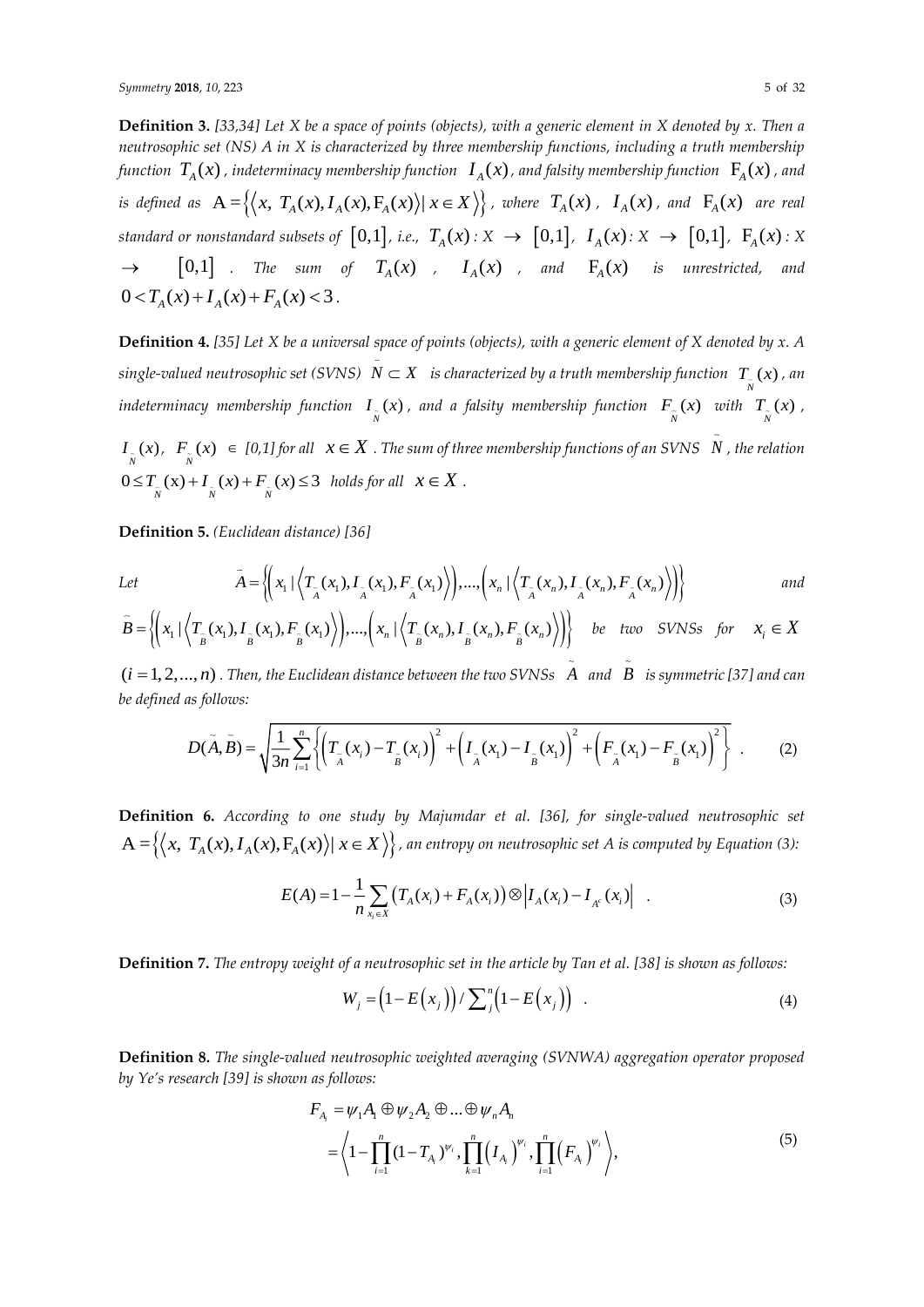$\omega$ here  $\mathcal{W} = (\psi_1, \psi_2, ..., \psi_n)^T$  is the weight vector of  $A_i$ .

**Definition 9.** Suppose that  $S = \{s_i | i = -t, ..., t\}$  is a limited and ordered discrete label set. We construct a semantic analysis system; let  $t=3$  in this system, and  $\,$ s, represent a possible linguistic term. The *specific label set could be defined as a symmetric linguistic evaluation scale with the center of*  $\,$  *s<sub>0</sub> : S = {s-<sub>3</sub> = very bad, s-*<sup>2</sup> *= bad, s-*<sup>1</sup> *= slightly bad, s*<sup>0</sup> *= ok, s*<sup>1</sup> *= slightly good, s*<sup>2</sup> *= good, s*<sup>3</sup> *= very good}. The semantic values in Table 1 are computed throughout sentiment analysis by utilizing the software of 'The R Project for Statistical Computing'. According to different sentiment words, we allocate linguistic variable i s to positive, neutral,* and passive values as a neutrosophic number  $A_i=$ ,  $i=1,\ldots,n$  (positive value is T value, *neutral value is I, passive value is F). The T value is the average value of positive values, while the I value is 1 if s*<sup>0</sup> *exists or 0 if s*<sup>0</sup> *does not exist, and the F value is the mean of the absolute passive values. For example, for a* 

set 
$$
S = \{s_{-1}, s_0, s_1, s_2, s_3\}
$$
, the neutrosophic value is  $\left\langle \frac{s_1 + s_2 + s_3}{3}, s_0, |s_{-1}| \right\rangle$ , i.e.,  $\left\langle \frac{0.106066 + 0.75 + 0.954594}{3}, 1, 0.10607 \right\rangle$ .

#### **Table 1.** Sentiment value.

| Evaluation       | Verv Bad | Bad     | Slightly Bad | OК | <sup>2</sup> Slightly Good | Good | <b>Very Good</b> |
|------------------|----------|---------|--------------|----|----------------------------|------|------------------|
| Sentiment degree | -0.95459 | $-0.75$ | $-0.10607$   |    |                            | 0.75 | 0.954594         |

#### *3.3. Probabilistic Linguistic Term Sets and Their Basic Concepts*

In fact, numerous aspects of different activities can only be evaluated in a qualitative form, not in a quantitative form in the process of settling MCGDM problems; hence, in view of the situations with uncertain or imprecise information, it is highly convenient to use linguistic term sets to evaluate alternatives with reference to concerned criteria [40,41].

**Definition 10.** [\[42\]](#page-30-12) A fixed linguistic term set (LTS) is a set  $S=\left\{s_{_{\partial}}\mid\partial=0,1,...,\tau\right\}$  , where  $\left|s_{_{\partial}}\right|$  represents *a possible value for a linguistic variable. In particular, the lower and upper limits of linguistic terms are defined as*  0 *s and s , respectively, which are used by a decision-maker in practical applications.*

**Example 1.** *In this case, when = 4, S can be denoted as*

 $S = \{s_0 = poor, s_1 = medium poor, s_2 = fair, s_3 = medium good, s_4 = good\}$ .

**Definition 11.** [\[15\]](#page-29-9) Let  $S = \{s_0, s_1, ..., s_r\}$  be an LTS; a probabilistic linguistic term set (PLTS) can be *defined as*

$$
L(p) = \left\{ L^{(k)}(p^{(k)}) \, | \, L^{(k)} \in S, \, p^{(k)} \ge 0, k = 1, 2, \dots, \# L(p), \, \sum_{k=1}^{\# L(p)} p^{(k)} \le 1 \right\},\tag{6}
$$

where  $L^{(k)}(p^{(k)})$  is the linguistic term  $L^{(k)}$  associated with the probability  $\ p^{(k)}$  and  $\# L(p)$  is the *number of all different linguistic terms in*  $\ L(p)$  *.* 

*Note that if*   $\sum_{k=1}^{#L(p)}$ 1  $L(p)$  (k *k*  $\sum p^{(k)}$  = 1, then we have complete information of the probabilistic distribution of all

*possible linguistic terms; if*   $\sum_{k=1}^{#L(p)} f(k)$ 1  $L(p)$  <sub>(k</sub>) *k p* =  $\sum \, p^{(k)} \, <$  1, then partial ignorance exists because current knowledge is not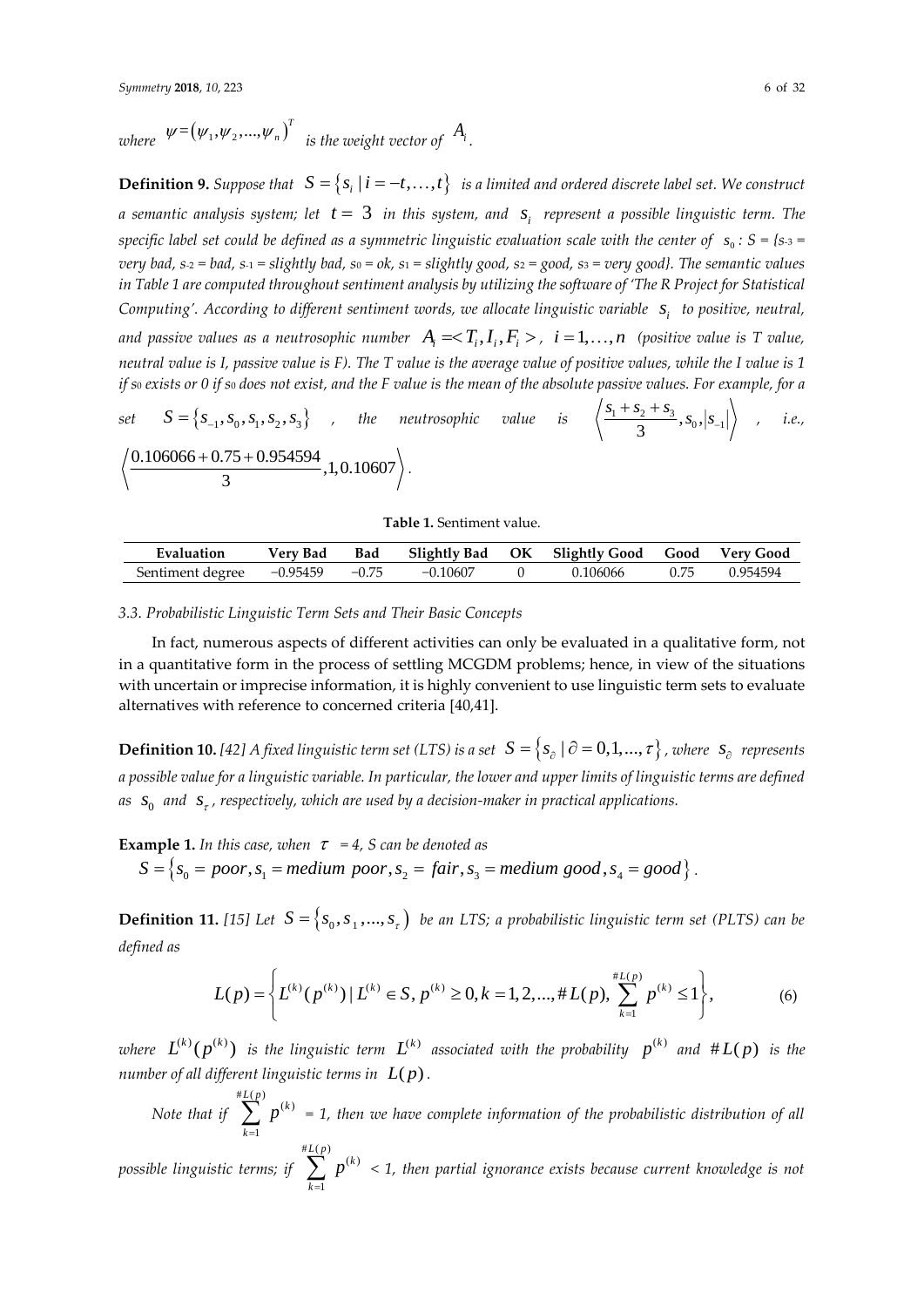*enough to provide complete assessment information, which is not rare in practical GDM problems. In particular,*   $\sum_{k=L}^{\#L(p)}p^{(k)}=0$  means complete ignorance. Obviously, handling the ignorance of  $\ L(p)\;$  is a crucial 1 *k application for PLTSs.*

**Definition 12.** Given a PLTS  $L(p)$  with  $\sum_{k=1}^{n} (p)$ 1  $L(p)$  *(k*) *k*  $\sum p^{(k)}$  <  $1$  , the normalization PLTS  $(L(p)$  is defined by the *following equation [\[15\]](#page-29-9):*

$$
L(p) = \left\{ L^{(k)}(p^{(k)}) \mid k = 1, 2, ..., \# L(p) \right\},\tag{7}
$$

*where*  $\sum_{k=1}^{(k)} (k) \left( \sum_{k=1}^{k} k! (p) \right)_{k=1}^{(k)}$  $\left/ \sum_{k=1}^{n} \right.$ *k*)<br> *(k)*  $\sqrt{I/k}$  *(k)*  $p = p^{(k)} / \sum_{k=1}^{\#L(p)} p^{(k)}$  for all  $k = 1, 2, ..., \#L(p)$ .

**Definition 13.** [15] Let  $L_1(p)$  and  $L_2(p)$  be any two PLTSs, **Definition**13. [15] Let  $L_1(p)$  and  $L_2(p)$  be any two PLTSs,<br> $L_1(p) = \left\{L_1^{(k)}(p_1^{(k)}) \mid k=1,2,...,\#L_1(p)\right\}$  and  $L_2(p) = \left\{L_2^{(k)}(p_2^{(k)}) \mid k=1,2,...,\#L_2(p)\right\}$ , and let # $L_1(p)$  and # $L_2(p)$  be the numbers of linguistic terms in  $L_1(p)$  and  $L_2(p)$  , respectively. If # $L_1(p)$  > # $L_2(p)$  , then we can add # $L_1(p)$  – # $L_2(p)$  linguistic terms to  $L_2(p)$  so that the numbers of linguistic terms in  $\ L_1(p)$  and  $\ L_2(p)$  are identical. The added linguistic terms are the smallest ones in  $L_{\scriptscriptstyle 2}(p)$  , and the probabilities of all the linguistic terms are zero.

Let 
$$
L_1(p) = \{L_1^{(k)}(p_1^{(k)}) | k = 1, 2, ..., \#L_1(p)\}
$$
 and  $L_2(p) = \{L_2^{(k)}(p_2^{(k)}) | k = 1, 2, ..., \#L_2(p)\}$ ;  
then, the normalization can be computed by the following two steps:

*then, the normalization can be computed by the following two steps:*

- *(1) If*   $\sum_{k=1}^{#L(p)} (k)$ 1 1  $L(p)$  (k *i k p*  $\sum_{k=1}^{\infty} p_i^{(k)} < 1$ , then by Equation (3), we can compute  $\hat{L}_i(p)$ ,  $i = 1, 2$ .
- (2) If  $#L_1(p) \neq #L_2(p)$  , then we add some elements to the one with the smaller number of elements *according to Definition 13.*

**Example 2.** Let  $L_1(p) = {s_3(0.2), s_2(0.4), s_1(0.2)}$  and  $L_2(p) = {s_2(0.6), s_3(0.4)}$  be two PLTSs, *then (1) according to Definition 12,*  $L_1(p) = \{s_2(0.5), s_3(0.25), s_1(0.25)\}$  $L_1(p) = \{s_2(0.5), s_3(0.25), s_1(0.25)\}$ ; (2) since  $\# L_2(p) < \# L_1(p)$ *,* we add the linguistic term  $\,s_{2}$  to  $\,L_{2}(p)\,$  so that the numbers of linguistic terms in  $\,L_{1}(p)\,$  and  $\,L_{2}(p)\,$ are identical, and, hence, we have  $\ L_2(p)\!=\!\left\{s_2(0.6),s_3(0.4),s_2(0)\right\}$  . Therefore, we have two normalized *PLTSs:*  $L_1(p) = \left\{ s_2(0.5), s_3(0.25), s_1(0.25) \right\}$  and  $L_2(p) = \left\{ s_2(0.6), s_3(0.4), s_2(0) \right\}$ .

**Definition 14.** *[\[43\]](#page-30-13) To further standardize the decision matrix when there are benefit-type and cost-type attributes, we can transform the cost type into benefit as follows:*

$$
\tilde{L}T_{ij}(p) = \begin{cases} LT_{ij}(p), & \text{for benefit attribute} \\ C_j(LT_{ij}(p))^c, & \text{for cost attribute } C_j \end{cases}
$$
\n(8)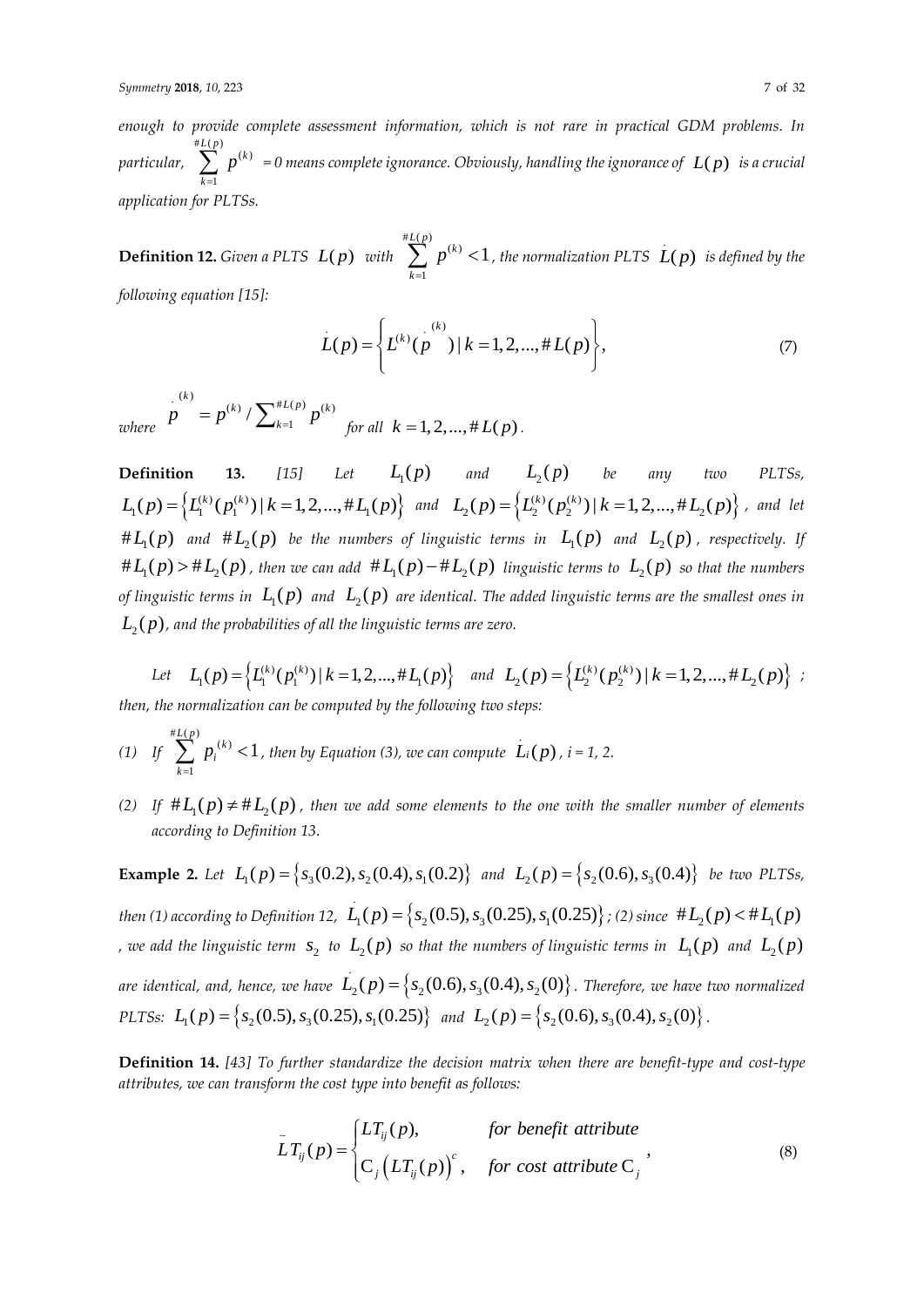where 
$$
(LT_{ij}(p))^c
$$
 is the complement of  $LT_{ij}(p)$ , and  
\n $(LT_{ij}(p))^c = \{neg(LT_{ij}^{(k)})(p_{ij}^{(k)}) | k = 1, 2, ..., \#LT_{ij}(p)\}.$ 

**Definition 15.** [\[15\]](#page-29-9) Let  $L(p) = \left\{L^{(k)}(p^{(k)}) \, | \, k = 1, 2, ..., \#L(p)\right\}$  be a PLTS, and  $r^{(k)}$  be the subscripts *of linguistic terms*  $\ L^{(k)}$  . Then, the score of  $\ L(p)$  is

$$
E\big(L(p)\big) = s_{\frac{1}{\beta}},\tag{9}
$$

*where*   $^{#L(p)}$   $_{\mathbf{m}}(k)$   $_{\mathbf{n}}(k)$  (  $\sum$   $^{#L(p)}$   $_{\mathbf{m}}(k)$  $\sum_{k=1}^{L(p)} p^{(k)} / \sum_{k=1}^{\#L(p)} p^{(k)}$  $\overline{\hat{\varphi}} = \sum_{k=1}^{\#L(p)} r^{(k)} p^{(k)} / \sum_{k=1}^{\#L(p)} p^{(k)}$  $\partial = \sum_{k=1}^{\#L(p)} r^{(k)} p^{(k)} / \sum_{k=1}^{\#L(p)} p^{(k)}$ 

For two PLTSs  $L_1(p)$  and  $L_2(p)$ , if  $E\left(L_1(p)\right) > E\left(L_2(p)\right)$ , then  $L_1(p)$  is superior to  $L_2(p)$ , denoted by  $L_1(p) > L_2(p)$ ; if  $E(L_1(p)) < E(L_2(p))$ , then  $L_1(p)$  is inferior to  $L_2(p)$ , denoted by  $L_1(p) < L_2(p)$ 

**Definition 16.** [\[15\]](#page-29-9) Let  $L_i(p) = \Big\{ L_i^{(k)}(p_i^{(k)}) \, | \, k = 1, 2, ..., \#L_i(p) \Big\}$   $(i = 1, 2, ..., n)$  be n PLTSs, where  $L_i^{(k)}$ and  $p_i^{(k)}$  $p_i^{(k)}$  are the kth linguistic term and its probability, respectively, in  $\ L_i(p)$  . Then, the probabilistic *linguistic averaging (PLA) operator is defined as follows:*

$$
PLA(L_1(p), L_2(p), ..., L_i(p)) = \frac{1}{n}(L_1(p) \oplus L_2(p) \oplus ... \oplus L_n(p))
$$
  
= 
$$
\frac{1}{n} \Biggl( \bigcup_{L_1^{(k)} \in L_1(p), L_2^{(k)} \in L_2(p), ..., L_n^{(k)} \in L_n(p)} \Biggl\{ p_1^{(k)} L_1^{(k)} \oplus p_2^{(k)} L_2^{(k)} \oplus ... \oplus p_n^{(k)} L_n^{(k)} \Biggr\} \Biggr)
$$
 (10)

**Definition 17.** [\[15\]](#page-29-9) Let  $L_i(p) = \left\{L_i^{(k)}(p_i^{(k)}) \, | \, k = 1, 2, ..., \#L_i(p)\right\}$   $(i = 1, 2, ..., n)$  be n PLTSs, where  $L_i^{(k)}$ and  $\;p_i^{(k)}\;$  are the kth linguistic term and its probability, respectively, in  $\;$   $L_i(p)$  . Then

$$
PLWA(L_1(p), L_2(p), ..., L_i(p)) = w_1L_1(p) \oplus w_2L_2(p) \oplus ... \oplus w_nL_n(p)
$$
  
= 
$$
\bigcup_{L_1^{(k)} \in L_1(p)} \{w_1p_1^{(k)}L_1^{(k)}\} \oplus \bigcup_{L_2^{(k)} \in L_2(p)} \{w_2p_2^{(k)}L_2^{(k)}\} \oplus ... \oplus \bigcup_{L_n^{(k)} \in L_n(p)} \{w_np_n^{(k)}L_n^{(k)}\}
$$
(11)

*is called the probabilistic linguistic weighted averaging (PLWA) operator, where*  $w = (w_1, w_2, ..., w_n)^T$  *is the weight vector of*  $L_i(p)$  (*i* = 1, 2, …, *n*),  $W_i \ge 0$ , *i* = 1, 2, …, *n*, and  $\sum_{i=1}^{n} W_i = 1$  $\sum_{i=1}^{n} w_i = 1$ . In particular, if  $w$  =  $\left(1/\,n, 1/\,n, ..., 1/\,n\right)^T$  , then the PLWA operator reduces to the PLA operator.

**Definition 18.** [\[15\]](#page-29-9) Let  $L_i(p) = \left\{L_i^{(k)}(p_i^{(k)}) \, | \, k = 1, 2, ..., \# L_i(p)\right\}$   $(i = 1, 2, ..., n)$  be a PLTSs. Then  $\left( \bigcup\nolimits_{L_1^{(k)} \in L_1(p), L_2^{(k)} \in L_2(p), ..., L_n^{(k)} \in L_n(p)} \left\{ (L_1^{(k)})^{P_1^{(k)}} \otimes (L_2^{(K)})^{P_2^{(k)}} \otimes ... \otimes (L_n^{(K)})^{P_n^{(k)}} \right\} \right)^{\nu}$  $(k)\lambda_1^{P^{(k)}}\otimes (I^{(K)}\lambda_2^{P^{(k)}}\otimes \otimes (I^{(K)})$ 1/  $PLG(L_1(p), L_2(p), ..., L_i(p)) = (L_1(p) \otimes L_2(p) \otimes ... \otimes L_n(p))^{1/n}$ /  $\{ (L_1^{(k)})_{i \in I_1(p), L_2^{(k)} \in L_2(p), ..., L_n^{(k)} \in L_n(p)} \} \big\{ (L_1^{(k)})^{P_1^{(k)}} \otimes (L_2^{(K)})^{P_2^{(k)}} \otimes ... \otimes (L_n^{(K)})^{P_n^{(k)}} \big\}$  $k \rightarrow P_1^{(k)} \oplus (I(K) \setminus P_2^{(k)} \oplus (I(K) \setminus P_1^{(k)})$  $=\Bigl(\bigcup\nolimits_{L_{1}^{(k)}\in L_{1}(p),L_{2}^{(k)}\in L_{2}(p),...,L_{n}^{(k)}\in L_{n}(p)}\Bigr\{(L_{1}^{(K)})^{L_{1}^{+}}\otimes(L_{2}^{(K)})^{L_{2}^{+}}\otimes...\otimes(L_{n}^{k}\otimes L_{n}^{k})\Bigr\}$ (12)

 $L_1^{(k)} \in L_1(p), L_2^{(k)} \in L_2(p), ..., L_n^{(k)} \in L_n(p)$  |  $\left( \begin{array}{ccc} 1 & 7 & -1 & 2 \end{array} \right)$ 

 $(p)$ ,  $L_2^{(k)} \in L_2(p)$ , ...,  $L_n^{(k)} \in L_n(p)$   $\begin{cases} \sum_{i=1}^n I_i & \text{if } i \leq 2 \end{cases}$ 

(

is called the probabilistic linguistic weighted geometric (PLWG) operator, where  $\ L_i^{(k)}$  and  $\ p_i^{(k)}$  are the kth linguistic term and its probability, respectively, in  $\ L_i(p)$  .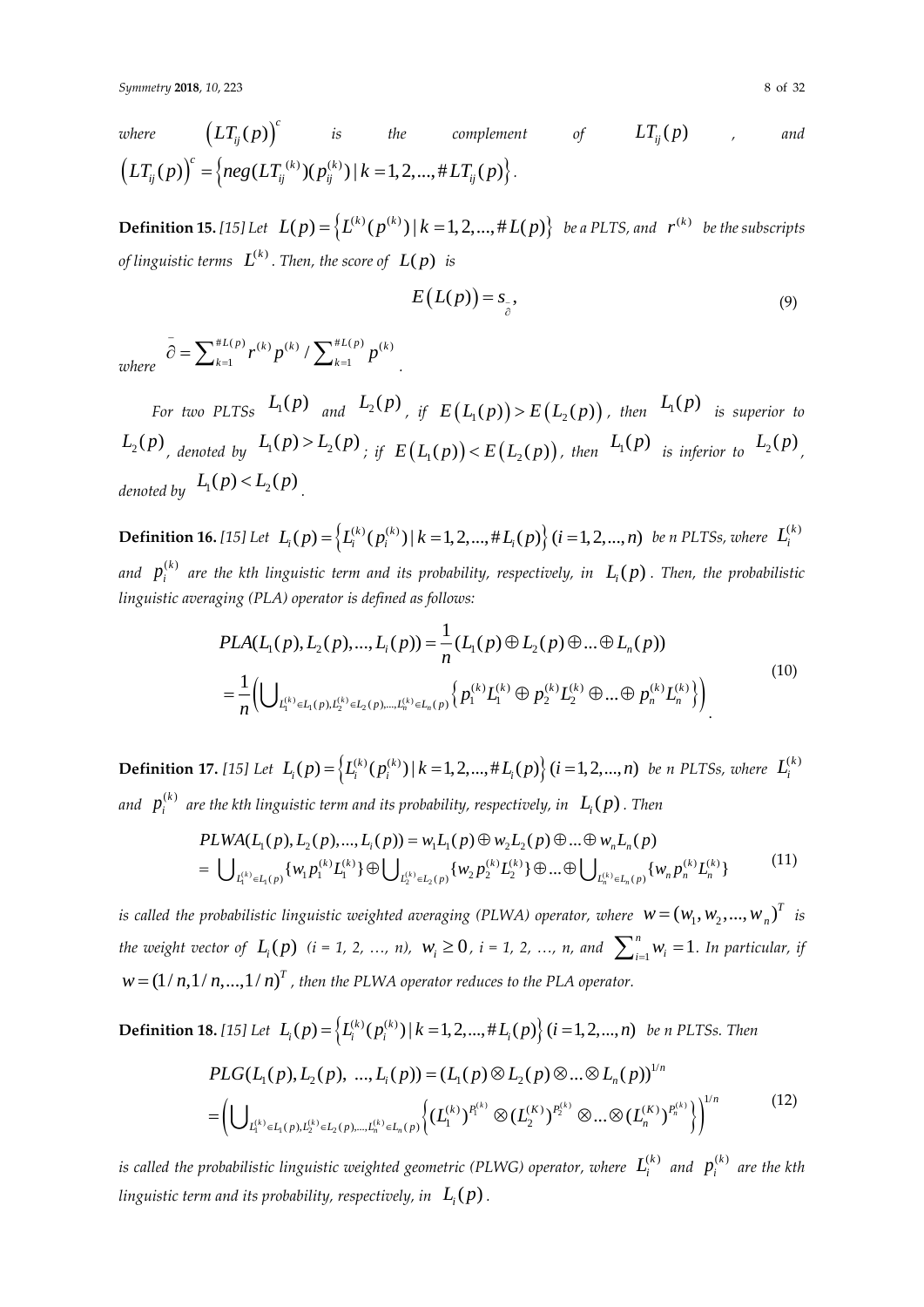**Definition 19.** [\[15\]](#page-29-9) Let  $L_i(p) = \Big\{L_i^{(k)}(p_i^{(k)}) \mid k = 1, 2, ..., \#L_i(p)\Big\}$   $(i = 1, 2, ..., n)$  be n PLTSs. Then the *probabilistic linguistic weighted geometric (PLWG) operator is defined as follows:*

$$
PLWG(L_1(p), L_2(p), ..., L_i(p)) = (L_1(p))^{w_1} \otimes (L_2(p))^{w_2} \otimes ... \otimes (L_n(p)^{w_n})^{1/n}
$$
  
= 
$$
\bigcup_{L_1^{(k)} \in L_1(p)} \{(L_1^{(k)})^{w_1 p_1^{(k)}}\} \otimes \bigcup_{L_2^{(k)} \in L_2(p)} \{(L_2^{(k)})^{w_2 p_2^{(k)}}\} \otimes ... \otimes \bigcup_{L_n^{(k)} \in L_n(p)} \{(L_n^{(k)})^{w_n p_n^{(k)}}\},
$$
(13)

*where*   $L_i^{(k)}$  and  $(k)$  $p_i^{(k)}$  are the kth linguistic term and its probability, respectively, in  $L_i(p)$  ;  $w = (w_1, w_2, ..., w_n)^T$  is the weight vector of  $L_i(p)$   $(i = 1, 2, ..., n);$   $w_i \ge 0$ ,  $i = 1, 2, ..., n;$  and  $\sum_{i=1}^{n} w_i = 1$  $\sum_{i=1}^{n} w_i = 1$ .

**Definition** 20. [15] Let 
$$
L_1(p) = \{L_1^{(k)}(p_1^{(k)}) | k = 1, 2, ..., \# L_1(p)\}
$$
 and  
 $L_2(p) = \{L_2^{(k)}(p_2^{(k)}) | k = 1, 2, ..., \# L_2(p)\}$  be two PLTs,  $\#L_1(p) = \#L_2(p)$ ; then, the deviation

degree between  $\ L_1(p)$  and  $\ L_2(p)$  is defined as follows:

$$
d(L_1(p), L_2(p)) = \sqrt{\sum_{k=1}^{\#L_1(p)} \left( p_1^{(k)} r_1^{(k)} - p_2^{(k)} r_2^{(k)} \right) / \#L_1(p)},
$$
\n(14)

*where*   $\cdot^{(k)}$  $r_1^{(k)}$  and  $\binom{k}{2}$ *k r are the subscripts of linguistic terms*   $(k)$ 1  $L_1^{(k)}$  and (k)<br>2  $L_{2}^{(k)}$  , respectively.

#### **4. The Proposed Selection Model of Surgical Treatment for Early Gastric Cancer**

The optimum surgical treatment for early gastric cancer is usually determined by a consultative panel composed of various medical experts, so it is a group decision-making problem to find the best alternative from all of the feasible alternatives [\[44\]](#page-30-14). Actually, many issues cannot be evaluated explicitly in the selection process of surgical treatments for early gastric cancer, so accurate and imprecise data must be considered simultaneously. Therefore, the proposed model to select surgical treatments for early gastric cancer patients is established with heterogeneous information, which is helpful to solving the issue of asymmetric information between doctors and patients. The general progress of this model is depicted in Figure 1. The details of the proposed model will be described in the rest of this section.



Figure 1. Summary of the process of the proposed model.

*4.1. The Establishment of the Early Gastric Cancer Surgery Index System*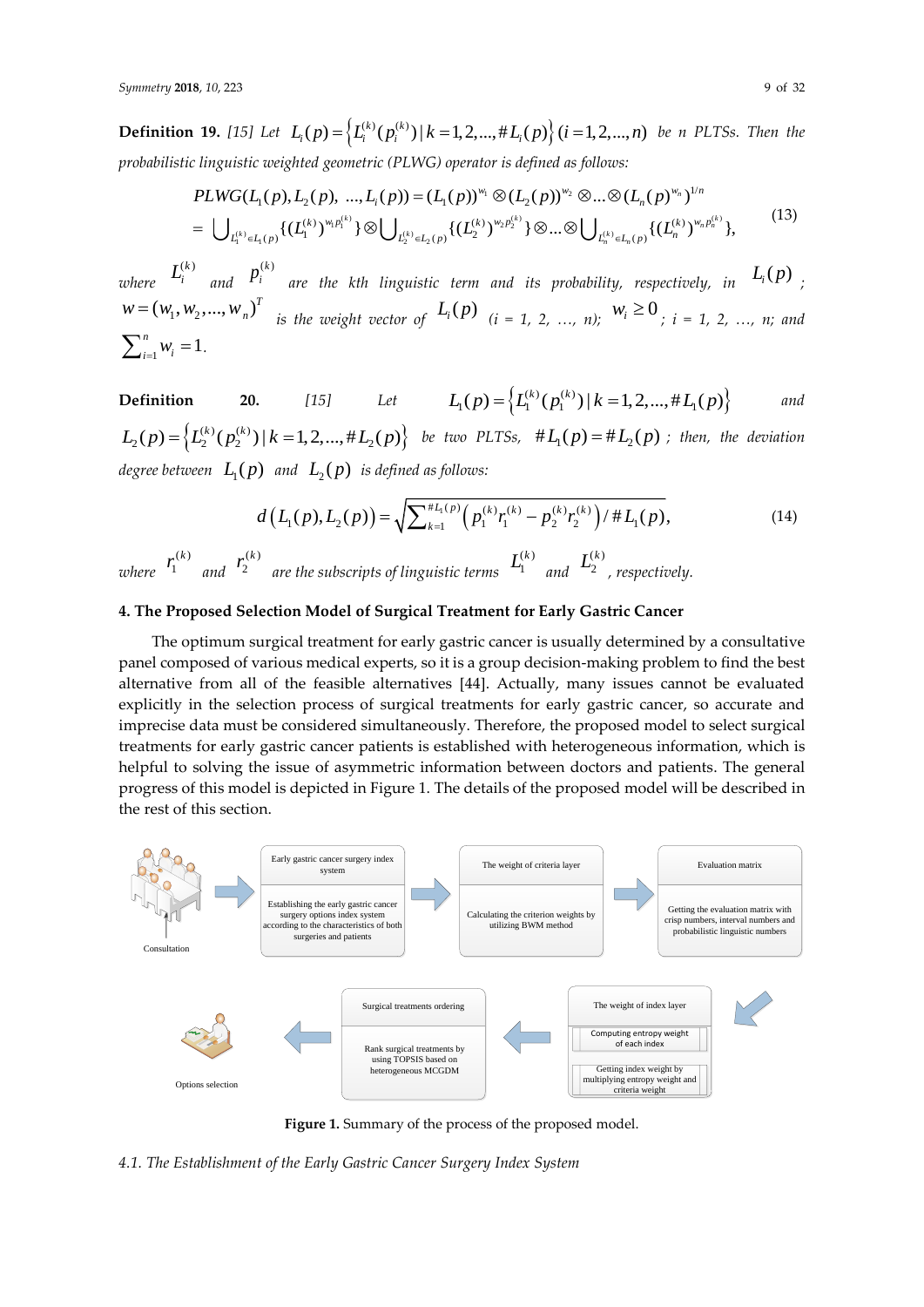Selecting early gastric cancer surgical treatments is complex. The surgical treatment selection for early gastric cancer is decided by a group of *K* experts, who consider both the disease conditions of patients and the relevant surgical situation. Based on analysis proposed in the literature review and expert opinion, the evaluation of early gastric cancer surgery's performance can be mainly measured by five aspects, denoted by five criteria  $A_i$  ( $i = 1, 2, ..., 5$ ): tumor characteristics, surgical situation, surgical outcomes, medical technology, and medical equipment. Moreover, under each criterion, there are several subcriteria (i.e., surgery indices) which influence the selection of surgical treatments. Particularly, the tumor characteristics indices of suitability of tumor size, suitability of differentiated degree, and suitability of depth of invasion are decided by experts, based on the extent to which surgery is appropriate for certain patient. Hence, an early gastric cancer surgery index system including the definition of the surgery index is established as shown in Table 2. Because of the complexity of surgery and the uncertainty of information, the evaluation values of surgery indices can be divided into multiple types. Therefore, there exists heterogeneous information in this proposed system, including real numbers, interval numbers, linguistic values, and probabilistic linguistic values.

| Criteria                                   | Indices                                             | Definition                                                                           | Index<br>Type |
|--------------------------------------------|-----------------------------------------------------|--------------------------------------------------------------------------------------|---------------|
|                                            | Suitability of tumor size $(a_{11})$                | The degree of suitability that tumor<br>size is suitable for this surgery            | Benefit       |
| Tumor characteristics<br>(A <sub>1</sub> ) | Suitability of<br>differentiated degree (a12)       | The degree of suitability that tumor<br>differentiation is suitable for this surgery | Benefit       |
|                                            | Suitability of depth<br>of invasion (a13)           | The degree of suitability that the depth<br>of invasion is suitable for this surgery | Benefit       |
|                                            | Complexity of surgery (a21)                         | The more complicated the operation is,<br>the higher the risk becomes                | Cost          |
|                                            | Blood loss (a22)                                    | The amount of bleeding in the surgery                                                | Cost          |
| Surgical situation                         | Survival rate (a23)                                 | The survival probability in surgery                                                  | Benefit       |
| (A <sub>2</sub> )                          | Operating time (a24)                                | The time spent in surgery                                                            | Cost          |
|                                            | Oncological clearance (a25)                         | The condition of oncological clearance                                               | Benefit       |
|                                            | Operative wound (a26)                               | The wound size of surgery                                                            | Cost          |
|                                            | Wound infection $(a_{31})$                          | Wound infections after surgery                                                       | Cost          |
|                                            | Probability of a cure $($ a32 $)$                   | The probability of curing early gastric cancer                                       | Benefit       |
|                                            | Severity of the complications $(a_{33})$            | The possibility of complications like<br>wound dehiscence, fever                     | Cost          |
| Surgical outcomes                          | Severity of the side effects $(a_{34})$             | The possibility of side effects<br>after surgery                                     | Cost          |
| $(A_3)$                                    | Probability of a recurrence $($ a <sub>35</sub> $)$ | The probability of a recurrence<br>because of unsuccessful surgery                   | Cost          |
|                                            | Hospital stays (a36)                                | Length of hospital stay                                                              | Cost          |
|                                            | Recovery time (a37)                                 | The postoperative recovery time                                                      | Cost          |
|                                            | Degree of dysfunction (ass)                         | The function of gastric system for patients<br>after the surgery                     | Cost          |

**Table 2.** Index system of early gastric cancer surgery.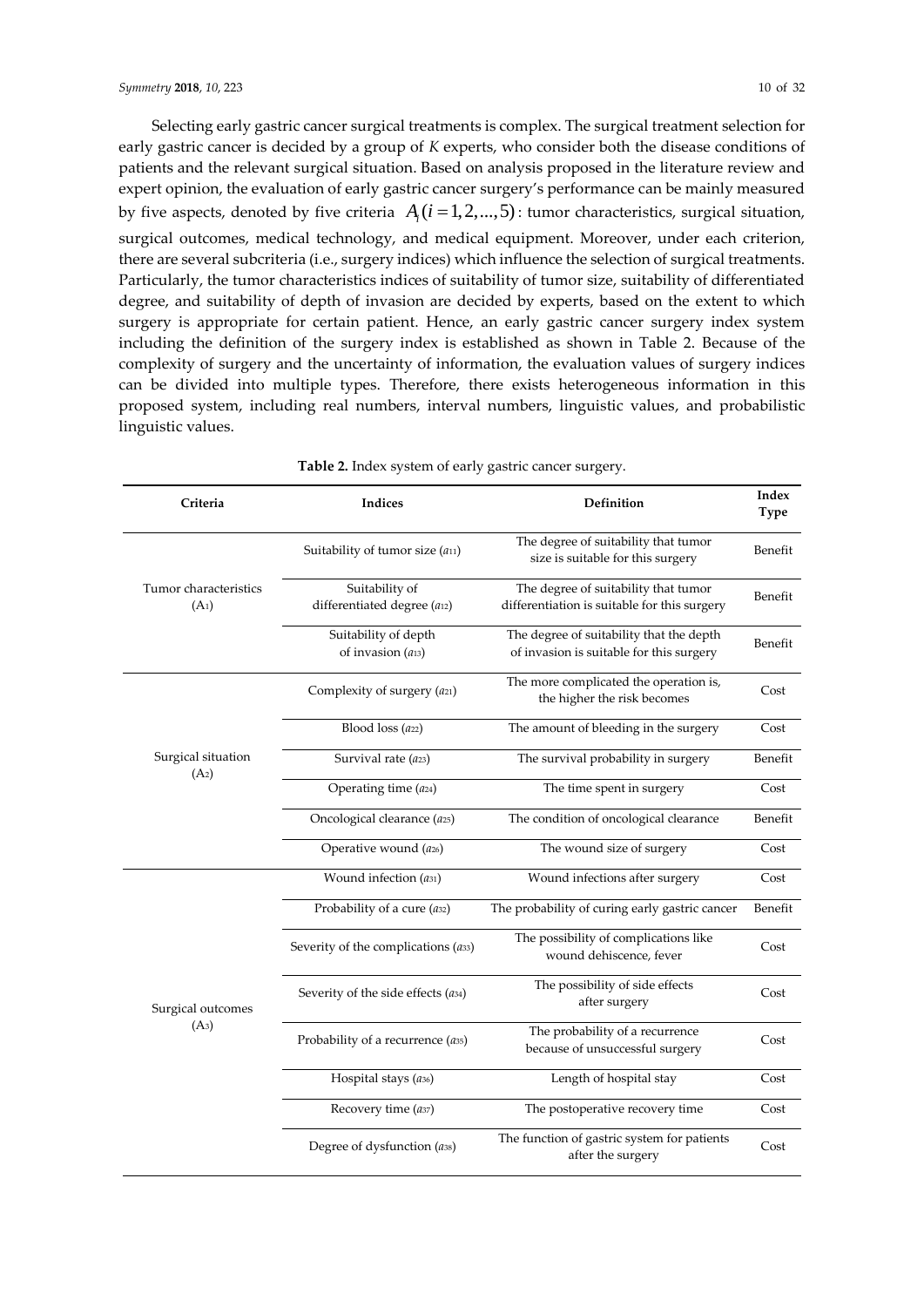|                                        | Medical technical level $(a_{41})$      | The technical force and medical<br>standards in the hospital | Benefit |
|----------------------------------------|-----------------------------------------|--------------------------------------------------------------|---------|
| Medical technology<br>$(A_4)$          | Teamwork Capacity (a42)                 | The teamwork capacity of medical team                        | Benefit |
|                                        | Medical resources $(a_{43})$            | Available medical resources in the hospital                  | Benefit |
|                                        | Proficiency (a <sub>44</sub> )          | Skill degree of medical professionals                        | Benefit |
|                                        | Advanced equipment $(a_{51})$           | The performance of medical equipment                         | Benefit |
|                                        | Perfection level (a <sub>52</sub> )     | Complete supporting facilities in medical                    | Benefit |
| Medical equipment<br>(A <sub>5</sub> ) | Disinfecting technical (a53)            | The equipment for disinfection<br>and sterilization          | Benefit |
|                                        | Emergency facilities (a <sub>54</sub> ) | The perfection of emergency<br>medical facilities            | Benefit |

#### *4.2. The Estimation of Criteria Weights with BWM*

In this section, we utilize a more efficient method to calculate subjective weight, which is called the BWM method. We use the BWM to compute the weight of five early gastric cancer surgery criteria with the most important criterion and the least important criterion. The detailed procedures of BWM to compute the weights of the criteria are as follows.

**Step 1.** Determine a set of decision criteria.

In this step, we consider the criteria  $\ \left\{c_{1}, c_{2}, ..., c_{n}\right\}\ \ \text{that should be used to arrive at a decision.}$ 

- **Step 2.** Determine the best (e.g., most desirable, most important) and the worst (e.g., least desirable, least important) criterion.
- **Step 3.** Determine the preference of the best criterion over all the other criteria, using a number between 1 and 9. The resulting best-to-others vector would be  $A_{\scriptscriptstyle B} = \left( a_{\scriptscriptstyle B1}, a_{\scriptscriptstyle B2}, \ldots, a_{\scriptscriptstyle Bn} \right)$ where  $a_{Bj}$  indicates the preference of the best criterion B over criterion *j*. It is clear that  $a_{BB}$  $= 1.$
- **Step 4.** Determine the preference of all the criteria over the worst criterion, using a number between 1 and 9. The resulting others-to-worst vector would be:  $A_w = (a_{1w}, a_{2w}, \ldots, a_{nw})$  where  $a_{jW}$  indicates the preference of the criterion *j* over the worst criterion W. It is clear that  $a_{WW}$  $= 1.$

 $\textsf{Step 5. Find the optimal weights: } \left( w_{1}^{*}, w_{2}^{*}, \ldots, w_{n}^{*} \right).$ 

The optimal weight for the criteria is the one where, for each pair of  $w_B / w_j$  and  $w_j / w_w$ , we have  $w_B/w_j = a_{Bj}$  and  $w_j/w_w = a_{jw}$ . To satisfy these conditions for all j, we should find a solution where the maximum absolute differences  $\frac{B}{2} - a_{B}$ *j*  $\frac{w_B}{a}$  – *a*  $\left| \frac{w_B}{w} - a_{Bj} \right|$  and  $\left| \frac{w_j}{w_j} \right|$  $\int_{w}$ <sup>*w*</sup> *w a*  $\left| \frac{v}{w}\right|$  for all *j* are minimized. Considering the non-negativity and condition for the weights, the following problem results: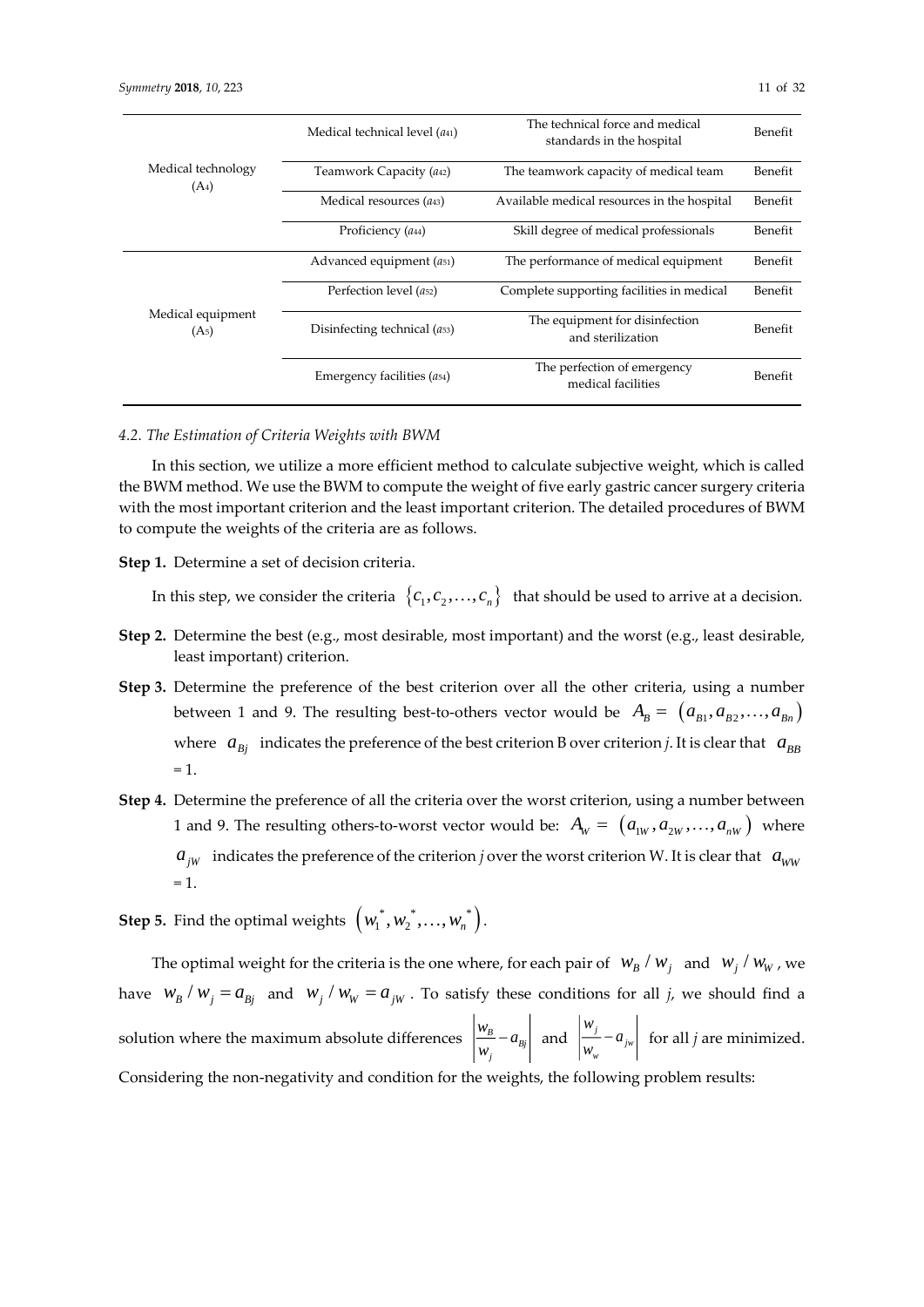$$
s.t. \n\sum_{j} w_{j} = 1 \n w_{j} \ge 0, \text{for all } j.
$$
\n(15)

Equation (15) is equivalent to the following:

$$
\min \xi
$$
\ns.t.  
\n
$$
\left| \frac{w_B}{w_j} - a_{Bj} \right| \leq \xi, \text{ for all } j
$$
\n
$$
\left| \frac{w_j}{w_w} - a_{jw} \right| \leq \xi, \text{ for all } j
$$
\n
$$
\sum_j w_j = 1
$$
\n
$$
w_j \geq 0, \text{ for all } j.
$$
\n(16)

Solving Equation (16), the optimal weights  $\, \left( w_{1}^{*}, w_{2}^{*}, \ldots, w_{n}^{*} \right) \,$  and  $\xi^{*}$  are obtained.

Then, we calculate the consistency ratio using  $\xi^*$  and the corresponding consistency index as follows:

$$
Consistency Ratio = \frac{\xi^*}{Consistency Index}.
$$
\n(17)

Table 3 shows the maximum values of *ξ* (consistency index) for different values of  $a_{\mu\nu}$ .

**Table 3.** Consistency Index (CI) Table.

| ${}^{\star}Bw$                 |          |      |      |      | $\overline{ }$ |      |      |      |      |
|--------------------------------|----------|------|------|------|----------------|------|------|------|------|
| Consistency Index (max $\xi$ ) | $0.00\,$ | 0.44 | 1.00 | 1.63 | 2.30           | 3.00 | 3.73 | 4.47 | 5.23 |

If the consistency ratio is  $\leq 0.1$ , it implies a very good consistency which is acceptable. Otherwise, we can revise  $a_{Bj}$  and  $a_{jW}$  to make the solution (more) consistent.

BWM introduced above is limited in deriving a unique optimum weight vector when the number of criteria is more than three. It might lead to multiple optimal solutions. The improved method presented in [\[45\]](#page-30-15) is used to obtain optimal weights with *n* criteria. If we use  $\left\{\left|w_B - a_{Bj}w_j\right|, \left|w_j - a_{jw}w_w\right|\right\}$  instead of  $\left\{\left|\frac{w_B}{w_j} - a_{Bj}\right|, \left|\frac{w_j}{w_w} - a_{jw}\right|\right\}$  $\left| \frac{w_B}{w} - a_{Bj} \right|, \left| \frac{w_j}{w} - a \right|$  $\left\{ \left| \frac{w_B}{\sigma} - a_{Bi} \right|, \left| \frac{w_j}{\sigma} - a_{iw} \right| \right\}$  $\left\langle \left| \frac{u_{B}}{w_{j}} - a_{Bj} \right|, \left| \frac{f}{w_{w}} - a_{jw} \right| \right\rangle$ , the problem can be solved as follows:  $\min \max_{j} \left\{ \left| \mathbf{w}_{B} - a_{Bj} w_{j} \right|, \left| w_{j} - a_{j w} w_{w} \right| \right\}.$ . . *s t*  $\sum_{j} w_{j} = 1$  $w_j \geq 0$ , *for* all *j*.  $\sum w_j =$ (18)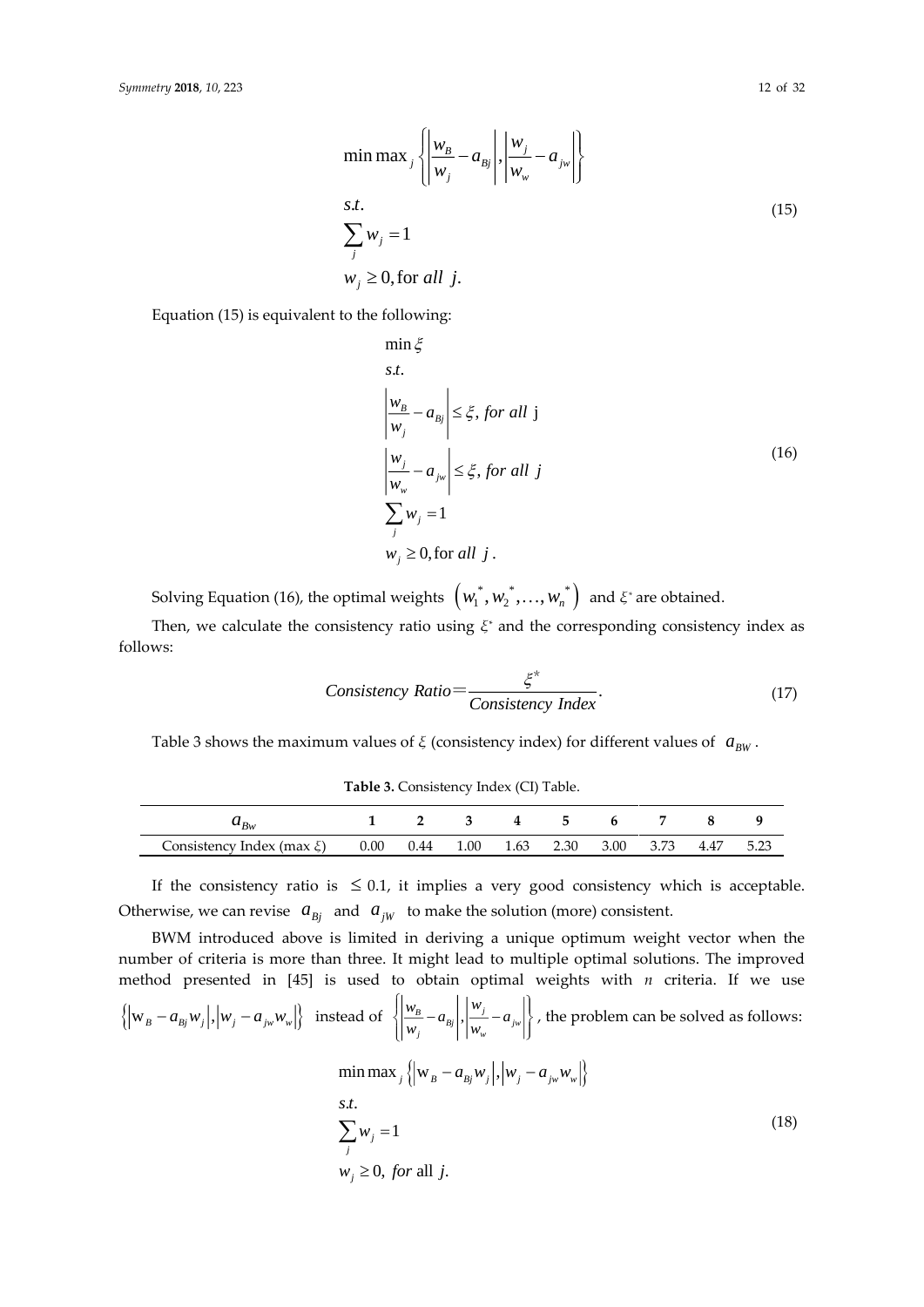Equation (18) can be transferred to the following linear programming problem:

$$
\min \xi^{L}
$$
\ns.t.  
\n
$$
|w_{B} - a_{Bj}w_{j}| \leq \xi^{L}, \text{ for all } j
$$
\n
$$
|w_{j} - a_{jw}w_{w}| \leq \xi^{L}, \text{ for all } j
$$
\n
$$
\sum_{j} w_{j} = 1
$$
\n
$$
w_{j} \geq 0, \text{ for all } j.
$$
\n(19)

Equation (19) is a linear problem, which can calculate the only optimal weights  $(w_1^*, w_2^*, \ldots, w_n^*)$  . Hence, we can compute the weight vector  $(w_1, w_2, w_3, w_4, w_5)$  of tumor characteristics  $A_1$ , surgical situation  $A_2$ , surgical outcomes  $A_3$ , medical technology  $A_4$ , and medical equipment  $A_5$ .

#### *4.3. The Evaluation Matrix of Early Gastric Cancer Surgery*

The evaluation problem of early gastric cancer surgery involves hospital cases, experts, patients, and multiple evaluation indices, both qualitatively and quantitatively. Different experts may make different assessments on account of their distinct knowledge and different judgment standards, and different surgical treatments which suit different patients' conditions. Thus, in this section, the evaluation information obtained from the early gastric cancer cases, patients, and experts is heterogeneous, including crisp numbers, interval numbers, linguistic labels, and probabilistic linguistic labels. Specifically, the crisp numbers are the evaluation values of the survival rate and probability of a recurrence; the interval numbers are the evaluation values of blood loss, operating time, number of harvested lymph nodes, hospital stays, and recovery time; the linguistic labels are the evaluation values of residual tumor cells, operative wound, medical technical level, teamwork capacity, medical resources, proficiency, advanced equipment, perfection level, disinfecting technical, and emergency facilities; the probabilistic linguistic labels are the evaluation values of the suitability of tumor size, suitability of differentiated degree, suitability of depth of invasion, complexity of surgery, wound infection, probability of a cure, severity of the complications, severity of the side effects, and degree of dysfunction. The linguistic labels provided by patients can be transformed into neutrosophic numbers because of uncertain information. Hence, we can get the evaluation matrix  $R = \left(r_{ij}\right)$  with real numbers, interval numbers, neutrosophic numbers, and probabilistic linguistic numbers.

#### **Step 1.** Obtain real numbers.

The evaluation values of surgery indices such as survival rate and probability of a recurrence in the early gastric cancer surgery index system are mainly computed according to previous treatment cases in the hospital. The survival rate is the percentage of people who survived relative to total patients undergoing surgery. The probability of a recurrence is the ratio of the number of recurrences to patients that undergo surgery. In this step, we can chalk up the ratio data as the evaluation values of the two surgery indices. Because the two ratios are calculated by hospital records, every surgical treatment only has these corresponding data. Therefore, the evaluation values of these two surgery indices do not need be aggregated. Then, the evaluation matrix of  $\ R = \left( r_{_{ij}} \right)$  based on  $\ a_{_{23}}$  and

 $a_{35}$  is completed.

**Step 2.** Get the interval numbers.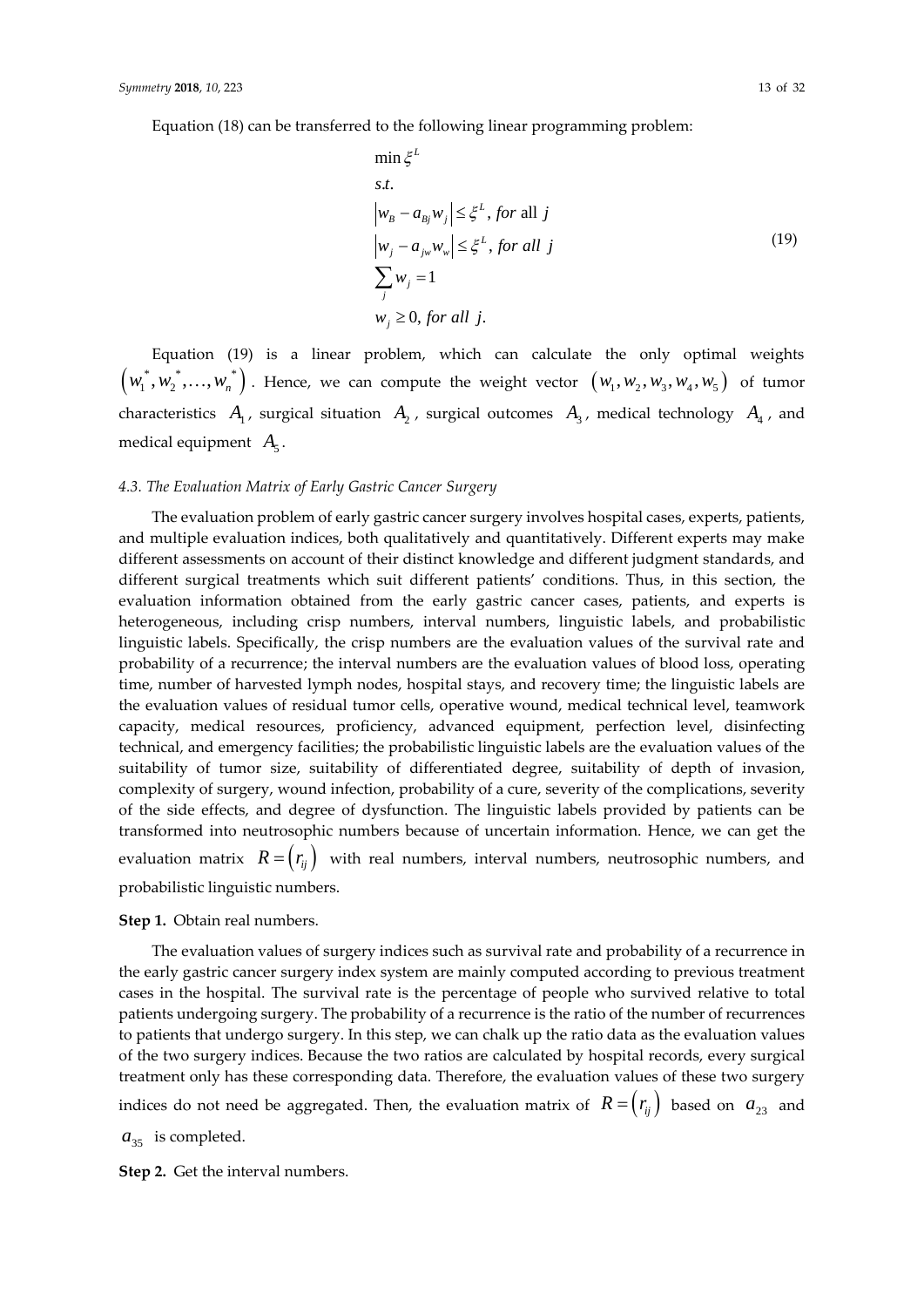The evaluation information of some surgery indices, including the indicators blood loss, operating time, number of harvested lymph nodes, hospital stays, and recovery time, is derived from clinical data for patients who had surgery in the hospital. Because these data cannot be collected accurately, the index values are in the form of interval numbers. The evaluation information of these indices is aggregated by using the arithmetic mean operator. Hence, the evaluation matrix of  $R = (r_{ij})$  based on  $a_{22}$ ,  $a_{24}$ ,  $a_{36}$ , and  $a_{37}$  is computed.

## **Step 3.** Calculate neutrosophic numbers.

In general, patients' perceptions and evaluations of surgical results are the most realistic and objective over others. So, the evaluation of some indices, such as residual tumor cells, operative wound, medical technical level, teamwork capacity, medical resources, proficiency, advanced equipment, perfection level, disinfecting technical, emergency facilities, and so on, by patients who have completed the treatment can be collected to be used as the reference index for the treatment of the follow-up patients, to improve the objectivity and accuracy of the evaluation. As mentioned in the discussion in Section 1, in this step, we transform the evaluation information of these indices according to the symmetric linguistic evaluation scale into neutrosophic numbers with truth, indeterminacy, and falsity. Then, we aggregate the neutrosophic numbers by utilizing the singlevalued neutrosophic weighted averaging (SVNWA) aggregation operator described by Equation (5). Therefore, the evaluation matrix of  $R = (r_{ij})$  based on  $a_{25}$ ,  $a_{26}$ ,  $a_{41}$ ,  $a_{42}$ ,  $a_{43}$ ,  $a_{44}$ ,  $a_{51}$ ,  $a_{52}$ ,  $a_{53}$ , and  $a_{54}$  is defined, where  $\psi = (\psi_1, \psi_2, ..., \psi_p)^T$  is the weight vector of patients corresponding to these indices.

#### **Step 4.** Acquire probabilistic linguistic values.

The evaluation values of some surgery indices, including the indicators suitability of tumor size, suitability of differentiated degree, suitability of depth of invasion, complexity of surgery, wound infection, probability of a cure, severity of the complications, severity of the side effects, and degree of dysfunction, etc., are probabilistic linguistic values predicted by experts according to certain specific circumstances. The three experts utilize the LTS  $S = \{s_0 = very\, low, s_2 = medium\, low, s_3 = medium, s_4 = medium\, high, s_5 = high, s_6 = very\, high\}$ , which is defined as a symmetric linguistic evaluation scale with the center of 3 *s* , to evaluate the projects  $x_j$  ( $j = 1, 2, ..., n$ ) *by means of PLTSs. Hence, the evaluation values can be provided in the form of* probabilistic linguistic values. Then, the evaluation matrix of  $\ R = \left(r_{_{ij}}\right) \ \hbox{\hskip 1pt{b}}$  based on  $\ a_{_{11}}$ ,  $\ a_{_{12}}$ ,  $\ a_{_{13}}$ ,  $\ a_{_{21}}$ ,  $a_{31}$ ,  $a_{32}$ ,  $a_{33}$ ,  $a_{34}$ , and  $a_{38}$  is computed.

## *4.4. The Calculation of Index Weight*

In this section, we exploit the principle of combination between subjectivity and objectivity for the computation of the index weight. We first calculate the entropy weights of early gastric cancer surgery indices. Then, we can compute a comprehensive index weight which combines the entropy weight of early gastric cancer surgery indices with the subjective weight of criteria.

**Step 1.** Determine the entropy weight of data index.

Normalizing the evaluation matrix in Equation (20), the further normalization matrix  $R = (r_{ij})_{m \times n}$  is  $[p_{ij}]_{m \times n} = r_{ij}/\sum_{i=1}^{n}$  $\sqrt{\sum_{m=1}^{m}}$ *ij*  $\int_{m \times n}$   $\left| \int_{i=1}^{i} j \right|^{t} \sum_{i=1}^{i} j^{i} j$  $\left[\right. p_{ij}\left.\right] _{m\times n}=\left[\right. r_{ij}\left/\sum_{i=1}^{m}r_{ij}\right]$ (*m* evaluated objects, *n* evaluation indices). The

normalization equation is as follows: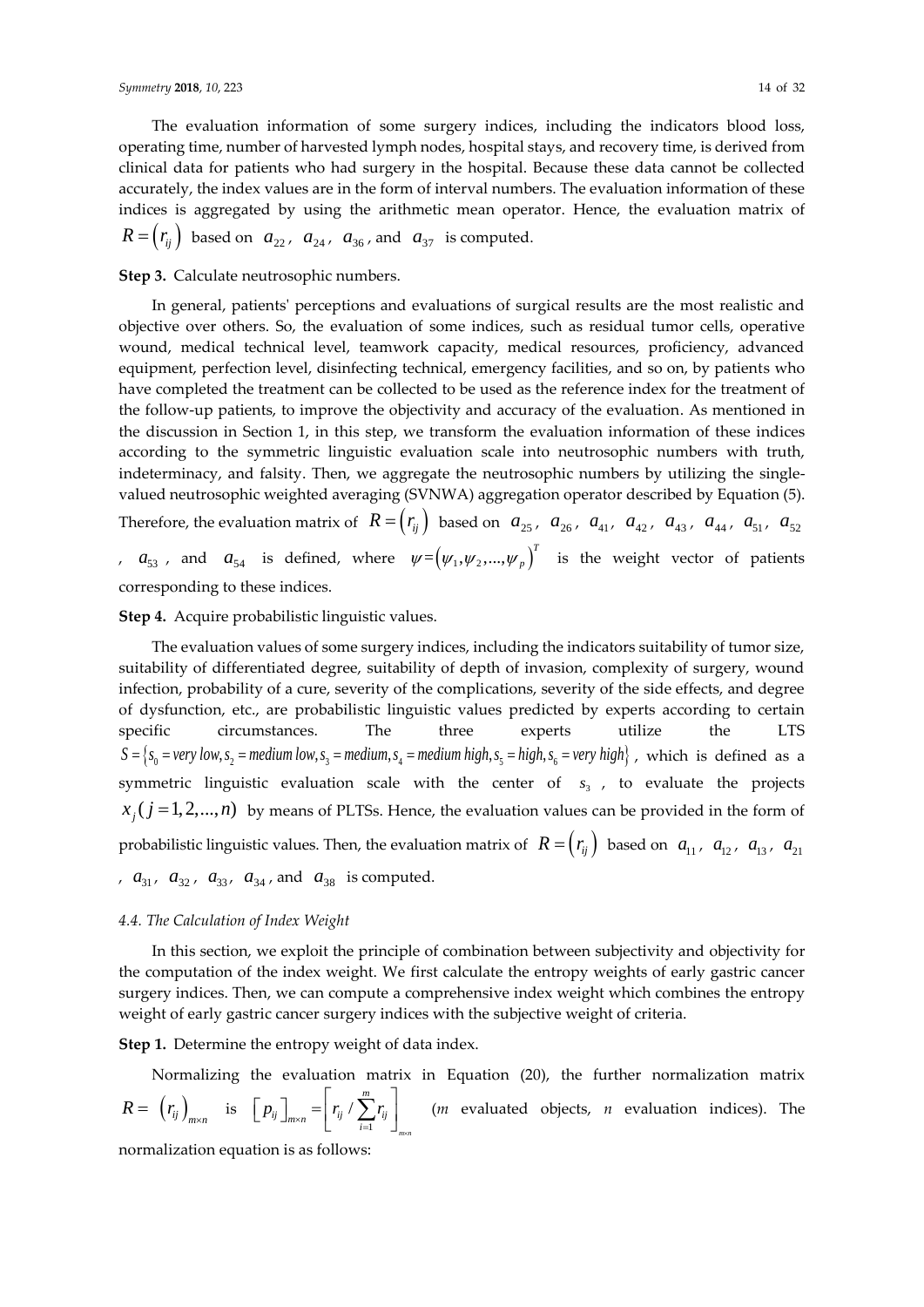$$
Z_{ij} = \frac{y_{ij} - y_j^{\text{min}}}{y_j^{\text{max}} - y_j^{\text{min}}}
$$
 if j is benefit attribute  

$$
Z_{ij} = \frac{y_j^{\text{max}} - y_{ij}}{y_j^{\text{max}} - y_j^{\text{min}}}
$$
 if j is cost attribute  
(20)

The entropy weight can be defined as

$$
E_{ij} = (1 - e_i) / \sum_{i=1}^{m} (1 - e_i)
$$
  
where  $e_i = -k \sum_{j=1}^{n} p_{ij} \ln p_{ij}$ ,  $k = 1 / \ln n$ ,  $\sum_{i=1}^{m} E_i = 1$  (21)

Hence, the entropy weights  $\begin{array}{cc} E_{23} & \text{and} \end{array}$   $\begin{array}{cc} E_{35} & \text{can be computed.} \end{array}$ **Step 2.** Compute the entropy weight of the interval-valued index.

The following formula is used to normalize the interval values:

$$
r_{ij} = \begin{cases} \left[a_{ij} / b_{i_{\text{max}}}, b_{ij} / b_{i_{\text{max}}} \right], & \text{if } j \text{ is benefit index} \\ \left[1 - b_{ij} / b_{i_{\text{max}}}, 1 - a_{ij} / b_{i_{\text{max}}} \right], & \text{if } j \text{ is cost index} \end{cases}
$$
(22)

The entropy weight can be computed as follows [\[46\]](#page-30-16):

$$
h_j = \lambda(-\frac{1}{\ln m} \sum_{i=1}^{m} H_{ij} \ln H_{ij}) + (1 - \lambda)(-\frac{1}{\ln m} \sum_{i=1}^{m} L_{ij} \ln L_{ij})
$$
  

$$
E_{ij} = \frac{1 - h_j}{\sum_{j=1}^{n} (1 - h_j)}
$$
(23)

where 1  $\frac{1}{2}(a_{ij}+b_{ij})$  $\frac{1}{2}(a_{ij}+b_{ij})$ *ij ij ij <sup>m</sup>*  $\sum_{i=1}$  2<sup>*i*</sup> *i*<sup>*j*</sup> *i*<sup>*i*</sup> *ij*  $a + b$ *H*  $a + b$ +  $=\frac{1}{\sum_{i=1}^{m} (a_{ij} +$ , 1  $1 - (b_{ii} - a_{ii})$  $(b_{ii} - a_{ii})$  $a_{ij} - a_{ij}$ *ij m*  $\sum_{i=1}^{\infty}$  ( $D_{ij} - a_{ij}$  $b_{ii} - a$ *L*  $m - \sum_{i=1}^{m} (b_{ii} - a)$ =  $-(b_{ii} - a_i)$ =  $-\sum_{ij}^{m} (b_{ij} - a_{ij})$ (*m* evaluated objects, *n* evaluation indices)

and  $\lambda$  with  $0<\lambda<1$  means the equilibrium coefficient of the median of the interval number and uncertainty for the decision-maker.

In our proposed method, we calculate the entropy weight with  $\lambda = 0.5$  . Then, the entropy weights  $\begin{array}{cc} E_{22}^{}, & E_{24}^{}, & E_{25}^{}, & E_{36}^{}, \end{array}$  and  $\begin{array}{cc} E_{37}^{}&$  can be computed.

**Step 3.** Manage the entropy weight of the neutrosophic-valued index.

The normalization equation for neutrosophic numbers is as follows [\[47\]](#page-30-17):

$$
r_{ij} = \begin{cases} T_{ij}, I_{ij}, F_{ij} & \text{if } j \text{ is benefit index} \\ 1 - T_{ij}, 1 - I_{ij}, 1 - F_{ij} & \text{if } j \text{ is cost index} \end{cases} \tag{24}
$$

Equations (3) and (4) introduced in Section 3 are used to compute the entropy weight based on the evaluation matrix. As a result, the entropy weights  $E_{26}$ ,  $E_{27}$ ,  $E_{41}$ ,  $E_{42}$ ,  $E_{43}$ ,  $E_{44}$ ,  $E_{51}$ ,  $E_{52}$ ,  $E_{53}$ , and  $E_{54}$  can be computed.

**Step 4.** Calculate the entropy weight of the probabilistic linguistic-valued index.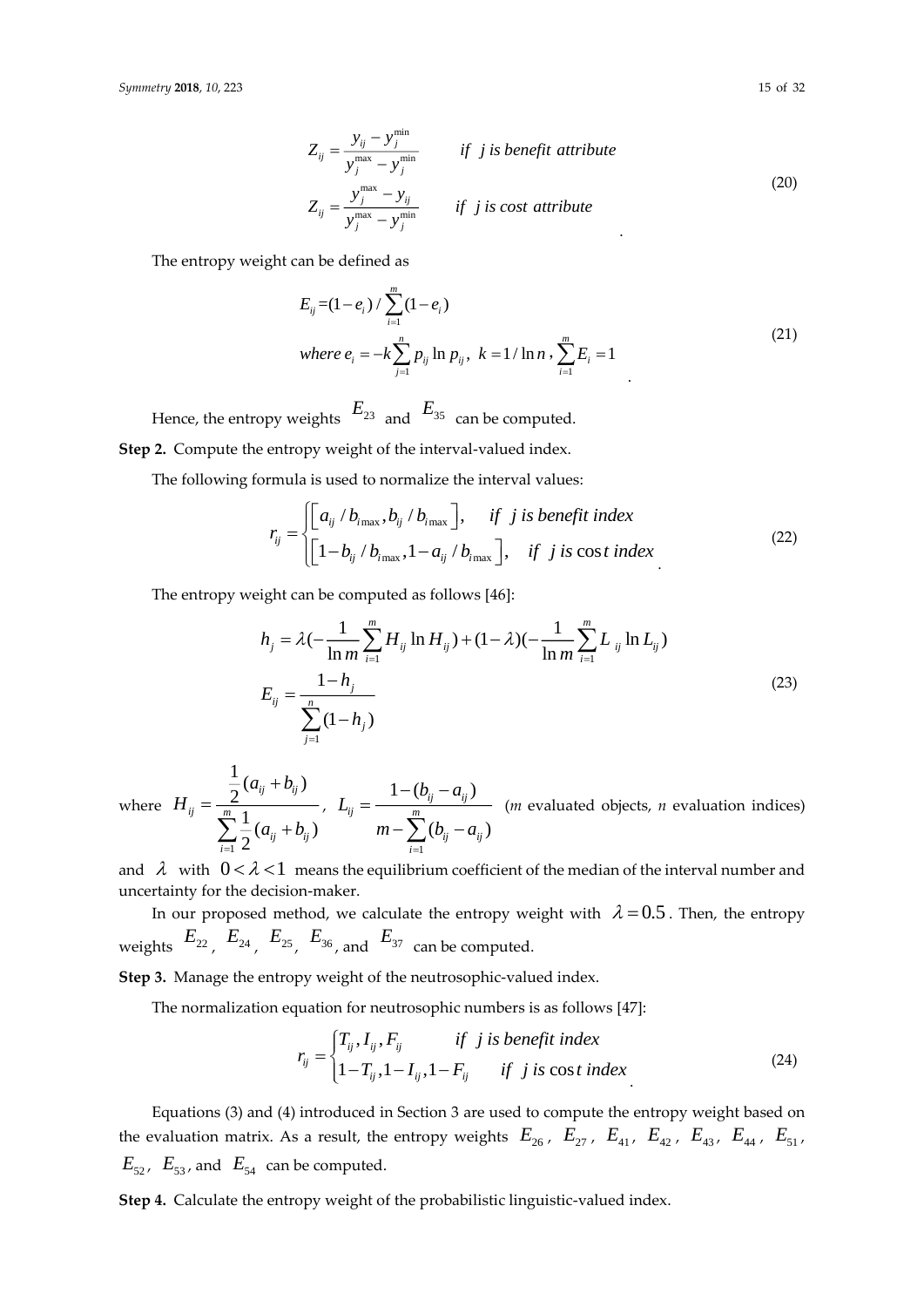According to the proposed approach in the study by Liu et al. [\[43\]](#page-30-13), first, transform the decision  $R = \left[ LT_{ij}(p) \right]_{m \times n}$  $=\left[ LT_{ij}(p)\right]_{m\times n}$  into  $Z=\left[ \overline{LT_{ij}}(p)\right]_{m\times n}$  $\left[\overline{LT_{ij}}(p)\right]_{m\times n}$ , where  $\overline{LT_{ij}}(p) = \sum_{k=1}^{#LT_{ij}(p)} r^{(k)} p^{(k)}$  $LT_{ij}(p) = \sum_{k=1}^{HLT_{ij}(p)} r^{(k)} p^{(k)} / # LT_{ij}(p)$ . Next, calculate the entropy for the index: the entropy values for the *j*th index are

$$
H_j = -\frac{1}{\ln m} \sum_{i=1}^{m} \Big( \overline{LT_{ij}}(p) \Big) \ln \Big( \overline{LT_{ij}}(p) \Big). \tag{25}
$$

Then, the weight of each attribute can be defined by the following:

$$
E_{ij} = \frac{1 - H_j}{n - \sum_{j=1}^{n} H_j}.
$$
\n(26)

Therefore, the entropy weights  $E_{11}$ ,  $E_{12}$ ,  $E_{13}$ ,  $E_{21}$ ,  $E_{31}$ ,  $E_{32}$ ,  $E_{33}$ ,  $E_{34}$ , and  $E_{38}$  can be computed.

**Step 5.** Calculate the weight of the early gastric cancer surgery index.

The optimal weight vector of early gastric cancer surgery criteria is  $w_i^*$  according to the explanation of BWM in Section 4.2. Based on the objective and subjective synthetic approach to determine weight [\[48\]](#page-30-18), the synthetic weight of the early gastric cancer surgery index is calculated in the following way:

$$
W_{ij} = W_i \times E_{ij}.
$$
\n<sup>(27)</sup>

## *4.5. TOPSIS and Its Application in Heterogeneous MCGDM*

The TOPSIS method was proposed by Hwang and Yoon [\[49\]](#page-30-19) to deal with multicriteria decisionmaking problems. It provides the best alternative which is as close as possible to the best possible solution. The basic principle of the TOPSIS method is described in the following steps [\[18\]](#page-29-12):

**Step 1.** Define and normalize the decision matrix  $R = \left(r_{ij}\right).$ 

**Step 2.** Aggregate the weights to the decision matrix by making  $v_{ij} = w_j r_{ij}$ .

**Step 3.** Define the positive ideal solution (PIS),  $v_j^+$ , and the negative ideal solution (NIS),  $v_j^-$ , for each criterion. Usually,  $v_j^+ = \max\left\{v_{ij},...,v_{mj}\right\}$  and  $v_j^- = \min\left\{v_{ij},...,v_{mj}\right\}$  for benefit criteria, and  $v_j^+ = \min\left\{v_{ij},...,v_{mj}\right\}$  and  $v_j^- = \max\left\{v_{ij},...,v_{mj}\right\}$  for cost criteria.

**Step 4.** Calculate the separation measures for each alternative.

$$
S_i^+ = \sqrt{\sum_{j=1}^n \left(v_j^+ - v_{ij}\right)^2}, \quad i = 1, 2, ..., m
$$
 (28)

$$
S_i^- = \sqrt{\sum_{j=1}^n (v_j^- - v_{ij})^2}, \quad i = 1, 2, ..., m
$$
 (29)

**Step 5.** Calculate the closeness coefficients to the ideal solution for each alternative.

$$
CC_i = \frac{S_i^-}{S_i^- + S_i^+}
$$
\n
$$
(30)
$$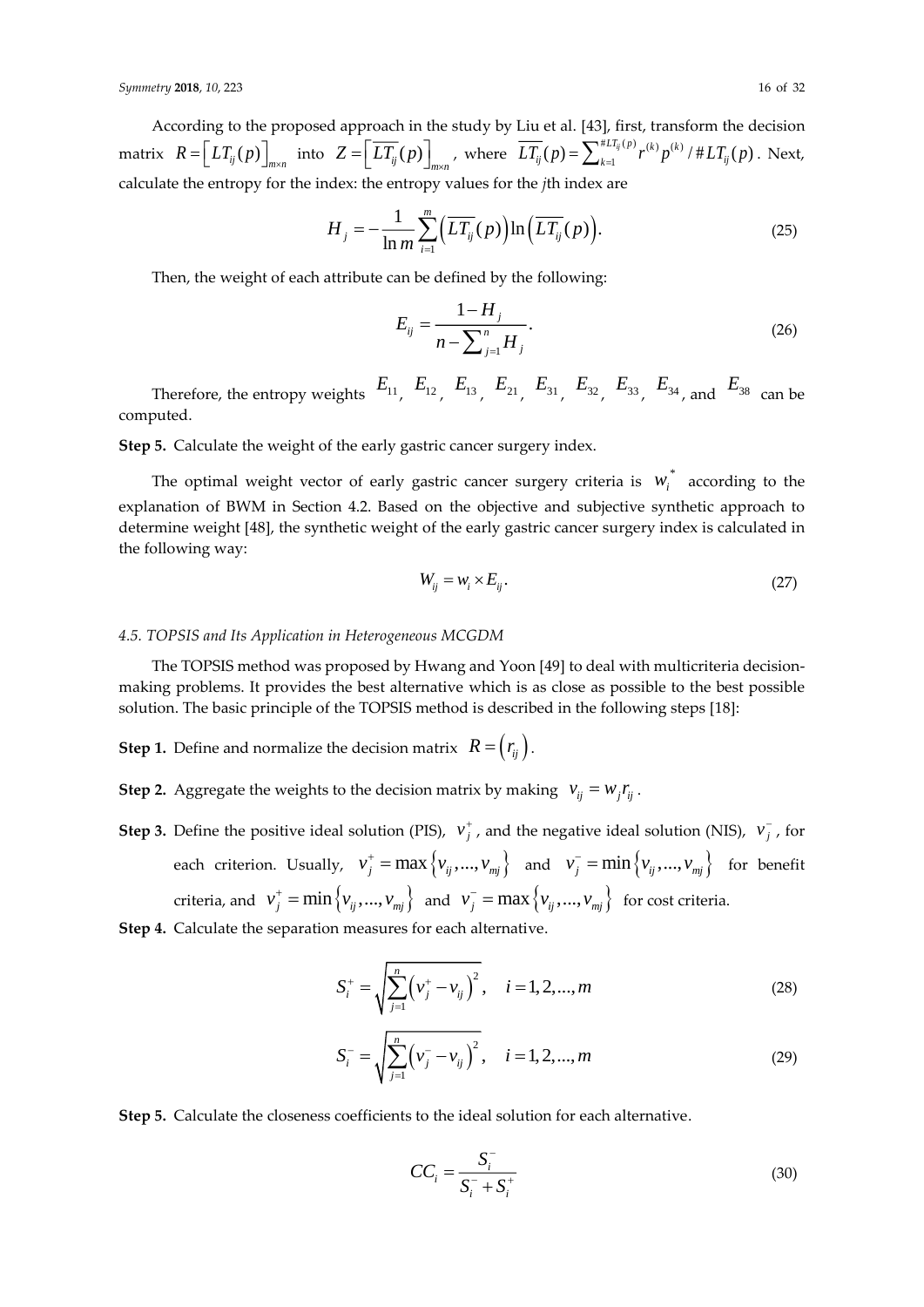${\sf Step~6.}$  Rank the alternatives according to  $\;\:CC_i$  . The bigger  $\;\:CC_i^{\phantom i}$  is, the better alternative  $\;\:A_i^{\phantom i}$  will be.

The selection of early gastric cancer surgical treatment is a heterogeneous multicriteria group decision-making problem consisting of *K* experts  $e_k (k = 1, 2, ..., K)$  , denoted by  $\Omega = \{e_1, e_2, ..., e_k\}$  . Suppose that there exist  $n$  surgical treatments  $x_j$  ( $j = 1, 2, ..., n$ ); thus, the set of surgical treatments is denoted by  $X = \{x_1, x_2, \ldots, x_n\}$ . In this section, we use the TOPSIS method based on heterogeneous MCGDM to solve the treatment selection. Due to the existence of heterogeneous information in terms of surgery evaluation, the criteria set  $A = (A_1, A_2, A_3, A_4, A_5)$ can be divided into four subsets  $O_i\big(i=1,2,3,4\big)$ , where  $\bigl.O_i\bigr|$  are sets of criteria whose values are crisp numbers, interval numbers, neutrosophic numbers, and probabilistic linguistic labels. The main procedure of the TOPSIS method for heterogeneous MCGDM is generalized as follows:

**Step 1.** Normalize evaluation matrix *R* [\[18\]](#page-29-12).

We can compute the crisp number based on Equation (20), normalized interval number based on Equation (22), normalized neutrosophic number based on Equation (24), and normalized probabilistic linguistic value based on Equation (8).

**Step 2.** Construct the positive ideal solution **(**PIS) and the negative ideal solution (NIS) for experts.

Let the PISs of experts  $e_k$  ( $k = 1, 2, ..., K$ ) be  $x^{k+}$ ; the [name], denoted by  $y^{k+}$ , is computed by following equation. Similarly, the NIS is denoted by  $\left\|y^{k^-}\right\rangle$ , which is computed by Equation (32)

$$
y_i^{k+} = \begin{cases} e_i^{k+}, & \text{if } A_i \in o_1 \\ \left[a_i^{k+}, b_i^{k+}\right], & \text{if } A_i \in o_2 \\ \left\langle T_i^{k+}, I_i^{k+}, F_i^{k+} \right\rangle, & \text{if } A_i \in o_3 \\ L_i(p)^{k+}, & \text{if } A_i \in o_4 \end{cases} \tag{31}
$$

Here, 
$$
e_i^{k+} = \max\{e_{ij}^k | j = 1,...,n\}
$$
  $(A_i \in o_1^b)$  or  $\min\{e_{ij}^k | j = 1,...,n\}$   $(A_i \in o_1^c)$ ;  
\n $[a_i^{k+}, b_i^{k+}] = \max\{a_{ij}^k, b_{ij}^k | j = 1, 2,...,n\}$   $(A_i \in o_2^b)$  or  $\min\{a_{ij}^k, b_{ij}^k | j = 1, 2,...,n\}$   $(A_i \in o_2^c)$ ;  
\n $\langle T_i^{k+}, T_i^{k+}, F_i^{k+}\rangle = \langle \max T_{ij}^k, \min T_{ij}^k, \min F_{ij}^k \rangle$   $(A_i \in o_3^b)$  or  $\langle \min T_{ij}^k, \max T_{ij}^k, \max F_{ij}^k \rangle$   $(A_i \in o_3^c)$ ; and  
\n $LT_i(p)^{k+} = \max\{LT_{ij}^k(p) | j = 1, 2,..., \# LT_{ij}(p)\}$   $(A_i \in o_4^c)$  or  
\n $\max\{ (LT_{ij}^k(p))^c | j = 1, 2,..., \# LT_{ij}(p) \}$   $(A_i \in o_4^c)$  where

$$
\max \left\{ \left( LT_{ij}^{k}(p) \right) \mid j=1,2,...,\# LT_{ij}(p) \right\}
$$
  

$$
\left( LT_{ij}(p) \right)^{c} = \left\{ neg(LT_{ij}^{(k)})(p_{ij}^{(k)}) \mid k=1,2,...,\# LT_{ij}(p) \right\}.
$$

Similarly, the NIS  $y^{k-}$  is as follows:

$$
y_i^{k-} = \begin{cases} e_i^{k-}, & \text{if } A_i \in o_1 \\ \left[a_i^{k-}, b_i^{k-}\right], & \text{if } A_i \in o_2 \\ \left\langle T_i^{k-}, I_i^{k-}, F_i^{k-} \right\rangle, & \text{if } A_i \in o_3 \\ L_i(p)^{k-}, & \text{if } A_i \in o_4 \end{cases} \tag{32}
$$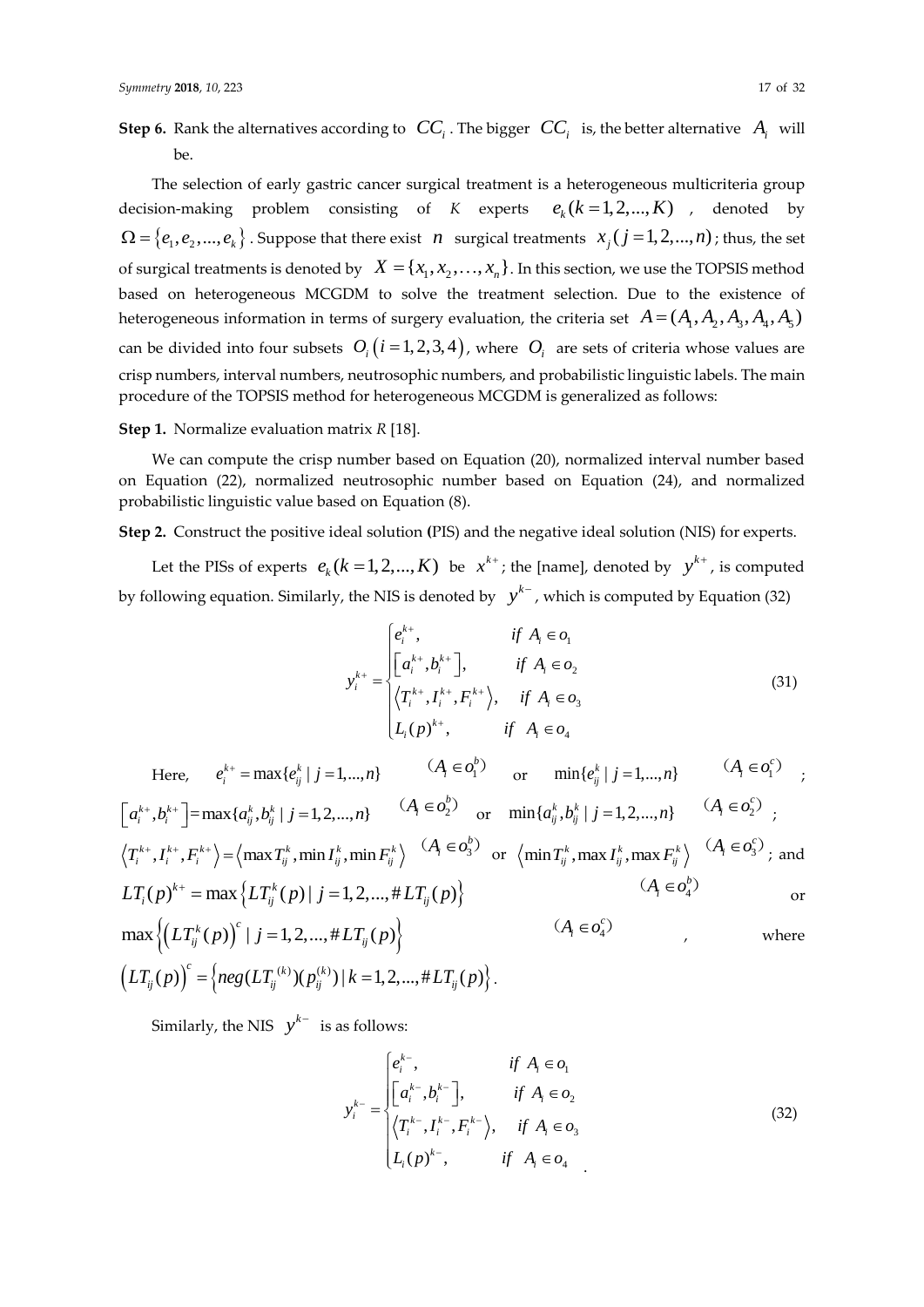Here, 
$$
e_i^{k-} = \min\{e_{ij}^k | j = 1,...,n\}
$$
  $(A_i \in o_1^b)$  or  $\max\{e_{ij}^k | j = 1,...,n\}$   $(A_i \in o_1^c)$ ;  
\n $[a_i^{k-}, b_i^{k-}] = \min\{a_{ij}^k, b_{ij}^k | j = 1, 2,...,n\}$   $(A_i \in o_2^b)$  or  $\max\{a_{ij}^k, b_{ij}^k | j = 1, 2,...,n\}$   $(A_i \in o_2^c)$ ;  
\n $\langle T_i^{k-}, I_i^{k-}, F_i^{k-}\rangle = \langle \min T_{ij}^k, \max T_{ij}^k, \max F_{ij}^k \rangle$   $(A_i \in o_3^b)$  or  $\langle \max T_{ij}^k, \min T_{ij}^k, \min F_{ij}^k \rangle$   $(A_i \in o_3^c)$ ; and  
\n $LT_i(p)^{k-} = \min\{LT_{ij}^k(p) | j = 1, 2,..., \# LT_{ij}(p)\}$   $(A_i \in o_4^c)$  or  
\n $\min\{ (LT_{ij}^k(p))^c | j = 1, 2,..., \# LT_{ij}(p) \}$   $(A_i \in o_4^c)$ .

**Step 3.** Calculate the distances between each surgical treatment and the PIS as well as the NIS based on the symmetric [31,37,50] distance formula.

The distance between the normalized values of the surgical treatment  $x_j$   $(j = 1, 2, ..., n)$  and PIS  $x^{k+}$  on all indices  $a_i \in O_1$  is defined as follows:

$$
\rho(r_{o_1j}^k, r_{o_1}^{k+}) = \sum_{a_i \in o_1} [W_i d(r_{ij}^k, r_i^{k+})]^2
$$
  

$$
d(r_{ij}^k, r_i^{k+}) = |e_i^{k+} - e_{ij}^k|
$$
 (33)

where  $r_{o_1}^{\sim}$  $r_{o_1j}^k$  and  $r_{o_1}^k$ *k*  $r_{o_1}^{k+1}$  are the normalized value vectors of the surgical treatment  $x_j$  and the PIS  $x^{k+}$  on all indices in  $o_1$ , respectively.

The distances between the normalized values of the surgical treatment  $x_j$   $(j = 1, 2, ..., n)$  and PIS  $x^{k+}$  on all indices  $a_i \in O_2$  are described using Equation (1) as follows:

$$
\rho(r_{o_2j}^k, r_{o_2}^{k+}) = \sum_{a_i \in o_2} [W_i d(r_{ij}^k, r_i^{k+})]^2
$$
\n
$$
d_{a_i \in o_2} (r_{ij}^k, r_i^{k+}) = \sqrt{(1/2) \Big[ (a_i^{k+} - a_{ij}^k)^2 + (b_i^{k+} - b_{ij}^k)^2 \Big]}
$$
\n(34)

where  $r_{o_2}^{\sim}$  $r_{o_2j}^k$  and  $r_{o_2}^+$  are the normalized value vectors of the surgical treatment  $\ x_j^-$  and the PIS  $\ x^{k+1}$ on all indices in  $o_2$ , respectively.

The distances between the normalized values of the surgical treatment  $x_j$   $(j = 1, 2, ..., n)$  and PIS  $x^{k+}$  on all indices  $a_i \in O_3$  are described using Equation (2) as follows:

$$
\rho(r_{o_{3}j}^{k}, r_{o_{3}}^{k+}) = \sum_{a_{i} \in o_{3}} [W_{i}d(r_{ij}^{k}, r_{i}^{k+})]^{2}
$$
\n
$$
d_{a_{i} \in o_{3}}(r_{ij}^{k}, r_{i}^{k+}) = \sqrt{(1/3)\Big[(T_{i}^{k+} - T_{ij}^{k})^{2} + (I_{i}^{k+} - I_{ij}^{k})^{2} + (F_{i}^{k+} - F_{ij}^{k})^{2}\Big]}
$$
\n(35)

where  $r_{o_3}^{\sim}$  $r_{o_3j}^k$  and  $r_{o_3}^k$ *k*  $r_{o_3}^{k+1}$  are the normalized value vectors of the surgical treatment  $x_j$  and the PIS  $x^{k+}$  on all indices in  $o_3$ , respectively.

The distances between the normalized values of the surgical treatment  $x_j \ \ (j = 1, 2, ..., n)$  and PIS  $x^{k+}$  on all indices  $a_i \in O_4$  are described using Equation (14) as follows: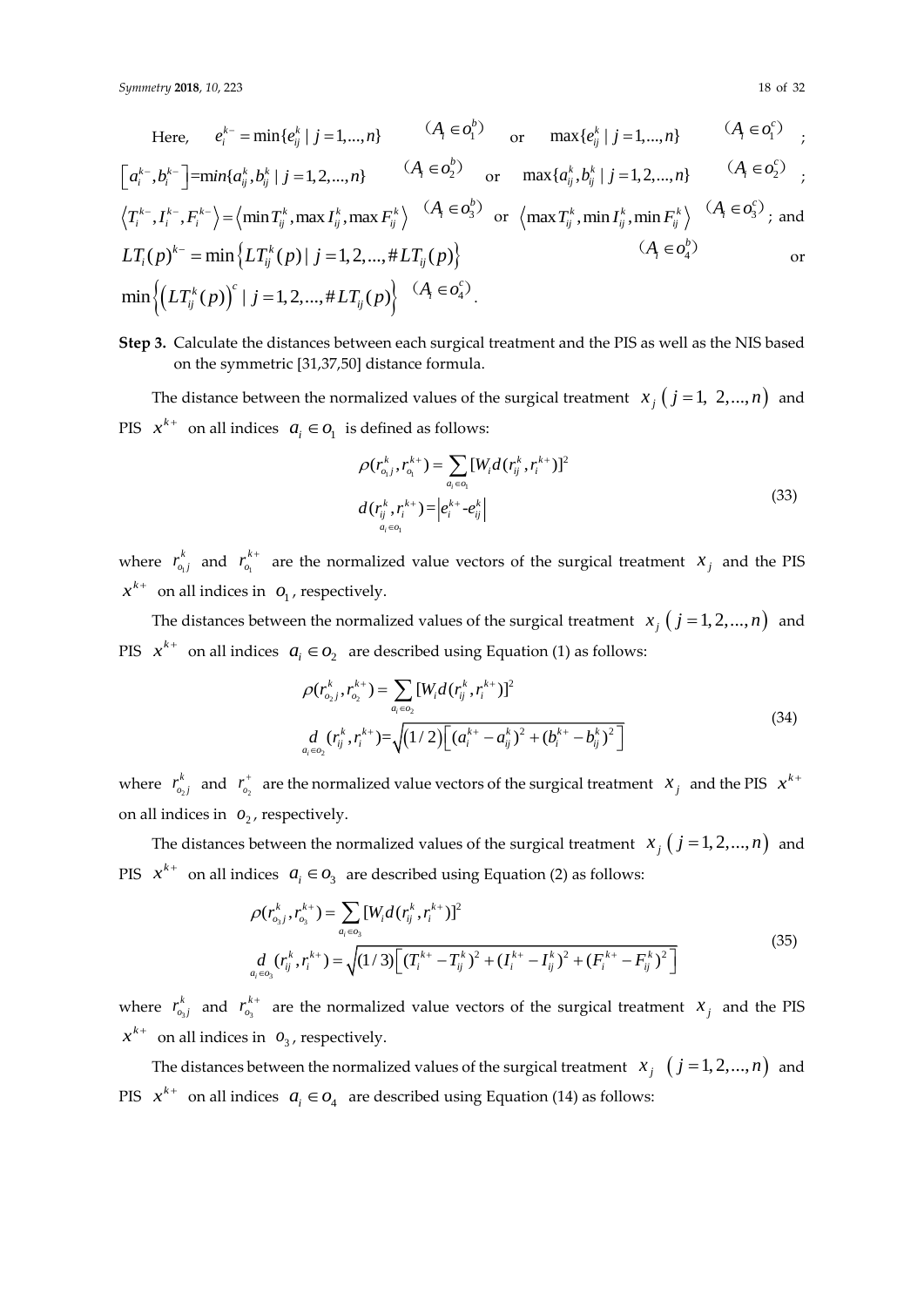$$
\rho(r_{o_{4}j}^{k}, r_{o_{4}}^{k+}) = \sum_{a_{i} \in o_{4}} [W_{i}d(r_{ij}^{k}, r_{i}^{+})]^{2}
$$
\n
$$
\frac{d}{a_{i} \in o_{4}}(r_{ij}^{k}, r_{i}^{k+}) = \sqrt{\sum_{k=1}^{\#L_{i}(p)^{+}} \left( \left( p_{i}^{(k)} r_{i}^{(k)} \right)^{k+} - \left( p_{ij}^{(k)} r_{ij}^{(k)} \right)^{k} \right) / \#L_{i}(p)^{+}}
$$
\n(36)

where  $r_{\tiny o_4}^{\tiny \wedge}$  $r_{o_4j}^k$  and  $r_{o_3}^k$ *k*  $r_{o_3}^{k+1}$  are the normalized value vectors of the surgical treatment  $x_j$  and the PIS  $x^{k+}$  on all indices in  $o_4$ , respectively.

The distance between a surgical treatment  $x_j$   $(j = 1, 2,...,n)$  and the PIS  $x^{k+}$  according to Equations (33)–(36) is defined as follows:

$$
\rho(r_j^k, r^{k+}) = \sqrt{\sum_{t=1}^4 \rho(r_{o,j}^k, r_{o_i}^{k+})} \,. \tag{37}
$$

Similarly, the distances between the normalized values of the surgical treatment  $x_j$  $(j = 1, 2, ..., n)$  and NIS  $x^{k-}$  on all indices  $a_i \in o_1$  are defined as follows:

$$
\rho(r_{o_i}^k, r_{o_i}^{k}) = \sum_{a_i \in o_i} [W_i d(r_{ij}^k, r_i^{k})]^2
$$
  

$$
d(r_{ij}^k, r_i^{k}) = |e_{ij}^k - e_i^{k-}|
$$
  

$$
a_i \in o_i
$$
 (38)

where  $r_{o_1}^{\prime}$ *k*  $r_{o_1}^{k-}$  is the normalized value of the NIS  $x^{k-}$  on all indices in  $o_1$ .

The distances between the normalized values of the surgical treatment  $x_j \ \ (j = 1, 2, ..., n)$  and NIS  $x^{k-}$  on all indices  $a_i \in O_2$  are expressed as follows:<br> $\rho(r_{o_2}^k, r_{o_2}^{k-}) = \sum [W_i d(r_{ij}^k, r_i^{k-})]^2$ 

$$
\rho(r_{o_2j}^k, r_{o_2}^{k}) = \sum_{a_i \in o_2} [W_i d(r_{ij}^k, r_i^{k-})]^2
$$
  

$$
\frac{d}{dt} (r_{ij}^k, r_i^{k-}) = \sqrt{(1/2) [(a_i^{k-} - a_{ij}^k)^2 + (b_i^{k-} - b_{ij}^k)^2]}
$$
(39)

where  $r_{o_2}$ *k*  $r_{o}^{k}$  is the normalized value vector of the NIS  $x^{k-}$  on all indices in  $o_2$ .

The distances between the normalized values of the surgical treatment  $x_j \ \ (j=1,2,...,n)$  and NIS  $x^{k-}$  on all indices  $a_i \in O_3$  are introduced as follows:

$$
\rho(r_{o_3j}^k, r_{o_3}^{k}) = \sum_{a_i \in o_3} [W_i d(r_{ij}^k, r_i^{k-})]^2
$$
\n
$$
d_{a_i \in o_3} (r_{ij}^k, r_i^{k-}) = \sqrt{(1/3) \Big[ (T_i^{k-} - T_{ij}^k)^2 + (I_i^{k-} - I_{ij}^k)^2 + (F_i^{k-} - F_{ij}^k)^2 \Big]}
$$
\n
$$
(40)
$$

where  $r_{o_3}^{\prime}$ *k*  $r_{o_3}^{k-}$  is the normalized value vector of the NIS  $x^{k-}$  on all indices in  $o_3$ .

The distances between the normalized values of the surgical treatment  $x_j \ \ (j = 1, 2, ..., n)$  and PIS  $x^{k-}$  on all indices  $a_i \in O_4$  are described using Equation (14) as follows:

$$
\rho(r_{o_{4}j}^{k}, r_{o_{4}}^{k}) = \sum_{a_{i} \in o_{4}} [W_{i}d(r_{ij}^{k}, r_{i}^{k-})]^{2}
$$
\n
$$
d_{a_{i} \in o_{4}}(r_{ij}^{k}, r_{i}^{k-}) = \sqrt{\sum_{k=1}^{\#I_{i}(p)} \left| \left( p_{i}^{(k)} r_{i}^{(k)} \right)^{k-} - \left( p_{ij}^{(k)} r_{ij}^{(k)} \right)^{k} \right| / \#L_{i}(p)^{-}}
$$
\n(41)

where  $r_{\scriptscriptstyle \!0_{4}}^{\scriptscriptstyle \prime}$ *k*  $r_{o_4}^{k}$  is the normalized value vector of the NIS  $x^{k-}$  on all indices in  $o_4$ .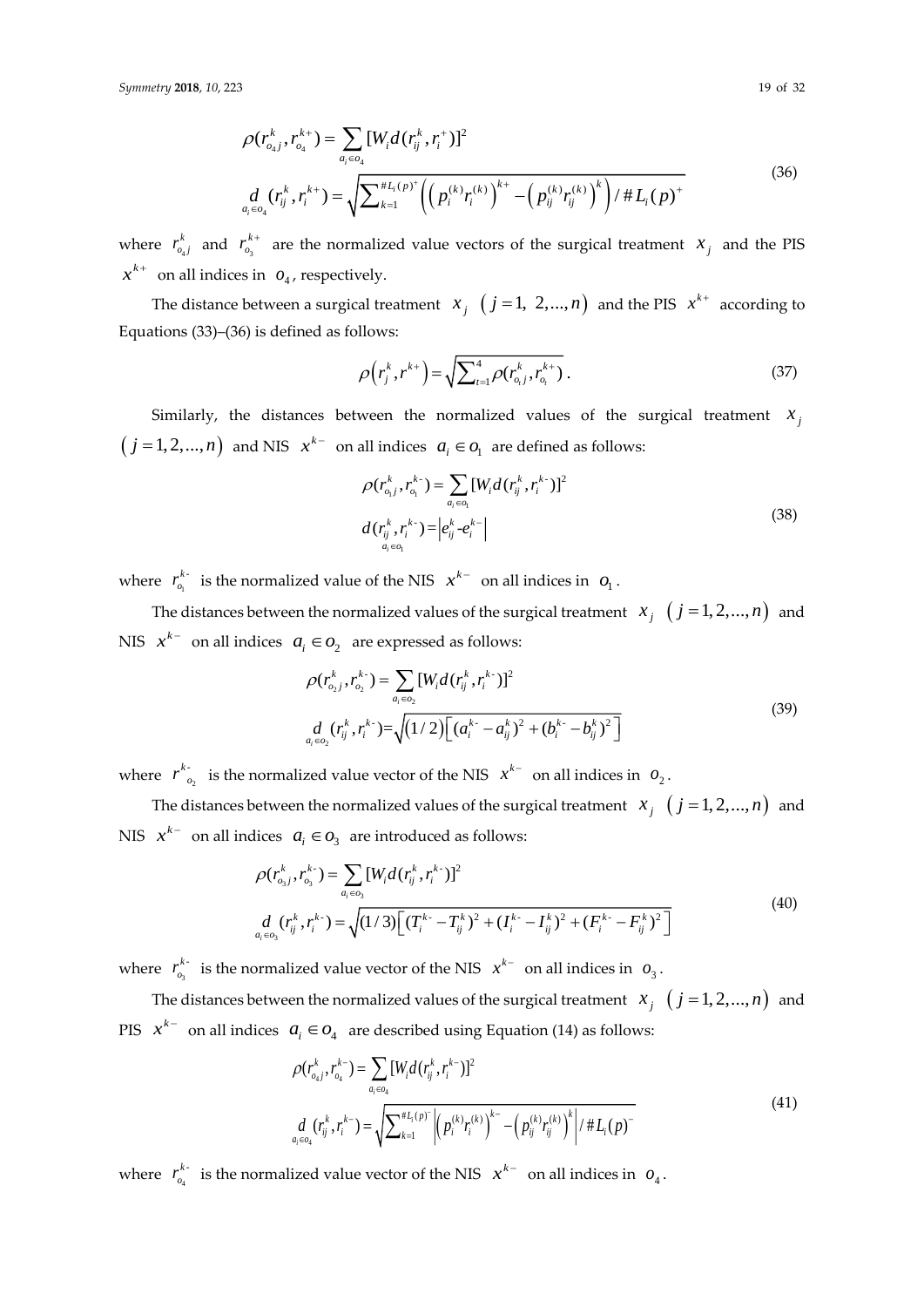The distance between a surgical treatment  $x_j$   $(j = 1, 2, ..., n)$  and the NIS  $x^{k-}$  is defined by using Equations (39)–(42) as follows:

$$
\rho(r_j^k, r^{k}) = \sqrt{\sum_{t=1}^4 \rho(r_{o,i}^k, r_{o_i}^{k-})}.
$$
\n(42)

**Step 4.** Calculate relative closeness degree of surgical treatments to the PIS for experts.

The relative closeness degrees of surgical treatments  $x_j$  with regard to  $x^{k+}$  for the experts  $e_{\scriptscriptstyle k}$   $(k = 1,2,...,K)$  are defined as follows:

$$
\tau(r_j^k) = \varepsilon \frac{\rho^-(r^{k+}) - \rho(r_j^k, r^{k+})}{\rho^-(r^{k+}) - \rho^+(r^{k+})} + (1 - \varepsilon) \times \frac{\rho(r_j^k, r^{k-}) - \rho^-(r^{k-})}{\rho^+(r^{k-}) - \rho^-(r^{k-})},
$$
\n(43)

 $w$ 

here 
$$
\begin{cases} \rho^-(r^{k+}) = \max \left\{ \rho(r_j^k, r^{k+}) | j = 1, 2, ..., n \right\} \\ \rho^+(r^{k+}) = \min \left\{ \rho(r_j^k, r^{k+}) | j = 1, 2, ..., n \right\} \end{cases}, \quad \begin{cases} \rho^+(r^{k-}) = \max \left\{ \rho(\binom{k}{j}, r^{k-}) | j = 1, 2, ..., n \right\} \\ \rho^-(r^{k-}) = \min \left\{ \rho(\binom{k}{j}, r^{k-}) | j = 1, 2, ..., n \right\} \end{cases},
$$

the parameters  $\varepsilon \in [0,1]$  are compromise coefficients which may be identified as the weights of decision-making strategy "the majority of attributes" close to the PIS  $x^{k+}$  [\[51\]](#page-31-0). The compromise solutions are decided by experts by consensus when  $\;\varepsilon\!=\!0.5$  . Then, relative closeness degrees of surgical treatments  $x_j$   $(j = 1, 2, ..., n)$  for all experts  $e_k$   $(k = 1, 2, ..., K)$  can be expressed concisely in the matrix format as follows:

$$
\tau = \left(\tau_j^k\right)_{K \times n},\tag{44}
$$

where  $\tau(r_j^k)$  is denoted by *k*  $\tau_{j}$ .

**Step 5.** Compute the weights of experts.

The selection of surgical treatments is decided by an expert group consisting of different experts with equal importance. Denote the weight of expert  $e_k$   $(k = 1, 2, ..., K)$  by  $w^k$  . Therefore, the  $w^k = \left(1/K, 1/K, \ldots, 1/K\right) \left(k = 1, 2, ..., K\right).$ 

**Step 6.** Compute relative closeness degrees of surgical treatments with respect to the PIS for the group.

The PIS and the NIS for the group can be denoted as  $x^+$  and  $x^-$  according to the concepts of the PIS and the NIS [\[52\]](#page-31-1), whose vectors are denoted by  $\tau^+ = (\tau_1^+, \tau_2^+, ..., \tau_k^+)$  and  $\tau^- = (\tau_1^-, \tau_2^-, ..., \tau_k^-)$ , respectively. Then, the computation is defined as follows:

$$
\tau_k^+ = \max\left\{\tau_j^k \mid j = 1, 2, ..., n\right\} \left(k = 1, 2, ..., K\right)
$$
\n(45)

and

$$
\tau_k^- = \min\left\{\tau_j^k \mid j = 1, 2, ..., n\right\} \left(k = 1, 2, ..., K\right). \tag{46}
$$

The distances between a surgical treatment  $x_j$   $(j = 1, 2, ..., n)$  and the PIS  $x^+$  as well as the NIS  $x^{k-1}$  for the group are defined as follows: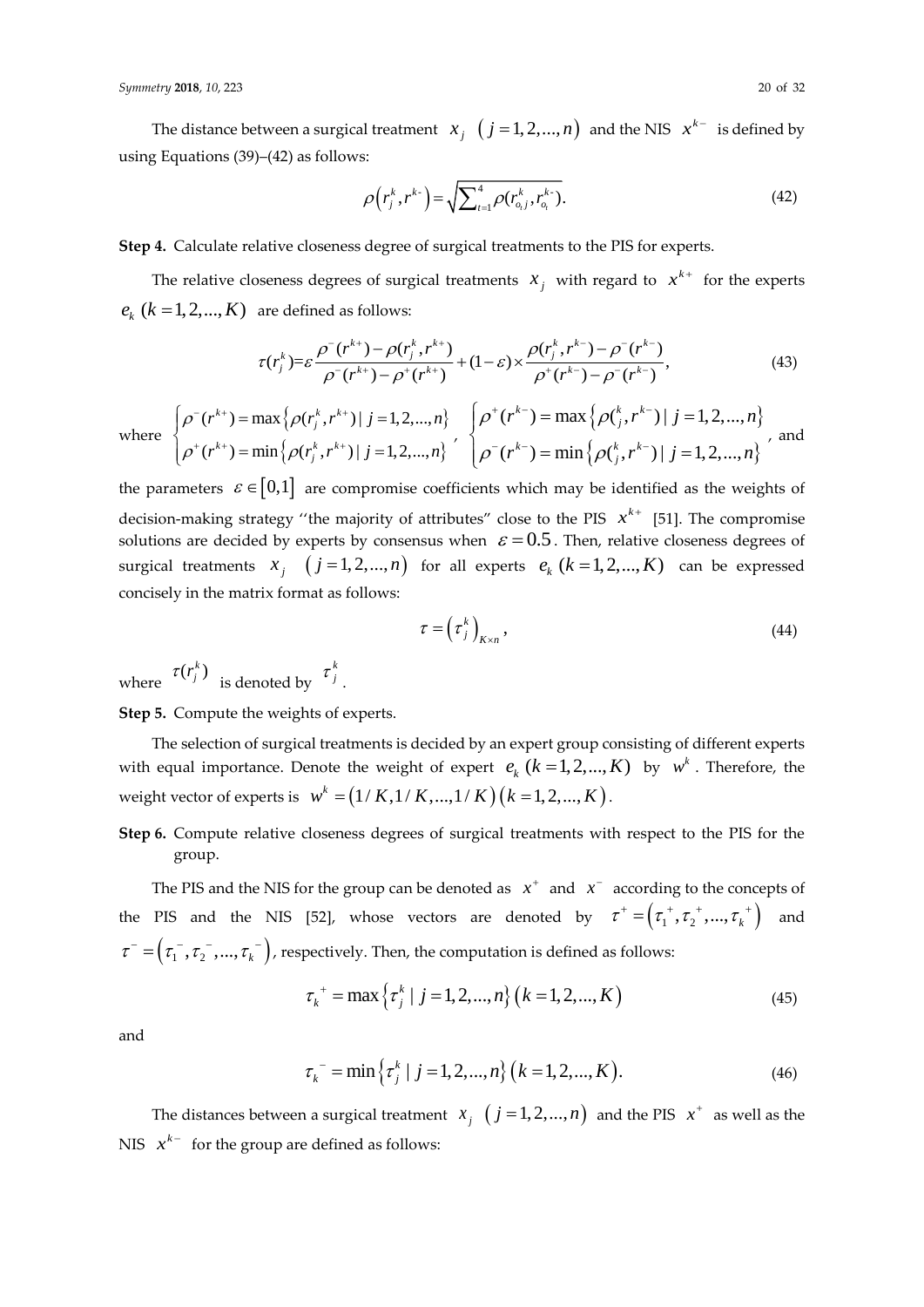$$
\rho^{G}(x_{j}, x^{+}) = \sqrt{\sum_{k=1}^{K} \left[ w^{k} \left( \tau_{k}^{+} - \tau_{j}^{k} \right) \right]^{2}}
$$
(47)

and

$$
\rho^G(x_j, x^-) = \sqrt{\sum_{k=1}^K \left[w^k \left(\tau_k^- - \tau_j^k\right)\right]^2}.
$$
\n(48)

The relative closeness degrees of surgical treatment  $x_j \, (j = 1, 2, ..., n)$  with respect to the PIS  $x^+$  for the group are similar to Equation (43) and defined as follows:

$$
\tau^{G}(x_{j}) = \varepsilon \frac{\rho^{G^{-}}(x^{+}) - \rho^{G}(x_{j}, x^{+})}{\rho^{G^{-}}(x^{+}) - \rho^{G^{+}}(x^{+})} + (1 - \varepsilon) \times \frac{\rho^{G}(x_{j}, x^{-}) - \rho^{G^{-}}(x^{-})}{\rho^{G^{+}}(x^{-}) - \rho^{G^{-}}(x^{-})},
$$
\n(49)

$$
\begin{cases}\n\rho^{G^-}(x^+) = \max \left\{ \rho^G(x_j, x^+) \mid j = 1, 2, ..., n \right\} \\
\rho^{G^+}(x^+) = \min \left\{ \rho^G(x_j, x^+) \mid j = 1, 2, ..., n \right\}, \quad \left\{ \rho^{G^+}(x^-) = \max \left\{ \rho^G(x_j, x^-) \mid j = 1, 2, ..., n \right\} \right. \\
\rho^{G^-}(x^-) = \min \left\{ \rho^G(x_j, x^-) \mid j = 1, 2, ..., n \right\}.\n\end{cases}
$$

 $wh$ 

**Step 7.** Rank the surgical treatments by using  $\tau^G(x_j)$ .

Clearly,  $0 \le \tau^G(x_j) \le 1$ . The larger  $\tau^G(x_j)$ , the better the surgical treatment  $x_j$  for the group. Thus, the asymmetry between the two ideal solutions and a surgical treatment is utilized to obtain a ranking order [\[53\]](#page-31-2).

#### **5. Empirical Study**

The proposed selection model was applied to solve a selection problem of surgical treatments for early gastric cancer. A particular patient with early-stage gastric cancer, denoted "EGC 1", came to Xiangya Hospital to find a surgical treatment for his disease. Several experts in the hospital diagnosed the patient's disease and then provided four possible surgical treatments, including endoscopic mucosal resection (EMR), endoscopic submucosal dissection (ESD), laparoscopic surgery, and laparotomy, which are denoted by  $x_1$ ,  $x_2$ ,  $x_3$ , and  $x_4$ , respectively. These four surgical treatments were evaluated using early gastric cancer cases, patients, and experts against several evaluation indices to help the patient understand the advantages and disadvantages of the surgical treatments; the evaluation indices are listed in Table 2.

According to the selection model of surgical treatments for early gastric cancer proposed in Section 4, we first compute the early gastric cancer surgery criteria weight and get the evaluation matrix through the conditions of patient "EGC 1", the surgery, and the hospital's medical status. Then the synthetic weight of the early gastric cancer surgery index is calculated by multiplying the criteria weight with the entropy weight of the surgery index. Finally, the ranking order of the four early gastric cancer surgical treatments and the surgical selection for patient "EGC 1" can be calculated by using the TOPSIS method for heterogeneous MCGDM proposed in Section 4.5. Furthermore, the comparison analysis and sensitivity analysis indicate the efficiency and reliability of the proposed model.

#### *5.1. Early Gastric Cancer Surgery Criteria Weight*

According to the BWM method introduced in Section 4.2, we compute the subjective weight of early gastric cancer surgery criteria. The surgery criteria listed in Table 1 are denoted by *A*<sup>1</sup> to *A*5; among them, tumor characteristics  $\,\big(A_1\big)\,$  is the most important criterion and medical equipment

 $\left( A_{_{5}}\right)~$  is the least important criterion, as determined by experts. The pairwise comparison vectors of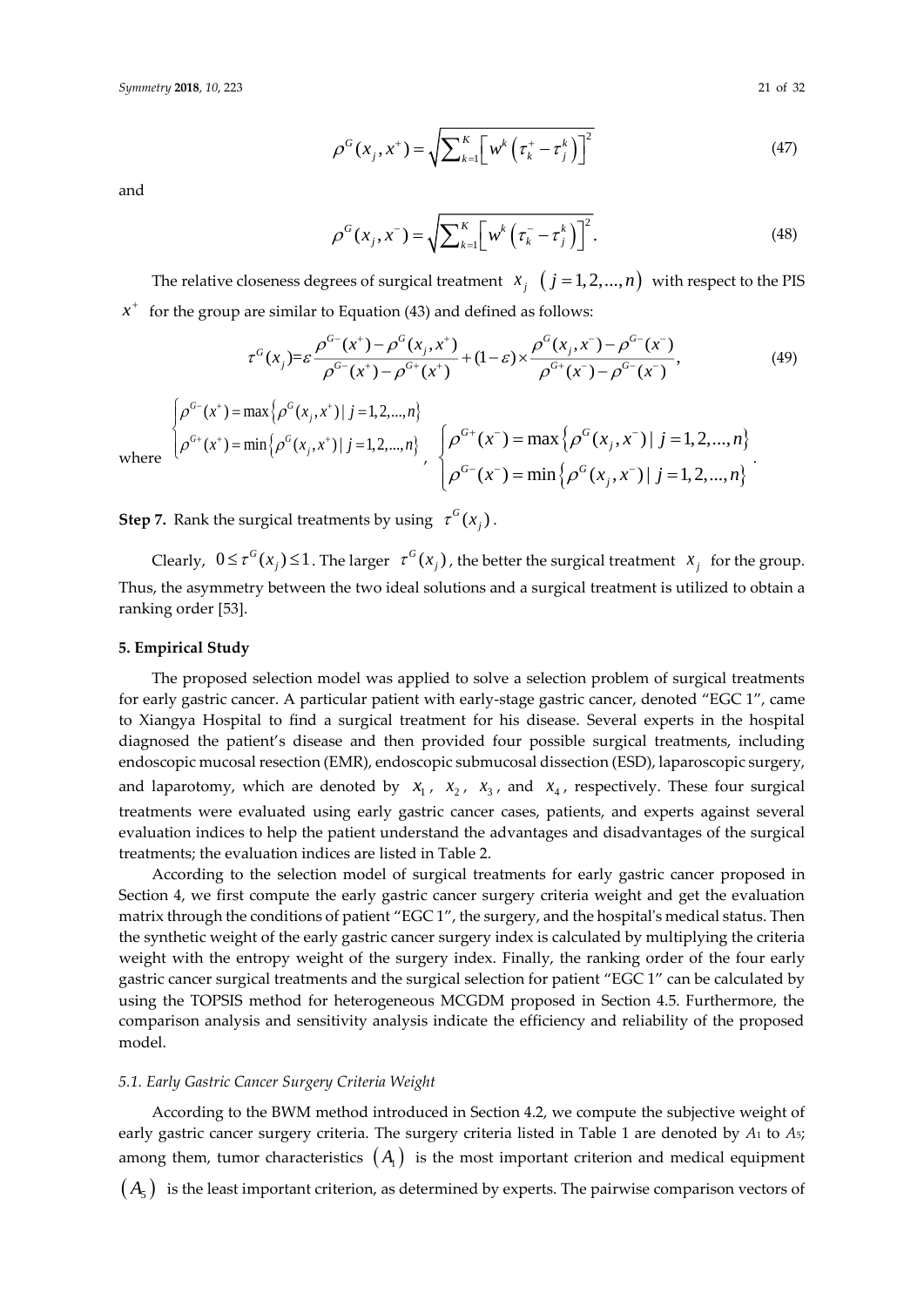the most important and least important criteria are described in Tables 4 and 5. Table 4 shows that the preference values of the most important criterion  $(A_1)$  over criterion  $(A_2)$ , criterion  $(A_3)$ , criterion  $(A_4)$ , and criterion  $(A_5)$  are 3, 4, 6, and 8, respectively. The preference values of criteria  $\left( A_1 \right)$  ,  $\left( A_2 \right)$  ,  $\left( A_4 \right)$  , and  $\left( A_5 \right)$  over the least important criterion  $\left( A_5 \right)$  are 8, 7, 6, and 4, respectively, which are described in Table 5. Then, the weight vector of criteria  $w^* = (w_1^*, w_2^*, w_3^*, w_4^*, w_5^*)$  is computed.

**Table 4.** Pairwise comparison vector of the most important criterion.

| <b>Triteria</b>       |  | Aз | 15 |
|-----------------------|--|----|----|
| Best criterion: $A_1$ |  |    |    |

**Table 5.** Pairwise comparison vector of the least important criterion.

| Criteria                        | A, | Aз |  |
|---------------------------------|----|----|--|
| Worst criterion: A <sub>5</sub> |    |    |  |

From Equations (18) and (19) defined in Rezaei's study [\[45\]](#page-30-15), we can get  $w_1^* = 0.5333$ ,  $w_2^* = 0.1778$ ,  $w_3^* = 0.1333$ ,  $w_4^* = 0.0889$ ,  $w_5^* = 0.0667$ , and  $\zeta^{L^*} = 0$ . Based on the proposed method,  $\zeta^{L^*}$  indicates the consistency of the index directly without extra computation. As  $\xi^{L^*} = 0$ , we can arrive at complete consistency. So, the criteria weight vector is  $w^* = (0.5333, 0.1778, 0.1333, 0.0889, 0.0667).$ 

#### *5.2. Evaluation Matrix*

The evaluation information is determined from medical records, patient's sentiment, and experts. The evaluation information of tumor characteristics is obtained by experts according to the condition of the particular patient "EGC 1"; the original information is shown in Table 6.

| <b>Tumor Characteristics</b> | <b>Tumor Size</b>              | <b>Differentiated Degree</b> | Depth of Invasion |
|------------------------------|--------------------------------|------------------------------|-------------------|
| Condition                    | $6.5 \times 4.5 \times 2$ (cm) | Middle differentiation       | Invading serosa   |

According to the evaluation method proposed in Section 4.3, the evaluation matrix decided by the early gastric cancer cases, patients, and experts is obtained, and the information is heterogeneous, including real numbers, interval numbers, linguistic labels, and probabilistic linguistic labels. First, we evaluate numerical indices involving crisp numbers and interval numbers based on the proposed evaluation approach described in Section 4.3. Then, we transform patients' sentiment (i.e., linguistic labels) into neutrosophic numbers by using the method introduced in Section 4.3, and aggregate the neutrosophic numbers by utilizing the single-valued neutrosophic weighted averaging (SVNWA) aggregation operator described in Equation (5) with the weight vector  $\psi = \left(1/n, 1/n, ..., 1/n\right)^T$ . Finally, we get probabilistic linguistic labels from three experts according to the description in Section 4.3. Therefore, the evaluation matrix  $R = \begin{pmatrix} r_{ij} \end{pmatrix}$  can be determined directly, as shown in Tables 7 and 8.

**Table 7.** Evaluation values of surgical treatments on quantitative indices.

| Indices  | <b>Alternatives</b> |                |          |           |  |  |
|----------|---------------------|----------------|----------|-----------|--|--|
|          | $\pmb{\chi}_1$      | $\mathcal{X}2$ | $\chi_3$ | $x_4$     |  |  |
| $a_{22}$ | [3.28, 5.36]        | [2.58, 5.7]    | [25, 80] | [80, 180] |  |  |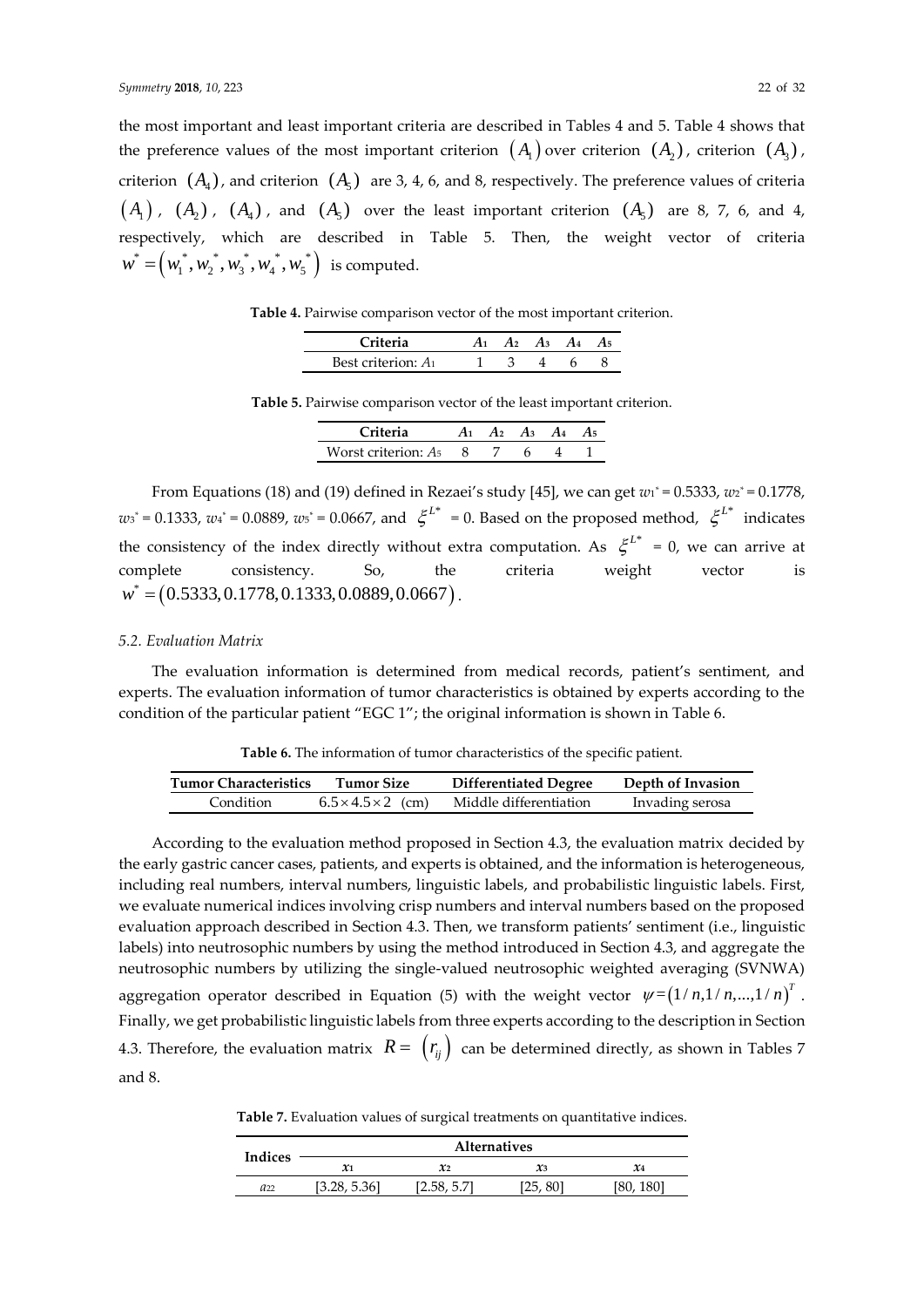| $a_{23}$ | 0.978           | 0.993                | 0.959                | 0.949                |
|----------|-----------------|----------------------|----------------------|----------------------|
| $a_{24}$ | [20, 30]        | [60, 90]             | [270, 302]           | [263, 314]           |
| $a_{25}$ | < 0.4280, 0, 0  | < 0.6036, 0, 0       | < 0.3207, 0, 0       | < 0.2671, 0, 0       |
| $a_{26}$ | < 0.5621, 0, 0  | $< 0.8523$ , 0, 0>   | < 0.8182, 0, 0       | $<$ 0.1597, 0, 0 $>$ |
| $a_{35}$ | 0.0835          | 0.004                | 0.0122               | 0.0135               |
| $a_{36}$ | [5.8, 8]        | [2, 10]              | [9.6, 12]            | [8.6, 16.2]          |
| $a_{37}$ | [13.12, 17.44]  | [16.29, 20.06]       | [25.69, 31.39]       | [41.33, 47.97]       |
| $a_{41}$ | < 0.8112, 0, 0  | < 0.6656, 0, 0       | < 0.7591, 0, 0       | < 0.5927, 0.0        |
| $a_{42}$ | < 0.8129, 0, 0  | < 0.7995, 0, 0       | $<$ 0.7397, 0, 0 $>$ | $<$ 0.7035, 0, 0 $>$ |
| $a_{43}$ | < 0.6611, 0, 0> | < 0.6784, 0, 0       | < 0.7706, 0, 0       | < 0.7727, 0, 0       |
| $a_{44}$ | < 0.6469, 0, 0  | $< 0.6913$ , 0, 0>   | < 0.7851, 0, 0       | < 0.8134, 0, 0       |
| $a_{51}$ | < 0.7851, 0, 0  | < 0.8626, 0, 0       | < 0.7914, 0, 0       | <0.6776, 0, 0>       |
| $a_{52}$ | <0.6157, 0, 0>  | $<$ 0.6873, 0, 0>    | < 0.7133, 0, 0       | < 0.7848, 0, 0       |
| $a_{53}$ | < 0.7648, 0, 0  | $<$ 0.7897, 0, 0 $>$ | < 0.8127, 0, 0       | < 0.7876, 0, 0       |
| $a_{54}$ | 0.7442, 0, 0    | < 0.7533, 0, 0       | < 0.7194, 0, 0       | $<$ 0.8072, 0, 0>    |

**Table 8.** Evaluation values of surgical treatments given by experts.

| IndicesExperts- |                           | <b>Alternatives</b>                                            |                           |                                                                                                                                                |                                                  |  |  |
|-----------------|---------------------------|----------------------------------------------------------------|---------------------------|------------------------------------------------------------------------------------------------------------------------------------------------|--------------------------------------------------|--|--|
|                 |                           | $\mathfrak{x}_1$                                               | $\mathfrak{X}2$           | $x_3$                                                                                                                                          | $\mathfrak{x}_1$                                 |  |  |
| $a_{11}$        | $\mathcal{C}1$            | $\{s_2(0.5), s_3(0.4)\}\$                                      | $\{s_3(0.4), s_4(0.3)\}\$ | $\{s_3(0.2), s_4(0.3), s_5(0.5)\}\$                                                                                                            | ${s1(0.6), s2(0.4)}$                             |  |  |
|                 | e <sub>2</sub>            | $\{s_2(0.3), s_3(0.4)\}\$                                      | $\{s_3(0.4), s_4(0.6)\}\$ | $\{s_3(0.2), s_4(0.3), s_5(0.4)\}\$                                                                                                            | $\{s_1(0.5), s_2(0.3)\}$                         |  |  |
|                 | $e_3$                     | $\{s_2(0.4), s_3(0.5)\}\$                                      | $\{s_3(0.3), s_4(0.4)\}\$ | $\{s_3(0.3), s_4(0.3), s_5(0.4)\}\$                                                                                                            | $\{s_1(0.6), s_2(0.2)\}$                         |  |  |
| $a_{12}$        | $e_1$                     | ${s1(0.3), s2(0.4)}$                                           | ${s1(0.3), s2(0.2)}$      | $\{s_3(0.2), s_4(0.4), s_5(0.4)\}\$                                                                                                            | ${s_4(0.4), s_5(0.6)}$                           |  |  |
|                 | e <sub>2</sub>            | ${s_1(0.3), s_2(0.4), s_3(0.2)}$                               | ${s1(0.3), s2(0.4)}$      | $\{s_4(0.4), s_5(0.5)\}$ $\{s_3(0.2), s_4(0.4), s_5(0.4)\}$                                                                                    |                                                  |  |  |
|                 | $e_3$                     |                                                                |                           | $\{s_1(0.3), s_2(0.3), s_3(0.2)\}\{s_1(0.3), s_2(0.4), s_3(0.1)\}\{s_4(0.4), s_5(0.3), s_6(0.2)\}\{s_3(0.2), s_4(0.4), s_5(0.3)\}$             |                                                  |  |  |
| $a_{13}$        | $\ell$ 1                  | ${s1(0.3), s2(0.5)}$                                           | $\{s_1(0.3), s_2(0.7)\}\$ | $\{s_4(0.4), s_5(0.3), s_6(0.3)\}\{s_4(0.4), s_5(0.3), s_6(0.2)\}$                                                                             |                                                  |  |  |
|                 | e <sub>2</sub>            | $\{s_1(0.6), s_2(0.4)\}\$                                      | $\{s_1(0.5), s_2(0.3)\}\$ | $\{s_4(0.4), s_5(0.6)\}$                                                                                                                       | $\{s_4(0.3), s_5(0.4), s_6(0.3)\}\$              |  |  |
|                 | $e_3$                     | $\{s_1(0.4), s_2(0.2), s_3(0.1)\}\$                            | ${s1(0.3), s2(0.6)}$      | $\{s_5(0.3), s_6(0.4)\}\$                                                                                                                      | $\{$ s <sub>5</sub> (0.5), s <sub>6</sub> (0.2)} |  |  |
| $a_{21}$        | $\mathfrak{\mathcal{C}}1$ |                                                                |                           | ${s2(0.1), s3(0.5), s4(0.3)}{s2(0.1), s3(0.4), s4(0.2)}{s2(0.1), s3(0.3), s4(0.4)}{s2(0.2), s3(0.3), s4(0.3)}$                                 |                                                  |  |  |
|                 | e <sub>2</sub>            |                                                                |                           | ${s2(0.2), s3(0.4), s4(0.3)}{s4(0.3)}$ ${s(0.2), s5(0.3), s6(0.1)}$ ${s3(0.2), s4(0.4), s5(0.1)}$ ${s4(0.4), s5(0.1)}$                         |                                                  |  |  |
|                 | $e_3$                     | $\{s_4(0.3), s_5(0.2)\}\$                                      |                           | ${s3(0.4), s4(0.2), s5(0.3)}$ ${s4(0.6), s5(0.3)}$ ${s4(0.3), s5(0.2), s6(0.2)}$                                                               |                                                  |  |  |
| $a_{31}$        | $\mathfrak{e}_1$          |                                                                |                           | $\{s_0(0.3), s_1(0.3), s_2(0.1)\}\{s_0(0.3), s_1(0.3), s_2(0.2)\}\{s_1(0.3), s_2(0.3), s_3(0.3)\}\{s_1(0.2), s_2(0.3), s_3(0.3)\}\$            |                                                  |  |  |
|                 | e <sub>2</sub>            |                                                                |                           | ${s2(0.1), s3(0.2), s4(0.2)}$ {s2(0.2), s3(0.3), s4(0.1)}{s2(0.1), s3(0.3), s4(0.3)}{s3(0.3), s4(0.3), s5(0.3)}                                |                                                  |  |  |
|                 | $e_3$                     | $\{s_0(0.4), s_1(0.3)\}\$                                      | $\{s_0(0.4), s_1(0.2)\}\$ | $\{s_1(0.3), s_2(0.2)\}\$                                                                                                                      | $\{s_2(0.4), s_3(0.3)\}\$                        |  |  |
| a32             | $\ell$ 1                  |                                                                |                           | $\{s_2(0.1), s_3(0.4), s_4(0.4)\}\{s_2(0.1), s_3(0.5), s_4(0.1)\}\{s_3(0.1), s_4(0.4), s_5(0.4)\}\{s_2(0.2), s_3(0.1), s_4(0.3)\}\$            |                                                  |  |  |
|                 | e <sub>2</sub>            |                                                                |                           | $\{s_3(0.2), s_4(0.4), s_5(0.3)\}\$ $\{s_3(0.5), s_4(0.1), s_5(0.3)\}\$ $\{s_4(0.4), s_5(0.3), s_6(0.2)\}\$ $\{s_4(0.2), s_5(0.3), s_6(0.3)\}$ |                                                  |  |  |
|                 | $e_3$                     | $\{s_3(0.4), s_4(0.4), s_5(0.2)\}$ $\{s_3(0.6), s_4(0.3)\}$    |                           | $\{s_4(0.5), s_5(0.4)\}\$                                                                                                                      | $\{s_5(0.4), s_6(0.3)\}\$                        |  |  |
| a33             | $\ell$ 1                  |                                                                |                           | ${s1(0.5), s2(0.1), s3(0.2)}{s1(0.5), s2(0.2), s3(0.2)}{s1(0.2), s2(0.3), s3(0.2)}{s1(0.3), s2(0.2), s3(0.1)}$                                 |                                                  |  |  |
|                 | $\ell$ 2                  |                                                                |                           | $\{s_2(0.1), s_3(0.2), s_4(0.1)\}$ $\{s_1(0.5), s_2(0.2)\}$ $\{s_2(0.4), s_3(0.2)\}$ $\{s_2(0.3), s_3(0.2), s_4(0.4)\}$                        |                                                  |  |  |
|                 | $e_3$                     | $\{s_1(0.6), s_2(0.2)\}\$                                      |                           | ${s_2(0.1), s_3(0.2), s_4(0.2)}{s_2(0.3), s_3(0.2), s_4(0.2)}$                                                                                 | $\{s_4(0.2), s_5(0.4)\}\$                        |  |  |
| a34             | $\mathfrak{\mathcal{C}}1$ |                                                                |                           | ${s1(0.3), s2(0.3), s3(0.4)}{s1(0.5), s2(0.2), s3(0.3)}{s1(0.4), s2(0.3), s3(0.2)}{s2(0.2), s3(0.2), s4(0.6)}$                                 |                                                  |  |  |
|                 | $\ell$ 2                  |                                                                |                           | ${s2(0.3), s3(0.2), s4(0.4)}$ {s2(0.4), s3(0.2), s4(0.1)}{s2(0.1), s3(0.3), s4(0.4)}{s3(0.3), s4(0.2), s5(0.2)}                                |                                                  |  |  |
|                 | $e_3$                     | $\{s_3(0.3), s_4(0.3)\}\$                                      | $\{s_3(0.3), s_4(0.1)\}\$ | $\{s_3(0.4), s_4(0.2)\}\$                                                                                                                      | $\{s_3(0.2), s_4(0.4)\}\$                        |  |  |
| a38             | $\mathfrak{\mathcal{C}}1$ | $\{s_0(0.2), s_1(0.3), s_2(0.1)\}\$                            |                           | ${s1(0.3), s2(0.3)}$ ${s1(0.2), s2(0.3), s3(0.3)}{s1(0.2), s2(0.2), s3(0.4)}$                                                                  |                                                  |  |  |
|                 | e <sub>2</sub>            | ${s_2(0.1), s_3(0.2), s_4(0.3)}{s_0(0.2), s_1(0.2), s_2(0.2)}$ |                           | ${s_2(0.4), s_3(0.4)}$ ${s_2(0.2), s_3(0.4), s_4(0.2)}$                                                                                        |                                                  |  |  |
|                 | $e_3$                     | ${s_1(0.4), s_2(0.2)}$                                         |                           | $\{s_2(0.2), s_3(0.2), s_4(0.2)\}\$ $\{s_3(0.3), s_4(0.2), s_5(0.2)\}\$                                                                        | $\{s_2(0.3), s_3(0.6)\}\$                        |  |  |

## *5.3. Weight of Gastric Cancer Surgery Index*

The weights of the indices can be computed by utilizing the entropy weight method introduced in Section 4.4. Thus, the synthetic weight of the early gastric cancer surgery index can be computed by Equation (27). First, the evaluation values of surgical treatments on the attributes in  $o_1$ ,  $o_2$ , and  $o_{\rm_3}$  are normalized by using Equations (20), (22), and (24), which is shown in Table 9. With Definition 13 and Equation (8), we can calculate the normalized and aggregated PLTSs for each surgical treatment by using the probabilistic linguistic averaging (PLA) operator with the weight vector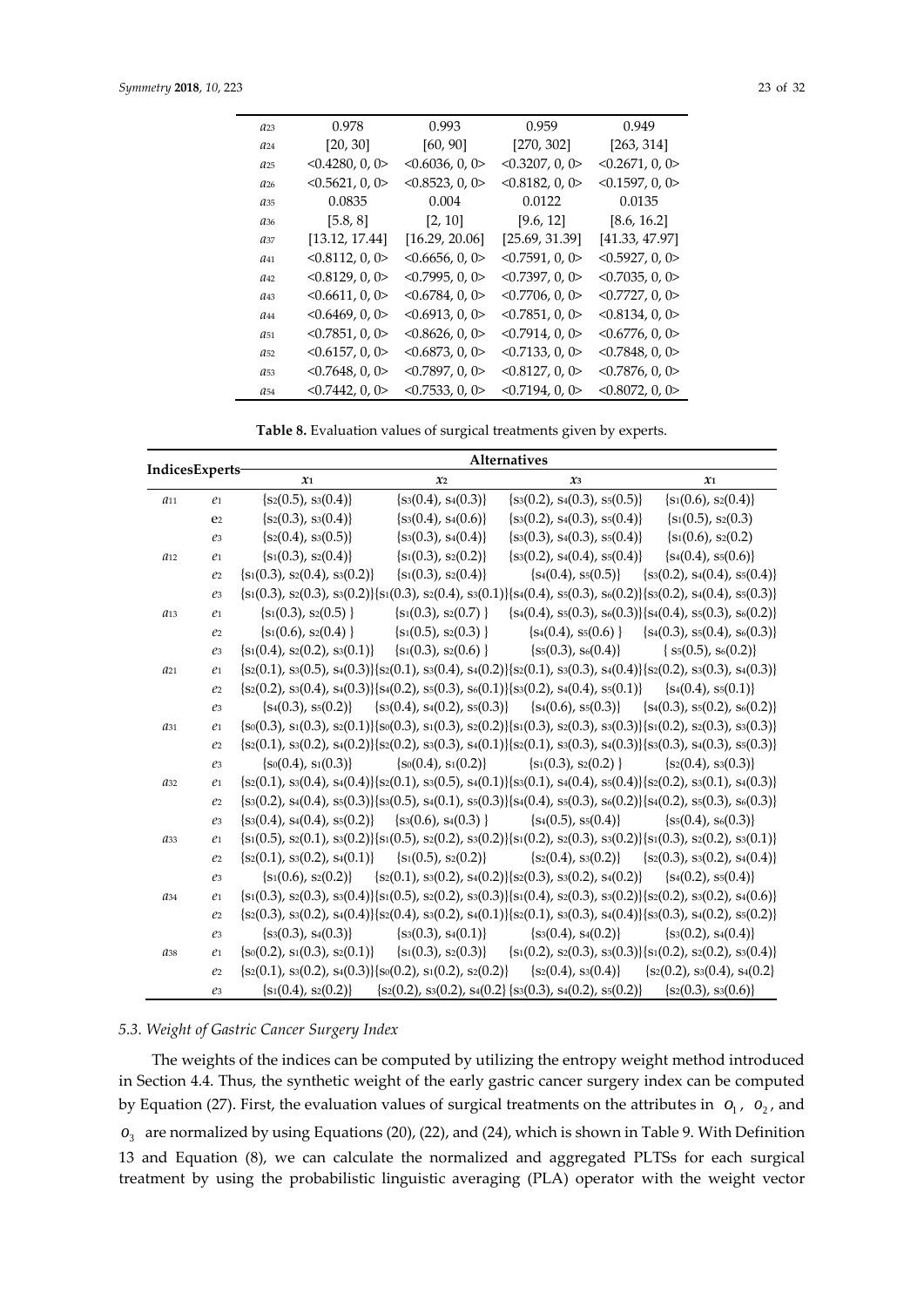$w^k = (1/3, 1/3, 1/3)$  for the three experts. Then, the aggregated PLTS values can be computed and are shown in Table 10. The weights of the attributes and indices for the group according to the description in Section 4.4 are obtained as in Table 11.

| Indices         | <b>Alternatives</b> |                       |                      |                      |  |  |
|-----------------|---------------------|-----------------------|----------------------|----------------------|--|--|
|                 | $\mathfrak{X}_1$    | $\mathcal{X}2$        | $x_3$                | $x_4$                |  |  |
| $a_{22}$        | [0.9702, 0.9818]    | [0.9683, 0.9857]      | [0.5556, 0.8611]     | [0, 0.5556]          |  |  |
| $a_{23}$        | 0.659090909         | 1                     | 0.227272727          | $\left( \right)$     |  |  |
| $a_{24}$        | [0.9045, 0.9363]    | [0.7134, 0.8089]      | [0.0382, 0.1401]     | [0, 0.1624]          |  |  |
| a <sub>25</sub> | < 0.4280, 0, 0      | <0.6036, 0, 0>        | < 0.3207, 0, 0       | <0.2671, 0, 0>       |  |  |
| $a_{26}$        | < 0.5621, 0, 0      | $< 0.8523$ , 0, 0 $>$ | < 0.8182, 0, 0       | < 0.1597, 0, 0       |  |  |
| a <sub>35</sub> | O                   |                       | 0.896855346          | 0.880503145          |  |  |
| a <sub>36</sub> | [0.5062, 0.6420]    | [0.3827, 0.8765]      | [0.2593, 0.4074]     | [0, 0.4691]          |  |  |
| $a_{37}$        | [0.6364, 0.7265]    | [0.5631, 0.6604]      | [0.3456, 0.4645]     | [0, 0.1384]          |  |  |
| $a_{41}$        | < 0.8112, 0, 0      | < 0.6656, 0, 0        | < 0.7591, 0, 0       | < 0.5927, 0, 0       |  |  |
| $a_{42}$        | < 0.8129, 0, 0      | < 0.7995, 0, 0        | $<$ 0.7397, 0, 0 $>$ | <0.7035, 0, 0>       |  |  |
| a <sub>43</sub> | < 0.6611, 0, 0>     | < 0.6784, 0, 0        | < 0.7706, 0, 0       | $<$ 0.7727, 0, 0>    |  |  |
| $a_{44}$        | $<$ 0.6469, 0, 0>   | < 0.6913, 0, 0        | $<$ 0.7851, 0, 0 $>$ | < 0.8134, 0, 0       |  |  |
| $a_{51}$        | < 0.7851, 0, 0      | < 0.8626, 0, 0        | < 0.7914, 0, 0       | <0.6776, 0, 0>       |  |  |
| a <sub>52</sub> | $<$ 0.6157, 0, 0>   | < 0.6873, 0, 0        | < 0.7133, 0, 0       | $<$ 0.7848, 0, 0 $>$ |  |  |
| $a_{53}$        | < 0.7648, 0, 0      | < 0.7897, 0, 0        | < 0.8127, 0, 0       | < 0.7876, 0, 0       |  |  |
| $a_{54}$        | $<$ 0.7442, 0, 0>   | < 0.7533, 0, 0        | <0.7194, 0, 0>       | < 0.8072, 0, 0       |  |  |

**Table 9.** Normalized evaluation matrix.

**Table 10.** Aggregated evaluation values of surgical treatments given by experts.

| <b>Indices</b>  | <b>Alternatives</b> |                  |                 |                                                                                                                                            |  |  |  |  |
|-----------------|---------------------|------------------|-----------------|--------------------------------------------------------------------------------------------------------------------------------------------|--|--|--|--|
|                 | $\mathfrak{X}_1$    | $\mathfrak{X}_2$ | $\mathcal{X}^3$ | $\chi_4$                                                                                                                                   |  |  |  |  |
| $a_{11}$        |                     |                  |                 | $\{S0.95, S1.57, S0\}$ $\{S1.4, S2.13, S0\}$ $\{S0.72, S1.24, S2.25\}$ $\{S0.66, S0.68, S0\}$                                              |  |  |  |  |
| $a_{12}$        |                     |                  |                 | $\{S_{0.38}, S_{0.93}, S_{0.48}\}\{S_{0.47}, S_{0.98}, S_{0.13}\}\{S_{1.39}, S_{2.02}, S_{1.11}\}\{S_{0.95}, S_{2.13}, S_{1.22}\}$         |  |  |  |  |
| $a_{13}$        |                     |                  |                 | $\{S_{0.51}, S_{0.88}, S_{0.14}\}\$ $\{S_{0.42}, S_{1.16}, S_{0}\}\$ $\{S_{1.78}, S_{2.64}, S_{0.65}\}\$ $\{S_{2.18}, S_{1.8}, S_{1.04}\}$ |  |  |  |  |
| $a_{21}$        |                     |                  |                 | ${S_{0.84, S1.14, S0.44}}$ ${S_{0.86, S0.88, S0.33}}$ ${S_{0.91, S0.86, S0.38}}$ ${S_{1.17, S0.53, S0.25}}$                                |  |  |  |  |
| $a_{31}$        |                     |                  |                 | ${S2.27, S1.83, S0.45}$ ${S1.92, S1.68, S0.45}$ ${S1.74, S1.41, S0.63}$ ${S1.46, S1.25, S0.44}$                                            |  |  |  |  |
| $a_{32}$        |                     |                  |                 | $\{S_{0.69}$ , S1.57, S1.48} $\{S_{1.32}$ , S1.31, S0.74} $\{S_{1.44}$ , S1.89, S1.19} $\{S_{1.50}$ , S1.65, S1.43}                        |  |  |  |  |
| $a_{33}$        |                     |                  |                 | ${S_2, S_2, S_{1,01}, S_{0,42}}$ ${S_2, S_3, S_{1,08}, S_{0,49}}$ ${S_{1,94}, S_{1,18}, S_{0,48}}$ ${S_{1,49}, S_{0,82}, S_{0,47}}$        |  |  |  |  |
| $a_{34}$        |                     |                  |                 | ${S1.44, S0.95, S0.7}$ ${S2.34, S0.72, S0.39}$ ${S1.59, S1.03, S0.55}$ ${S1.02, S0.84, S0.50}$                                             |  |  |  |  |
| a <sub>38</sub> |                     |                  |                 | $\{S2.00, S1.60, S0.56\}\{S1.93, S1.55, S0.68\}\{S1.51, S1.19, S0.47\}\{S1.19, S1.50, S0.67\}$                                             |  |  |  |  |

| Criteria       | Weights | Indices  | Weights  |
|----------------|---------|----------|----------|
| $A_1$          | 0.5333  | $a_{11}$ | 0.263315 |
|                |         | $a_{12}$ | 0.319028 |
|                |         | $a_{13}$ | 0.417657 |
| A <sub>2</sub> | 0.1778  | $a_{21}$ | 0.153238 |
|                |         | $a_{22}$ | 0.023316 |
|                |         | $a_{23}$ | 0.270952 |
|                |         | $a_{24}$ | 0.06846  |
|                |         | $a_{25}$ | 0.194089 |
|                |         | $a_{26}$ | 0.289945 |
| $A_3$          | 0.1333  | $a_{31}$ | 0.205559 |
|                |         | $a_{32}$ | 0.228812 |
|                |         | $a_{33}$ | 0.172388 |
|                |         | $a_{34}$ | 0.108363 |
|                |         | $a_{35}$ | 0.088117 |

| Table 11. The weights of the attributes for the group. |  |  |
|--------------------------------------------------------|--|--|
|                                                        |  |  |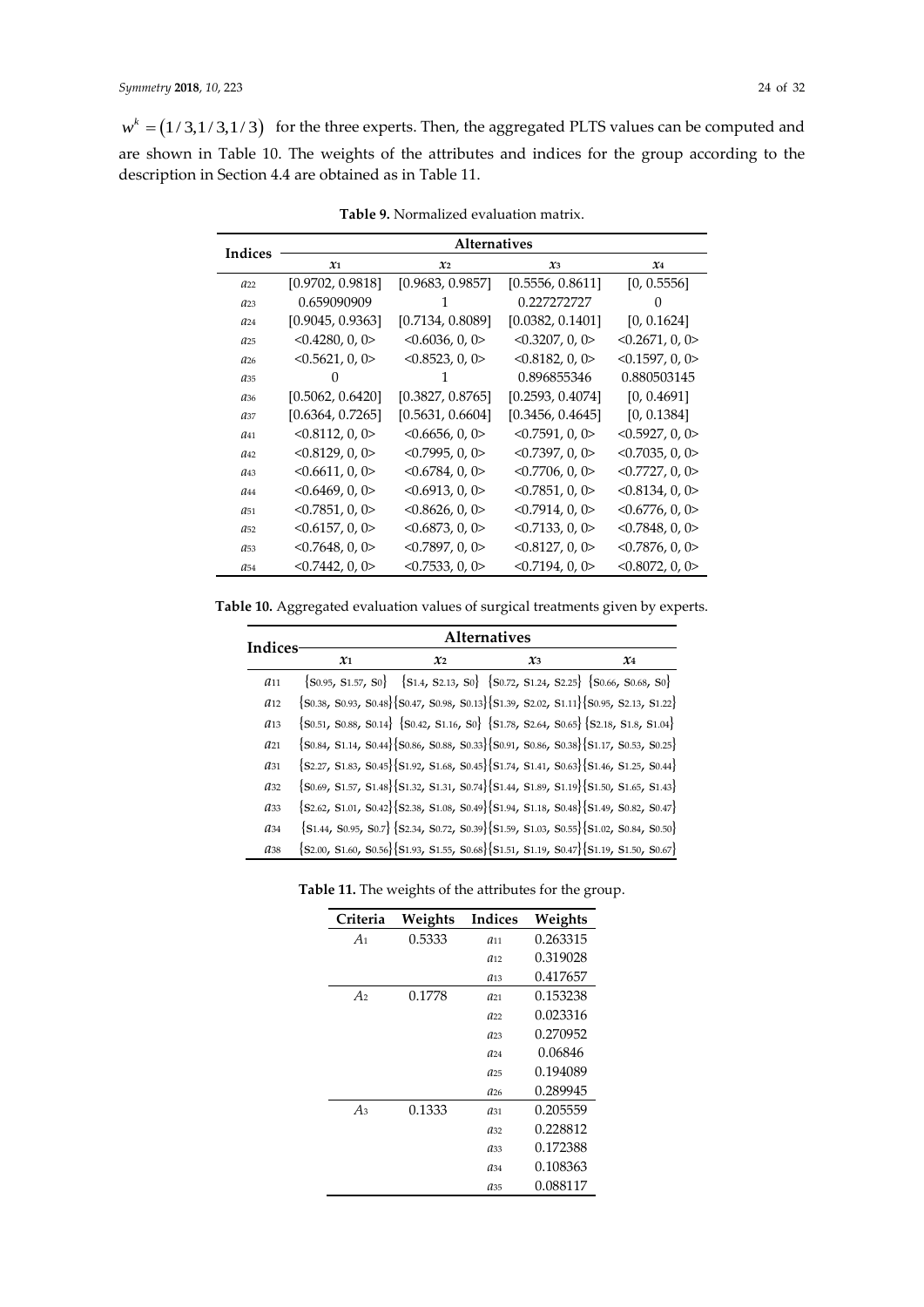|                |        | $a_{36}$        | 0.003831 |
|----------------|--------|-----------------|----------|
|                |        | $a_{37}$        | 0.007015 |
|                |        | $a_{38}$        | 0.185916 |
| $A_4$          | 0.0889 | $a_{41}$        | 0.241684 |
|                |        | $a_{42}$        | 0.26108  |
|                |        | $a_{43}$        | 0.246315 |
|                |        | $a_{44}$        | 0.250921 |
| A <sub>5</sub> | 0.0667 | $a_{51}$        | 0.257649 |
|                |        | $a_{52}$        | 0.231559 |
|                |        | $a_{53}$        | 0.260798 |
|                |        | a <sub>54</sub> | 0.249994 |
|                |        |                 |          |

The eventual weights of surgery indices are computed by synthesizing subjective and objective weights, which is computed by Equation (27). The result is obtained as  $E_1 = (E_{11}, E_{12}, E_{13})$  = (0.14042594, 0.17013763, 0.222736429);  $E_2 = (E_{21}, E_{22}, E_{23}, E_{24}, E_{25}, E_{26}) = (0.027245754,$ 0.004145643, 0.04817518, 0.012172229, 0.03450895, 0.051552243);  $E_3 = (E_{31}, E_{32}, E_{33}, E_{34}, E_{35}, E_{36}, E_{37}, E_{38}) = (0.027401032, 0.030500659, 0.022979288, 0.014444737,$  $0.011745959, \quad 0.000510658, \quad 0.000935086, \quad 0.02478258); \quad E_4 = (E_{41}, E_{42}, E_{43}, E_{44}) = (0.02148573,$  $0.023209997, 0.021897427, 0.022306846$ ; and  $E_5 = (E_{51}, E_{52}, E_{53}, E_{54}) = (0.017185174, 0.015444987,$ 0.017395253, 0.016674586).

## *5.4. Selecting Result of Surgical Treatments*

According to Equations (31) and (32), the PIS  $y^{k+}$  and the NIS  $y^{k-}$  for the experts  $e_k$  ( $k = 1,2,3$ ) are determined based on the normalized evaluation information shown in Tables 9 and 12. Based on the method proposed in Section 4.5, the relative closeness degrees of the four surgical treatments of early gastric cancer *x*<sub>1</sub>, *x*<sub>2</sub>, *x*<sub>3</sub>, and *x*<sub>4</sub> with respect to the PIS  $\; x^{1+} \;$  for expert  $\; e_{1}$ are calculated, respectively, as follows:

$$
\tau(r_j^1) = 0.5 \frac{0.096404 - \rho(r_j^1, r^{1+})}{0.096404 - 0.006106} + 0.5 \frac{\rho(r_j^1, r^{1-}) - 0.01071}{0.101371 - 0.01071} = 0.5 \frac{0.096404 - \rho(r_j^1, r^{1+})}{0.090298} + 0.5 \frac{\rho(r_j^1, r^{1-}) - 0.01071}{0.090661} \tag{50}
$$

In the same way, the relative closeness degrees of the four early gastric cancer surgical treatments *x*<sub>1</sub>, *x*<sub>2</sub>, *x*<sub>3</sub>, and *x*<sub>4</sub> with respect to the PIS  $x^{k+}(k=2,3)$  for expert  $e_k (k=1,2,3)$  are calculated, respectively, as follows:

$$
\tau(r_j^2) = 0.5 \frac{0.097933 - \rho(r_j^2, r^{2+})}{0.097933 - 0.009094} + 0.5 \frac{\rho(r_j^2, r^{2-}) - 0.013081}{0.102886 - 0.013081} = 0.5 \frac{0.097933 - \rho(r_j^2, r^{2+})}{0.088839} + 0.5 \frac{\rho(r_j^2, r^{2-}) - 0.013081}{0.089805}
$$
\n
$$
(51)
$$

and

$$
\tau(r_j^3) = 0.5 \frac{0.105214 - \rho(r_j^3, r^{3+})}{0.105214 - 0.00299} + 0.5 \frac{\rho(r_j^3, r^{3-}) - 0.013086}{0.17376 - 0.013086}
$$
  
=  $0.5 \frac{0.105214 - \rho(r_j^3, r^{3+})}{0.102224} + 0.5 \frac{\rho(r_j^3, r^{3-}) - 0.013086}{0.160674}$  (52)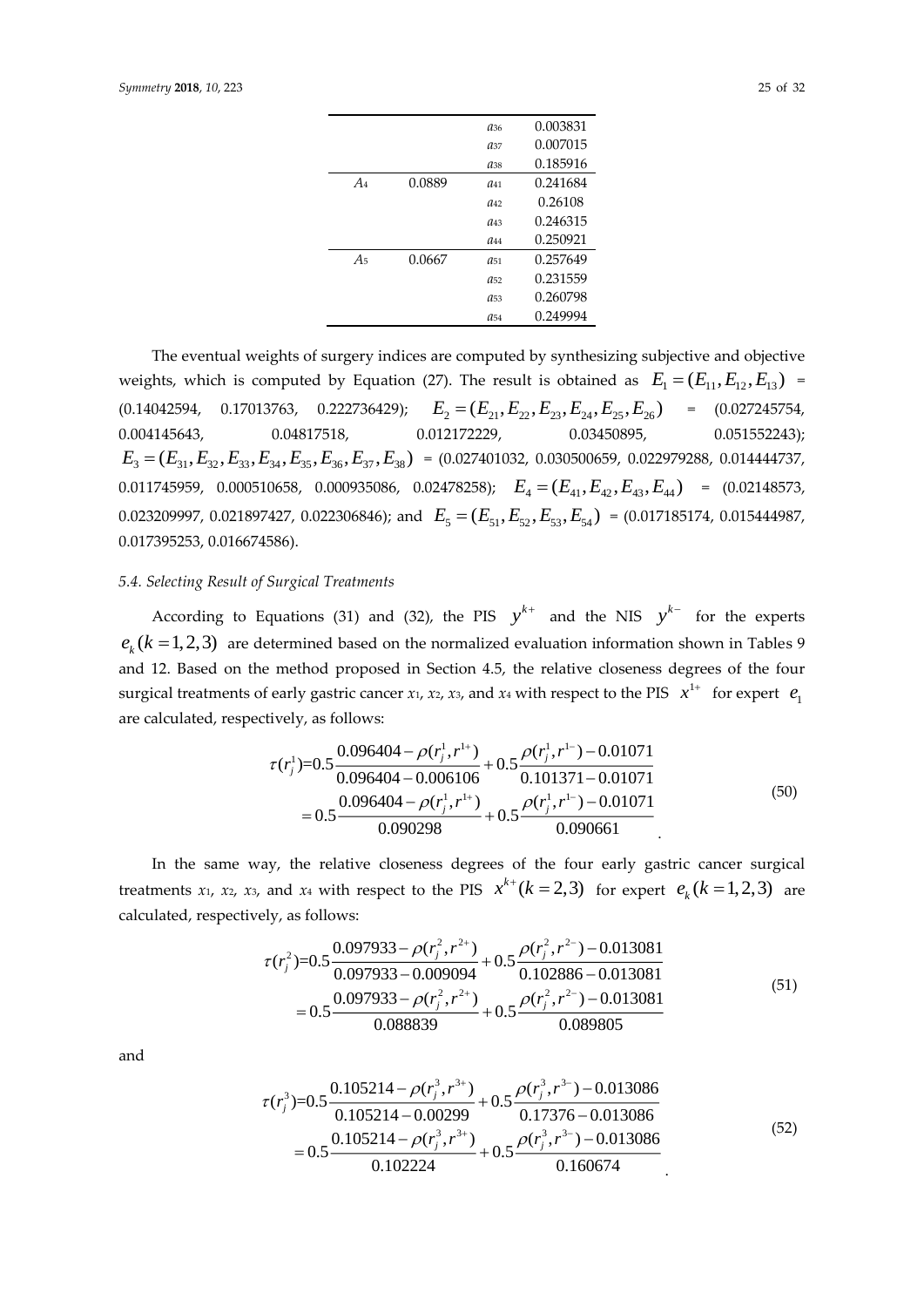| Table 12. The normalized evaluation values of surgical treatments given by experts |  |  |  |  |  |  |  |
|------------------------------------------------------------------------------------|--|--|--|--|--|--|--|
|------------------------------------------------------------------------------------|--|--|--|--|--|--|--|

|          | Indices Experts | Alternatives                           |                                        |                                        |                                        |  |
|----------|-----------------|----------------------------------------|----------------------------------------|----------------------------------------|----------------------------------------|--|
|          |                 | $\mathfrak{X}_1$                       | $\mathfrak{X}_2$                       | $x_3$                                  | $\pmb{\chi}_4$                         |  |
| $a_{11}$ | e <sub>1</sub>  | $\{s_2(0.56), s_3(0.44), s_2(0)\}\$    | $\{s_3(0.57), s_4(0.43), s_3(0)\}\$    | $\{s_3(0.2), s_4(0.3), s_5(0.5)\}\$    | $\{s_1(0.6), s_2(0.4), s_1(0)\}\$      |  |
|          | e <sub>2</sub>  | $\{s_2(0.43), s_3(0.57), s_2(0)\}\$    | $\{s_3(0.4), s_4(0.6), s_3(0)\}\$      | $\{s_3(0.22), s_4(0.33), s_5(0.45)\}\$ | $\{s_1(0.63), s_2(0.37), s_1(0)\}\$    |  |
|          | e <sub>3</sub>  | $\{s_2(0.44), s_3(0.56), s_2(0)\}\$    | $\{s_3(0.43), s_4(0.57), s_3(0)\}\$    | $\{s_3(0.3), s_4(0.3), s_5(0.4)\}\$    | $\{s_1(0.75), s_2(0.25), s_1(0)\}\$    |  |
| $a_{12}$ | e <sub>1</sub>  | $\{s_1(0.43), s_2(0.57), s_1(0)\}\$    | $\{s_1(0.6), s_2(0.4), s_1(0)\}\$      | $\{s_3(0.2), s_4(0.4), s_5(0.4)\}\$    | $\{s_4(0.4), s_5(0.6), s_4(0)\}\$      |  |
|          | e <sub>2</sub>  | $\{s_1(0.33), s_2(0.45), s_3(0.22)\}\$ | $\{s_1(0.43), s_2(0.57), s_1(0)\}\$    | $\{s_4(0.44), s_5(0.56), s_4(0)\}\$    | $\{s_3(0.2), s_4(0.4), s_5(0.4)\}\$    |  |
|          | e <sub>3</sub>  | $\{s_1(0.37), s_2(0.37), s_3(0.26)\}\$ | ${s_1(0.37), s_2(0.5), s_3(0.13)}$     | $\{s_4(0.45), s_5(0.33), s_6(0.22)\}\$ | $\{s_3(0.22), s_4(0.45), s_5(0.33)\}\$ |  |
| $a_{13}$ | $\ell$ 1        | $\{s_1(0.37), s_2(0.63), s_1(0)\}\$    | $\{s_1(0.3), s_2(0.7), s_1(0)\}\$      | $\{s_4(0.4), s_5(0.3), s_6(0.3)\}\$    | $\{s_4(0.45), s_5(0.33), s_6(0.22)\}\$ |  |
|          | e <sub>2</sub>  | ${s_1(0.6), s_2(0.4), s_1(0)}$         | $\{s_1(0.63), s_2(0.37), s_1(0)\}\$    | $\{s_4(0.4), s_5(0.6), s_4(0)\}\$      | $\{s_4(0.3), s_5(0.4), s_6(0.3)\}\$    |  |
|          | e <sub>3</sub>  | $\{s_1(0.57), s_2(0.29), s_3(0.14)\}\$ | $\{s_1(0.33), s_2(0.67), s_1(0)\}\$    | $\{s_5(0.43), s_6(0.57), s_5(0)\}\$    | $\{s_5(0.71), s_6(0.29), s_5(0)\}\$    |  |
| $a_{21}$ | $\ell$ 1        | $\{s_4(0.11), s_3(0.56), s_2(0.33)\}\$ | $\{s_4(0.14), s_3(0.57), s_2(0.29)\}\$ | $\{s_4(0.13), s_3(0.37), s_2(0.5)\}\$  | $\{s_4(0.26), s_3(0.37), s_2(0.37)\}\$ |  |
|          | e <sub>2</sub>  | ${s_4(0.22), s_3(0.45), s_2(0.33)}$    | $\{s_2(0.33), s_1(0.5), s_0(0.17)\}\$  | $\{s_3(0.29), s_2(0.57), s_1(0.14)\}\$ | $\{s_2(0.8), s_1(0.2), s_1(0)\}\$      |  |
|          | e <sub>3</sub>  | $\{s_2(0.6), s_1(0.4), s_1(0)\}\$      | $\{s_3(0.45), s_2(0.22), s_1(0.33)\}\$ | $\{s_2(0.67), s_1(0.33), s_1(0)\}\$    | $\{s_2(0.43), s_1(0.28), s_0(0.29)\}\$ |  |
| $a_{31}$ | e <sub>1</sub>  | $\{s_6(0.43), s_5(0.43), s_4(0.14)\}\$ | $\{s_6(0.37), s_5(0.38), s_4(0.25)\}\$ | $\{s_5(0.33), s_4(0.33), s_3(0.34)\}\$ | $\{s_5(0.22), s_4(0.45), s_3(0.33)\}\$ |  |
|          | e <sub>2</sub>  | $\{s_4(0.2), s_3(0.4), s_2(0.4)\}\$    | $\{s_4(0.33), s_3(0.5), s_2(0.17)\}\$  | $\{s_4(0.14), s_3(0.43), s_2(0.43)\}\$ | $\{s_3(0.33), s_2(0.33), s_1(0.34)\}\$ |  |
|          | e <sub>3</sub>  | $\{s_6(0.57), s_5(0.43), s_5(0)\}\$    | $\{s_6(0.67), s_5(0.33), s_5(0)\}\$    | $\{s_5(0.6), s_4(0.4), s_4(0)\}\$      | $\{s_4(0.57), s_3(0.43), s_3(0)\}\$    |  |
| a32      | $\ell$ 1        | $\{s_2(0.11), s_3(0.44), s_4(0.45)\}\$ | $\{s_2(0.14), s_3(0.72), s_4(0.14)\}\$ | $\{s_3(0.11), s_4(0.44), s_5(0.45)\}\$ | $\{s_2(0.33), s_3(0.17), s_4(0.5)\}\$  |  |
|          | e <sub>2</sub>  | $\{s_3(0.22), s_4(0.45), s_5(0.33)\}\$ | $\{s_3(0.56), s_4(0.11), s_5(0.33)\}\$ | $\{s_4(0.45), s_5(0.33), s_6(0.22)\}\$ | ${s_4(0.25), s_5(0.37), s_6(0.38)}$    |  |
|          | e <sub>3</sub>  | $\{s_3(0.4), s_4(0.4), s_5(0.2)\}\$    | $\{s_3(0.67), s_4(0.33), s_3(0)\}\$    | $\{s_4(0.55), s_5(0.45), s_4(0)\}\$    | $\{s_5(0.57), s_6(0.43), s_5(0)\}\$    |  |
| a33      | $\ell$ 1        | $\{s_5(0.62), s_4(0.13), s_3(0.25)\}\$ | $\{s_5(0.56), s_4(0.22), s_3(0.22)\}\$ | $\{s_5(0.29), s_4(0.42), s_3(0.29)\}\$ | $\{s_5(0.5), s_4(0.33), s_3(0.17)\}\$  |  |
|          | e <sub>2</sub>  | $\{s_4(0.25), s_3(0.5), s_2(0.25)\}\$  | $\{s_5(0.71), s_4(0.29), s_4(0)\}\$    | $\{s_4(0.67), s_3(0.33), s_3(0)\}\$    | $\{s_4(0.33), s_3(0.22), s_2(0.45)\}\$ |  |
|          | e <sub>3</sub>  | $\{s_5(0.75), s_4(0.25), s_4(0)\}\$    | $\{s_4(0.2), s_3(0.4), s_2(0.4)\}\$    | $\{s_4(0.42), s_3(0.29), s_2(0.29)\}\$ | $\{s_2(0.33), s_1(0.47), s_1(0)\}\$    |  |
| a34      | $\ell$ 1        | $\{s_5(0.3), s_4(0.3), s_3(0.4)\}\$    | $\{s_5(0.5), s_4(0.2), s_3(0.3)\}\$    | $\{s_5(0.45), s_4(0.33), s_3(0.22)\}\$ | $\{s_4(0.2), s_3(0.2), 2(0.6)\}\$      |  |
|          | e <sub>2</sub>  | $\{s_4(0.33), s_3(0.22), s_2(0.45)\}\$ | $\{s_4(0.57), s_3(0.29), s_2(0.14)\}\$ | $\{s_4(0.13), s_3(0.37), s_2(0.5)\}\$  | $\{s_3(0.42), s_2(0.29), s_1(0.29)\}\$ |  |
|          | e <sub>3</sub>  | $\{s_3(0.5), s_2(0.5), s_2(0)\}\$      | $\{s3(0.75), s2(0.25), s2(0)\}\$       | $\{s_3(0.67), s_2(0.33), s_2(0)\}\$    | $\{s_3(0.33), s_2(0.67), s_2(0)\}\$    |  |
| $q_{38}$ | $\ell$ 1        | $\{s_6(0.33), s_5(0.5), s_4(0.17)\}\$  | $\{s_5(0.5), s_4(0.5), s_4(0)\}\$      | $\{s_5(0.25), s_4(0.37), s_3(0.38)\}\$ | $\{s_5(0.25), s_4(0.25), s_3(0.5)\}\$  |  |
|          | e <sub>2</sub>  | $\{s_4(0.17), s_3(0.33), s_2(0.5)\}\$  | $\{s_6(0.33), s_5(0.33), s_4(0.34)\}\$ | $\{s_4(0.5), s_3(0.5), s_3(0)\}\$      | $\{s_4(0.25), s_3(0.5), s_2(0.25)\}\$  |  |
|          | e <sub>3</sub>  | $\{s_5(0.67), s_4(0.33), s_4(0)\}\$    | $\{s_4(0.33), s_3(0.33), s_2(0.34)\}\$ | $\{s_3(0.43), s_2(0.29), s_1(0.28)\}\$ | $\{s_4(0.33), s_3(0.67), s_3(0)\}\$    |  |

The relative closeness degrees matrix of surgical treatments  $\left(x_{j}\right)$   $\left(j=1,2,...,n\right)$  with respect to PISs  $x^{k+}$  ( $k = 1, 2, 3$ ) for all experts  $e_k$  using Equations (50)–(52) is obtained as follows:

$$
x_1 \quad x_2 \quad x_3 \quad x_4
$$
  
\n
$$
\tau = \left(\tau_j^k\right)_{3 \times 4} = \frac{e_1}{e_2} \begin{pmatrix} 0 & 0.085 & 1 & 0.793 \\ 0 & 0.060 & 1 & 0.795 \\ 0 & 0.057 & 1 & 0.526 \end{pmatrix}.
$$
 (53)

The PIS  $x^+$  and the NIS  $x^-$  for the group can be computed by utilizing Equations (47) and (48), respectively. According to Equation (49), the relative closeness degrees of the surgical treatments  $x_j$  ( $j = 1,2,3,4$ ) *with respect to*  $x^+$  for the group can be determined as follows:

$$
\tau^G(x_1) = 0
$$
,  $\tau^G(x_2) = 0.067281$ ,  $\tau^G(x_3) = 1$ ,  $\tau^G(x_4) = 0.70482$ .

It is clearly seen that  $\tau^G(x_1) < \tau^G(x_2) < \tau^G(x_4) < \tau^G(x_3)$  . Hence, the following ranking order of the four early gastric cancer surgical treatments for the group can be concluded:  $x_3 \succ x_4 \succ x_2 \succ x_1$ . Therefore, the most appropriate surgical treatment is laparoscopic surgery for "EGC 1".

#### *5.5. Sensitivity Analysis*

In order to analyze the influence of different values of compromise coefficient  $\varepsilon$  on the ranking results, we employ different values of  $\epsilon$  and assess the obtained ranking of the surgical treatments. The specific results are shown in Table 13. Figure 2 depicts the influence on the proposed selection model with different values of  $\,\mathscr{E}\,$  based on Table 13.

According to Table 13 and Figure 2, it is obvious that the ranking orders computed by different values of  $\varepsilon$  from 0 to 1 are the same as in the above experimental example. This means that the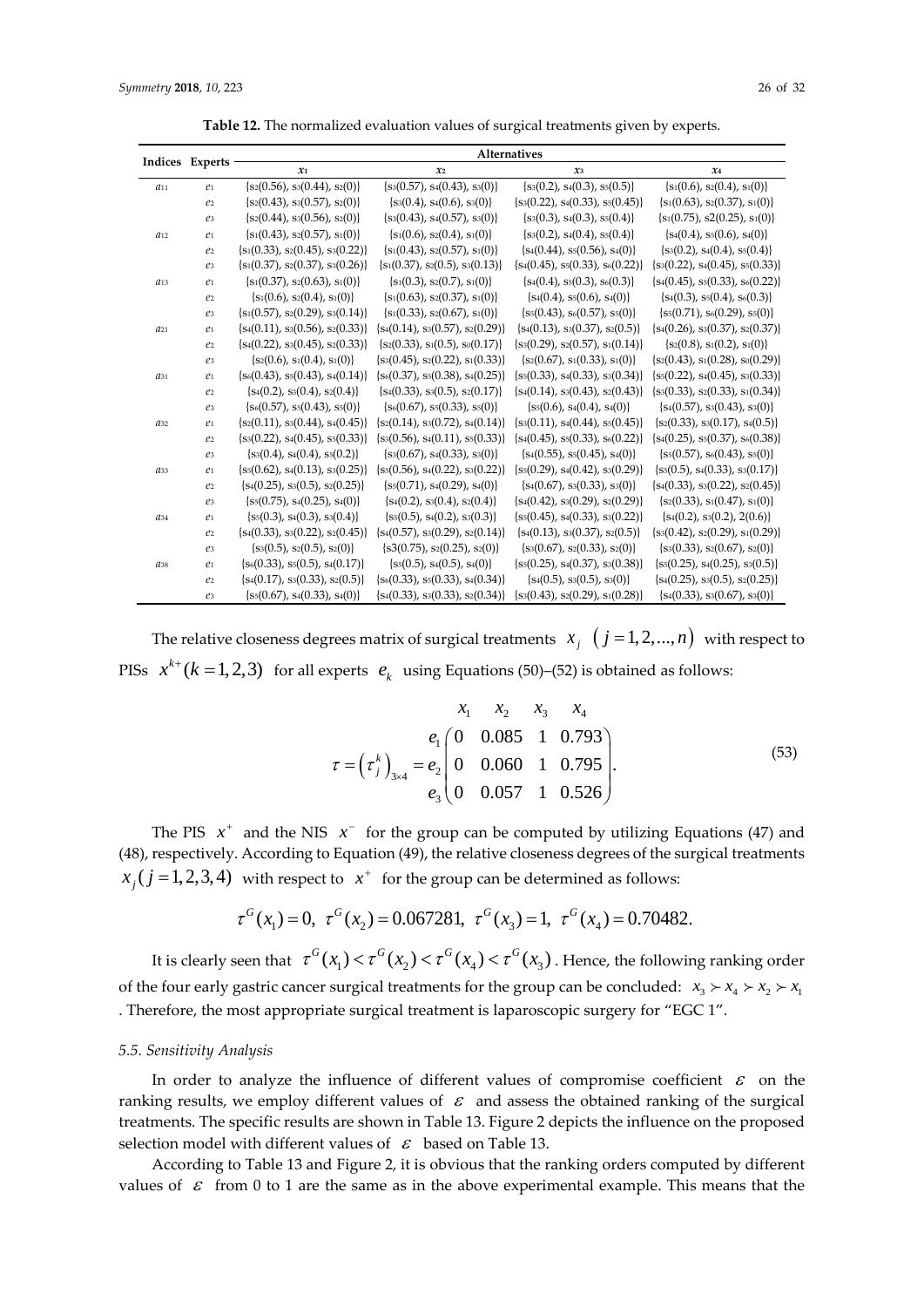ranking results are not sensitive to the values of parameter  $\,\varepsilon$  . That is to say, despite the selection process involving various values of the compromise coefficient  $\varepsilon$ , the final ranking results are consistent.

Furthermore, it is important to point out that the above sensitivity analysis is based on the values of equilibrium coefficient  $\lambda$  . Therefore, we carried on the sensitivity analysis of the entropy weight of the interval-valued indices with parameter  $\lambda$ . The interval-valued indices include blood loss, operating time, number of harvested lymph nodes, hospital stays, and recovery time. We assume  $\varepsilon$  = 0.5, and the sensitivity analysis is carried out through modifying the weighting parameter  $\lambda$ for interval-valued indices and recalculating the ranking results of surgical treatments for different values of  $\lambda$ . As depicted in Table 14 and Figure 3, the ranking orders of surgical treatments according to different values of  $\lambda$  are slightly different. This may lead to different decisions for different patients, but the most appropriate surgical treatment for this patient is also  $x_3$ .

From Tables 13 and 14, the final selection result depends on two factors: compromise coefficient  $\varepsilon$  and equilibrium coefficient  $\lambda$ . As seen in the visualized results shown in Figures 2 and 3, the final selection result of the sensitivity analysis is consistent with the result in our experimental example. So, in other words, although the decision-makers consider different values of compromise coefficient  $\epsilon$  and equilibrium coefficient  $\lambda$ , they all select  $x_3$  as the most appropriate surgical treatment. The two sensitivity analysis results suggest that the ranking results of the proposed model are insensitive to the values of  $\,\varepsilon\,$  and  $\,\lambda\,$  in this example. Thus, to an extent, the robustness of the proposed model is verified.

| Different Values of $\mathcal E$ | The Ranking of Surgical Treatments |                |                |                | <b>Ranking Orders</b>               |
|----------------------------------|------------------------------------|----------------|----------------|----------------|-------------------------------------|
|                                  | $\pmb{x}_1$                        | $\mathbf{x}_2$ | $x_3$          | $\mathcal{X}4$ |                                     |
| $\varepsilon = 0$                | 0                                  | 0.067280513    | $\overline{1}$ | 0.704819514    | $x_1 \prec x_2 \prec x_4 \prec x_3$ |
| $\varepsilon = 0.3$              | $\Omega$                           | 0.067280513    | 1              | 0.704819514    | $x_1 \prec x_2 \prec x_4 \prec x_3$ |
| $\varepsilon = 0.5$              | $\Omega$                           | 0.067280513    | 1              | 0.704819514    | $x_1 \prec x_2 \prec x_4 \prec x_3$ |
| $\varepsilon = 0.7$              | 0                                  | 0.067280513    | $\overline{1}$ | 0.704819514    | $x_1 \prec x_2 \prec x_4 \prec x_3$ |
| $\varepsilon = 1$                | $\Omega$                           | 0.067280513    |                | 0.704819514    | $x_1 \prec x_2 \prec x_4 \prec x_3$ |

**Table 13.** Ranking orders of surgical treatments with different  $\,\varepsilon$  .



**Figure 2.** The radar plot displaying the result of the sensitivity analysis.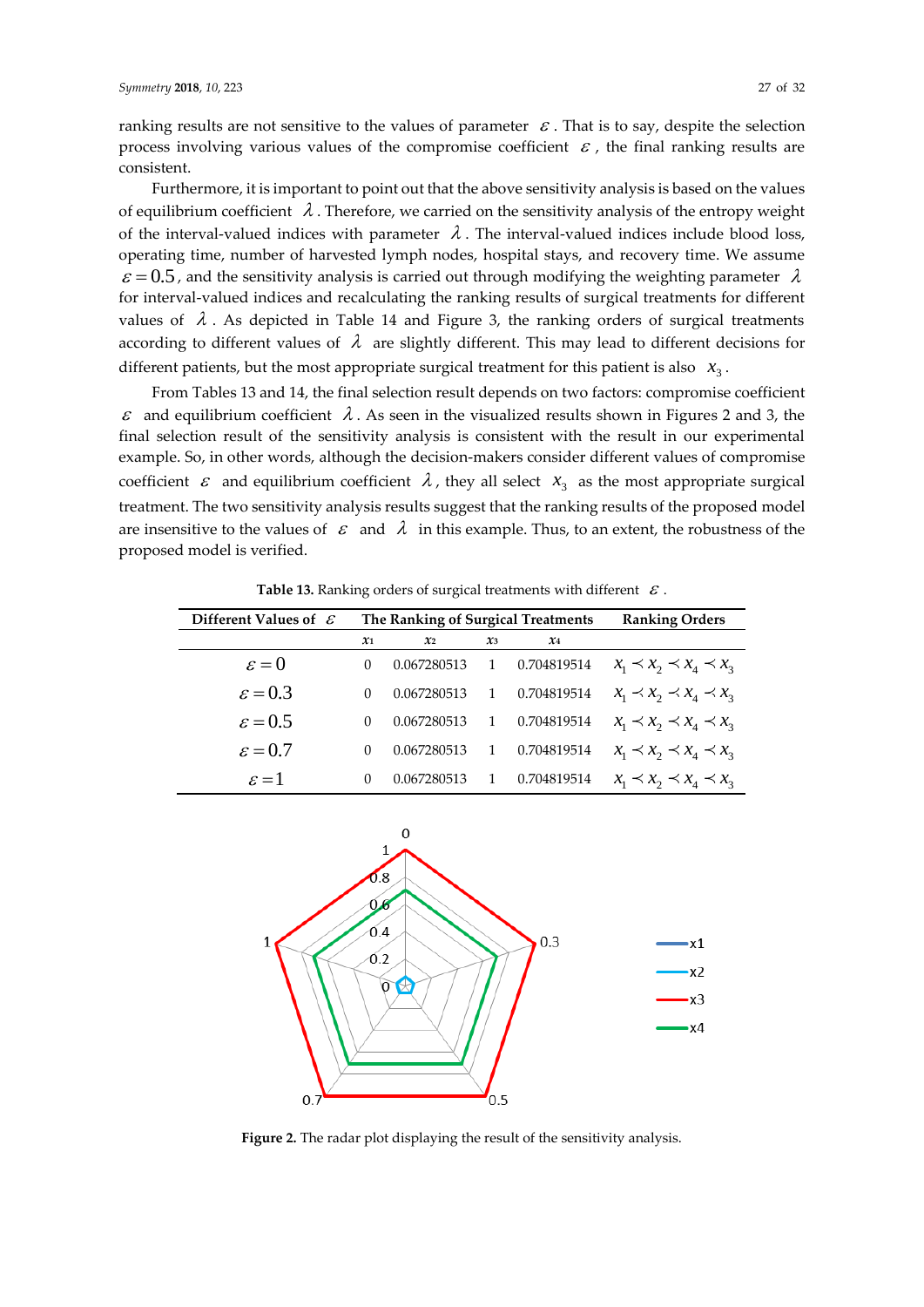

**Figure 3.** The result of the sensitivity analysis with different  $\lambda$  .

|                               | The Ranking of Surgical Treatments |                 |       |             | <b>Ranking Orders</b>               |
|-------------------------------|------------------------------------|-----------------|-------|-------------|-------------------------------------|
| Different Values of $\lambda$ | $\mathfrak{X}1$                    | $\mathfrak{X}2$ | $x_3$ | $x_4$       |                                     |
| $\lambda = 0.2$               | $\Omega$                           | 0.069246088     |       | 0.703826118 | $x_1 \prec x_2 \prec x_4 \prec x_3$ |
| $\lambda = 0.4$               | 0.131619756                        | $\Omega$        |       | 0.804240841 | $x_2 \prec x_1 \prec x_4 \prec x_3$ |
| $\lambda = 0.5$               | $\Omega$                           | 0.067280513     |       | 0.704819514 | $x_1 \prec x_2 \prec x_4 \prec x_3$ |
| $\lambda = 0.6$               | $\Omega$                           | 0.531275419     |       | 0.213842101 | $x_1 \prec x_4 \prec x_2 \prec x_3$ |
| $\lambda = 0.8$               | 0                                  | 0.510492538     |       | 0.219962121 | $x_1 \prec x_4 \prec x_2 \prec x_3$ |

**Table 14.** Ranking orders of surgical treatments with different  $\lambda$ .

#### *5.6. Comparison Analysis*

As described in Section 4, the proposed model can be employed to select the surgical treatment for early gastric cancer for a specific patient considering the patient's conditions, surgical conditions, hospital conditions, and heterogeneous information. In order to verify that the proposed model can be effectively and practically used to distinguish which surgery is most appropriate for specific patients with early gastric cancer, we use the above empirical study to analyze some comparable methods, including heterogeneous TODIM [\[54\]](#page-31-3) and heterogeneous VIKOR (VlseKriterijumska Optimizacija I Kompromisno Resenje) [\[55\]](#page-31-4). Table 15 shows the ranking orders of the four surgical treatments for the early gastric cancer patient as obtained using these methods. From Table 15, the ranking results computed by the proposed hybrid model are the same as those calculated by the heterogeneous TODIM and heterogeneous VIKOR methods. The validity of the proposed model is thus demonstrated. Compared with the extant approaches for the selection of surgical treatment for early gastric cancer patients, the advantages of the proposed model in this study can be summarized as the following:

- (1) The proposed model considers both subjective and objective criteria comprehensively in the index system for early gastric cancer, which combines fuzzy theory with quantitative data analysis. This enables the surgical treatment selection to be solved more realistically.
- (2) The evaluation information is evaluated from medical records, patient's sentiment, and experts based on the patient's conditions, the surgery, and the hospital's medical status, etc., including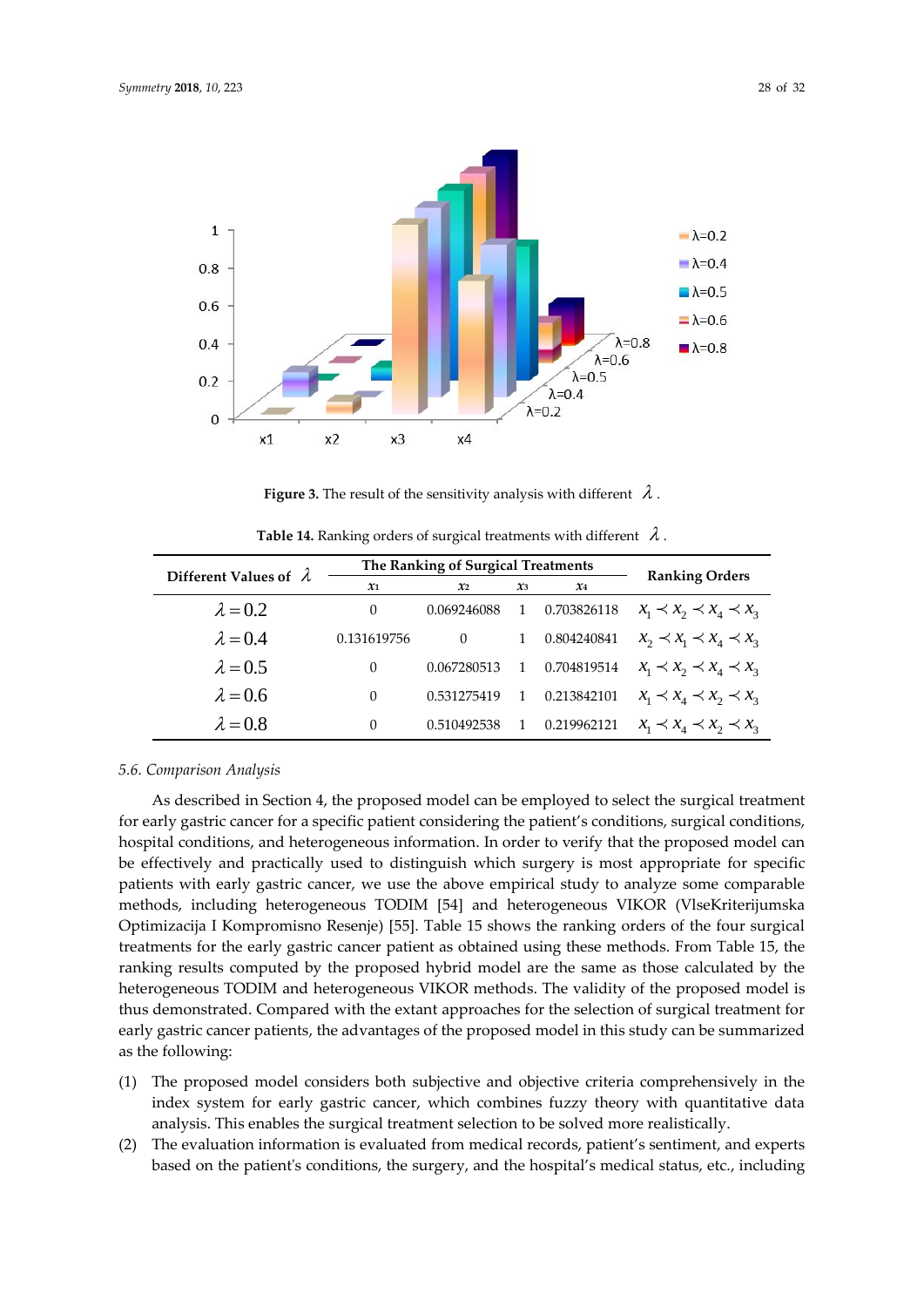crisp numbers, interval numbers, neutrosophic numbers, and probabilistic linguistic term sets; this makes the surgical treatment selection more accurate and reliable.

(3) With the proposed model, the prioritization of alternative surgical treatment methods is determined by using TOPSIS, which is more flexible and simple in solving MGCDM problem [\[18\]](#page-29-12). Thus, the proposed selection model of surgical treatments for early gastric cancer patients can provide the most appropriate surgical treatment reliably.

|                 | Alternatives Heterogeneous TODIM |               |             | <b>Heterogeneous VIKOR</b> |          |         |
|-----------------|----------------------------------|---------------|-------------|----------------------------|----------|---------|
|                 | $\mathcal{E}_{i}$                | Ranking       | $S_i$       | K,                         |          | Ranking |
| $\mathcal{X}_1$ | 0.131573                         | 3             | 0.702564564 | 0.222736429                |          | 4       |
| $x_{2}$         | 0.324262                         | $\mathcal{P}$ | 0.62637026  | 0.216910241                | 0.901839 | 3       |
| $x_{3}$         |                                  |               | 0.240544451 | 0.037226276                | $\Omega$ |         |
| $x_{4}$         | 0                                | 4             | 0.516377929 | 0.138206602                | 0.570677 | 2       |

| Table 15. Ranking comparison. |  |
|-------------------------------|--|
|-------------------------------|--|

## **6. Conclusions and Future Research**

A selection model of surgical treatments for early gastric cancer patients has been developed in this paper, which is helpful to solving the problem of surgical treatment selection in the case of asymmetric information between doctors and patients. Subjective and objective criteria have been employed simultaneously in the early gastric cancer surgery index system combining fuzzy theory with quantitative data analysis. Moreover, heterogeneous information obtained from early gastric cancer cases, the patient's emotional evaluation, and the experts' estimation, such as crisp numbers, interval numbers, neutrosophic numbers, and probabilistic linguistic labels, has been utilized to decrease the information loss. In addition, TOPSIS based on heterogeneous MCGDM has been used to obtain the prioritization of early gastric cancer surgical treatments.

The proposed model has been applied to an empirical study in XiangYa for surgical treatment selection. The study illustrates the process of the model in detail. Furthermore, sensitivity analysis has been carried out and the results verify the robustness of the proposed model. In addition, the comparison results of two comparable methods by using the empirical study indicate the validity and reliability of the proposed model.

In conclusion, this paper not only contributes to the development of theory, but also contributes to practical application. First, this paper utilizes probabilistic linguistic term sets that enrich information types for heterogeneous multicriteria group decision-making. Second, the proposed model improves existing methods in the field of treatment decision-making. Third, the proposed model can be applied to provide rational support to doctors or patients in the process of surgical treatment decision-making. There are several implications for possible directions of further research. First, more information types of surgical treatment selection could be considered in the proposed model in order to adapt to the ever-changing environment in future study. Second, the presented model explores the ranking order of early gastric cancer surgical treatments by the TOPSIS method. Hence, the model can be studied by investigating MULTIMOORA (multi–objective optimization by ratio analysis plus the full multiplicative form) theory because of its simple computation to select surgical treatments for particular patients. Finally, the proposed model can be adapted for surgical treatment selection for some other diseases in future study.

**Author Contributions:** D.-P.L. conceived and wrote the paper. J.-Q.H. collected and analysised data, performed the experiments. P.-F.C. determined the content of the study, and directed the study. J.-Q.W. and H.-Y.Z. discussed the scheme, tested and verified the result.

**Funding:** This work was supported by Key Project of Hunan Social Science Achievement Evaluation Committee (XSP2016040508, XSP18ZD1002), The Human Philosophy Social Science Fund Project (15JD21), and National Natural Science Foundation of China (Nos. 71501192, 71571193).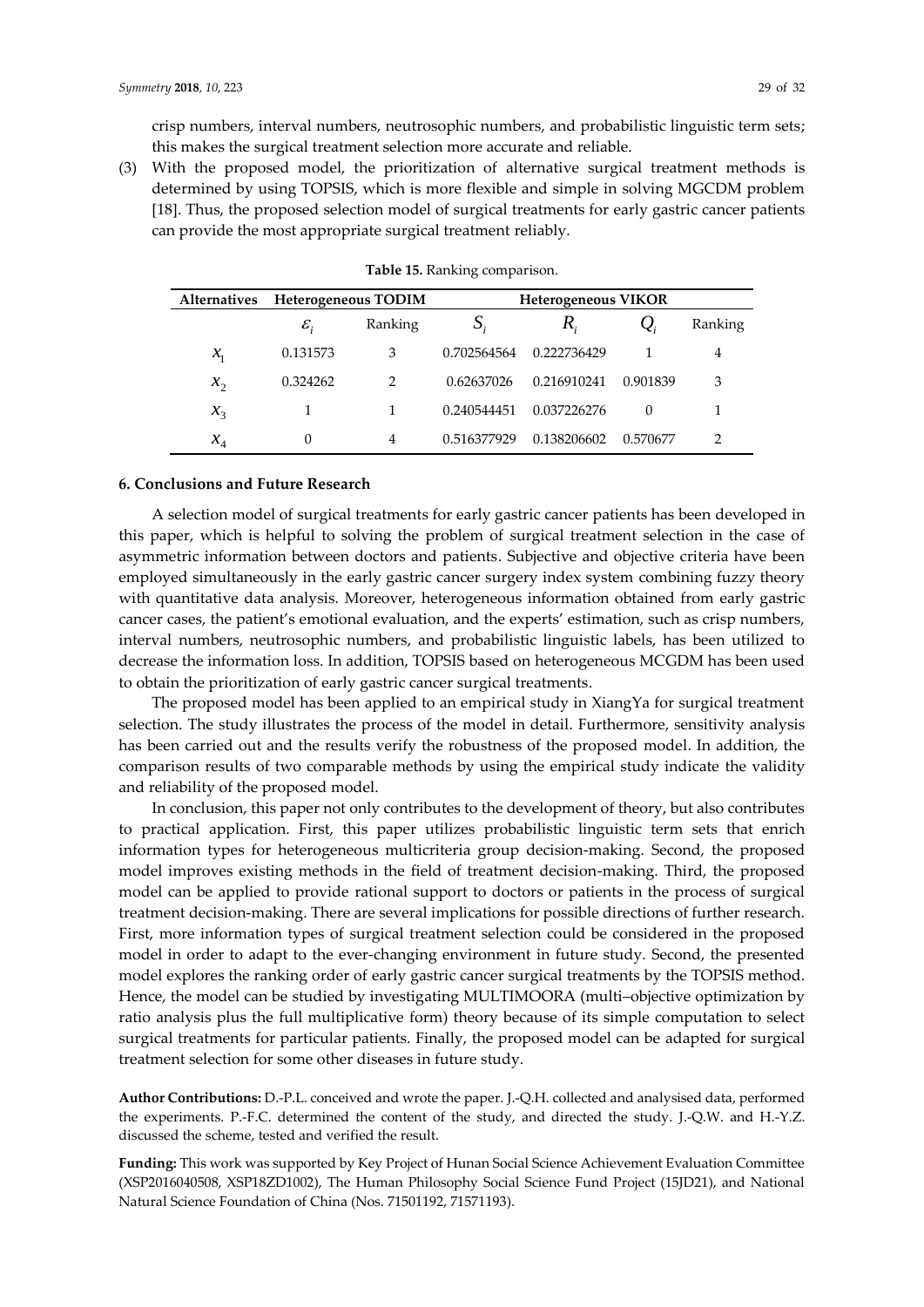**Acknowledgments:** The authors would like to express appreciation to the anonymous reviewers and editors for their very helpful comments on improving the paper, and all the people participated in the survey.

**Conflicts of Interest:** The authors declare no conflict of interest.

## **References**

- <span id="page-29-0"></span>1. Kamangar, F.; Dores, G.M.; Anderson, W.F. Patterns of cancer incidence, mortality, and prevalence across five continents: Defining priorities to reduce cancer disparities in different geographic regions of the world. *J. Clin. Oncol.* **2006**, *24*, 2137–2150.
- <span id="page-29-1"></span>2. Torre, L.A.; Bray, F.; Siegel, R.L.; Ferlay, J.; Lortettieulent, J.; Jemal, A. Global cancer statistics, 2012. *CA Cancer J. Clin.* **2015**, *65*, 87–108.
- <span id="page-29-2"></span>3. Shimizu, S.; Tada, M.; Kawai, K. Early gastric cancer: Its surveillance and natural course. *Endoscopy* **1995**, *27*, 27–31.
- <span id="page-29-3"></span>4. Lim, J.Y. The effect of patient's asymmetric information problem on elderly use of medical care. *Appl. Econ.*  **2007**, *39*, 2133–2142.
- <span id="page-29-4"></span>5. Wu, T.H.; Chen, C.H.; Mao, N.; Lu, S.T. Fishmeal supplier evaluation and selection for aquaculture enterprise sustainability with a fuzzy MCDM approach. *Symmetry* **2017**, *9*, 286.
- <span id="page-29-15"></span>6. Pisanu, A.; Montisci, A.; Piu, S.; Uccheddu, A. Curative surgery for gastric cancer in the elderly: Treatment decisions, surgical morbidity, mortality, prognosis and quality of life. *Tumori* **2007**, *93*, 478–484.
- <span id="page-29-16"></span>7. Lee, J.Y.; Choi, I.J.; Kim, C.G.; Cho, S.J.; Kook, M.C.; Ryu, K.W.; Kim, Y.W. Therapeutic decision-making using endoscopic ultrasonography in endoscopic treatment of early gastric cancer. *Gut Liver* **2016**, *10*, 42–50.
- <span id="page-29-14"></span>8. Noh, S.H.; Hyung, W.J.; Cheong, J.H. Minimally invasive treatment for gastric cancer: Approaches and selection process. *J. Surg. Oncol.* **2005**, *90*, 188–193.
- <span id="page-29-6"></span>9. Chenabc, T.Y. The extended QUALIFLEX method for multiple criteria decision analysis based on interval type-2 fuzzy sets and applications to medical decision making. *Eur. J. Oper. Res.* **2013**, *226*, 615–625.
- <span id="page-29-5"></span>10. Ji, P.; Zhang, H.; Wang, J. Fuzzy decision-making framework for treatment selection based on the combined QUALIFLEX–TODIM method. *Int. J. Syst. Sci.* **2017**, *48*, 3072–3086.
- <span id="page-29-19"></span>11. Kim, S.; Lee, M.; Kim, S.W.; Lee, B.S.; Nam, E.J.; Kim, Y.T. Feasibility and surgical outcomes of laparoscopic metastasectomy in the treatment of ovarian metastases from gastric cancer. *J. Minim. Invasive Gynecol.* **2013**, *21*, 1306–1311.
- <span id="page-29-20"></span>12. Hu, Y.F.; Deng, Z.W.; Liu, H.; Mou, T.Y.; Chen, T.; Lu, X.; Wang, D.; Yu, J.; Li, G.-X. Staging laparoscopy improves treatment decision-making for advanced gastric cancer. *World J. Gastroenterol.* **2016**, *22*, 1859–1868.
- <span id="page-29-7"></span>13. Zhang, H.-Y.; Ji, P.; Wang, J.-Q.; Chen, X.-H. A novel decision support model for satisfactory restaurants utilizing social information: A case study of TripAdvisor.com. *Tour. Manag.* **2017**, *59*, 281–297.
- <span id="page-29-8"></span>14. Rivieccio, U. Neutrosophic logics: Prospects and problems. *Fuzzy Sets Syst.* **2008**, *159*, 1860–1868.
- <span id="page-29-9"></span>15. Pang, Q.; Wang, H.; Xu, Z. Probabilistic Linguistic Term Sets in Multi-Attribute Group Decision Making. *Inf. Sci.* **2016**, *369*, 128–143.
- <span id="page-29-10"></span>16. Shih, H.S.; Shyur, H.J.; Lee, E.S. An extension of TOPSIS for group decision making. *Math. Comput. Model.* **2007**, *45*, 801–813.
- <span id="page-29-11"></span>17. Afshar, A.; Mariño, M.A.; Saadatpour, M.; Afshar, A. Fuzzy TOPSIS multi-criteria decision analysis applied to Karun Reservoirs System. *Water Resour. Manag.* **2011**, *25*, 545–563.
- <span id="page-29-12"></span>18. Lourenzutti, R.; Krohling, R.A. A generalized TOPSIS method for group decision making with heterogeneous information in a dynamic environment. *Inf. Sci.* **2016**, *330*, 1–18.
- <span id="page-29-13"></span>19. Li, D.-F.; Huang, Z.-G.; Chen, G.-H. A systematic approach to heterogeneous multiattribute group decision making. *Comput. Ind. Eng.* **2010**, *59*, 561–572.
- <span id="page-29-17"></span>20. Ma, Y.X.; Wang, J.Q.; Wang, J.; Wu, X.H. An interval neutrosophic linguistic multi-criteria group decisionmaking method and its application in selecting medical treatment options. *Neural Comput. Appl.* **2017**, *28*, 2745–2765.
- <span id="page-29-18"></span>21. Hu, J.; Yang, Y.; Chen, X. A novel TODIM method-based three-way decision model for medical treatment selection. *Int. J. Fuzzy Syst.* **2018**, *20*, 1240–1255.
- <span id="page-29-21"></span>22. Wang, J.; Wang, J.-Q.; Tian, Z.-P.; Zhao, D.-Y. A multihesitant fuzzy linguistic multicriteria decision-making approach for logistics outsourcing with incomplete weight information. *Int. Trans. Oper. Res.* **2018**, *25*, 831– 856.
- <span id="page-29-22"></span>23. Zhao, X.; Hwang, B.-G.; Gao, Y. A fuzzy synthetic evaluation approach for risk assessment: A case of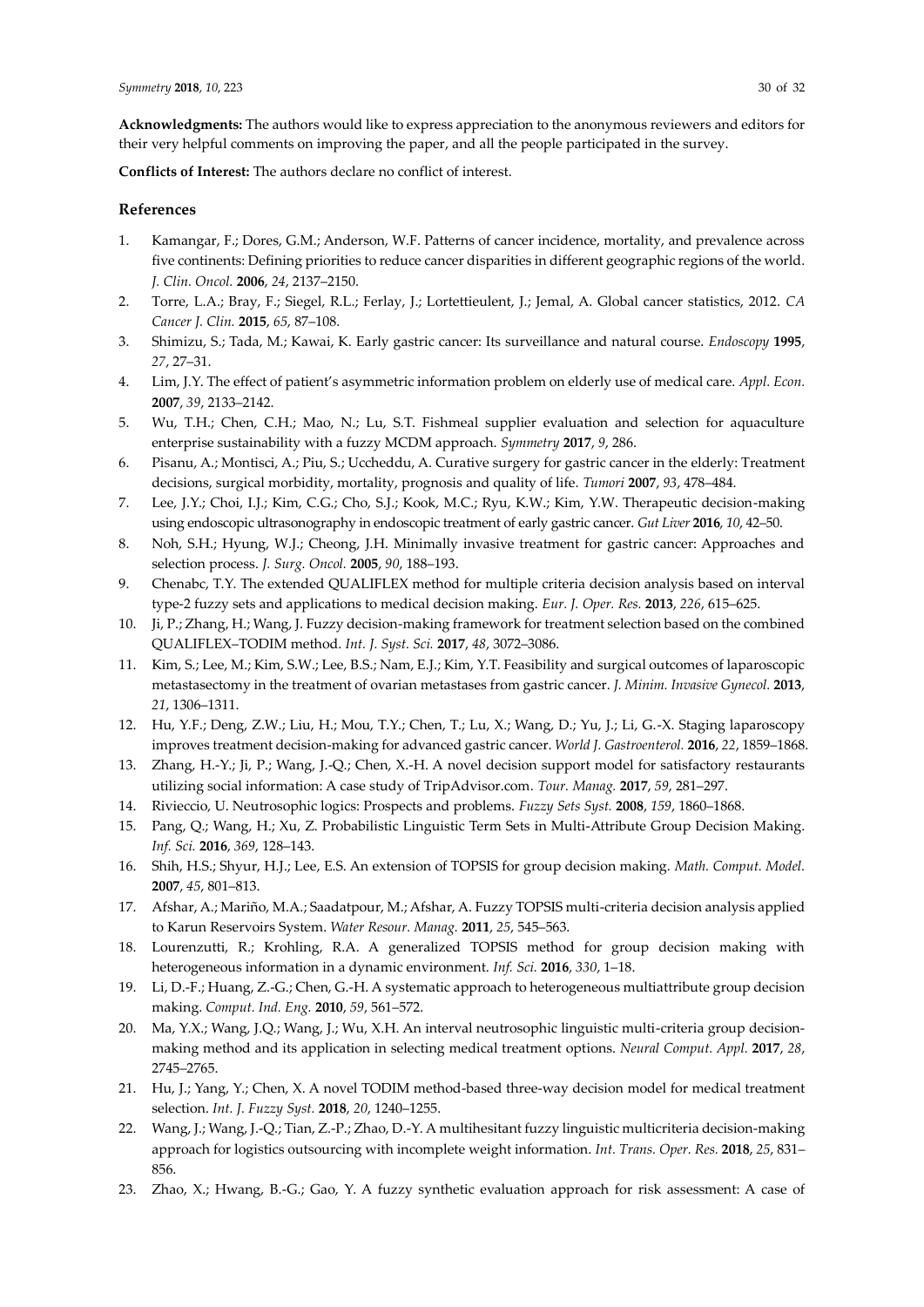- <span id="page-30-0"></span>24. Mangla, S.K.; Kumar, P.; Barua, M.K. Risk analysis in green supply chain using fuzzy AHP approach: A case study. *Resour. Conserv. Recycl.* **2015**, *104*, 375–390.
- 25. Rezaei, J. Best-worst multi-criteria decision-making method. *Omega* **2015**, *53*, 49–57.
- 26. You, X.; Chen, T.; Yang, Q. Approach to multi-criteria group decision-making problems based on the bestworst-method and ELECTRE method. *Symmetry* **2016**, *8*, 95.
- <span id="page-30-1"></span>27. Tian, Z.-P.; Wang, J.-Q.; Zhang, H.-Y. An integrated approach for failure mode and effects analysis based on fuzzy best-worst, relative entropy and VIKOR methods. *Appl. Soft Comput.* **2018**, doi:10.1016/j.asoc.2018.03.037.
- <span id="page-30-2"></span>28. Ali, M.; Minh, N.V.; Le, H.S. A neutrosophic recommender system for medical diagnosis based on algebraic neutrosophic measures. *Appl. Soft Comput.* **2017**, doi:10.1016/j.asoc.2017.10.012.
- <span id="page-30-3"></span>29. Zhai, Y.; Xu, Z.; Liao, H. Probabilistic linguistic vector-term set and its application in group decision making with multi-granular linguistic information. *Appl. Soft Comput.* **2016**, *49*, 801–816.
- <span id="page-30-4"></span>30. Tsaur, R.C. Decision risk analysis for an interval TOPSIS method. *Appl. Math. Comput.* **2011**, *218*, 4295–4304.
- <span id="page-30-5"></span>31. Liu, H.-W. Ranking fuzzy numbers based on a distance measure. *J. Shandong Uuiv.* **2004**, *39*, 30–36.
- <span id="page-30-6"></span>32. Dymova, L.; Sevastjanov, P.; Tikhonenko, A. A direct interval extension of TOPSIS method. *Expert Syst. Appl.* **2013**, *40*, 4841–4847.
- 33. Wang, H.; Smarandache, F.; Zhang, Y.-Q.; Sunderraman, R. Interval neutrosophic sets and logic: Theory and applications in computing. *Comput. Sci.* **2005**, *65*, 87.
- 34. Wu, X.-H.; Wang, J.-Q.; Peng, J.J.; Qian, J. A novel group decision-making method with probability hesitant interval neutrosphic set and its application in middle level manager's selection. *Int. J. Uncertain. Quantif.* **2018**, *8*, 291–319.
- <span id="page-30-7"></span>35. Wang, H.; Smarandache, F.; Zhang, Y.; Sunderraman, R. Single valued neutrosophic sets. *Multispace Multistruct.***2012**, *4*, 410–413.
- <span id="page-30-8"></span>36. Majumdar, P.; Samanta, S. On similarity and entropy of neutrosophic sets. *J. Intell. Fuzzy Syst.* **2014**, *26*, 1245–1252.
- <span id="page-30-9"></span>37. Huang, H.L. New distance measure of single-valued neutrosophic sets and its application. *Int. J. Intell. Syst.* **2016**, *31*, 1021–1032.
- <span id="page-30-10"></span>38. Tan, R.; Zhang, W.; Chen, L. Study on emergency group decision making method based on VIKOR with single valued neutrosophic sets. *J. Saf. Sci. Technol.* **2017**, *13*, 79–84.
- <span id="page-30-11"></span>39. Ye, J. A multicriteria decision-making method using aggregation operators for simplified neutrosophic sets. *J. Intell. Fuzzy Syst.* **2014**, *26*, 2459–2466.
- 40. Wei, G.-W. Some generalized aggregating operators with linguistic information and their application to multiple attribute group decision making. *Comput. Ind. Eng.* **2011**, *61*, 32–38.
- 41. Nie, R.-X.; Tian, Z.-P.; Wang, X.-K.; Wang, J.-Q.; Wang, T.-L. Risk evaluation by FMEA of supercritical water gasification system using multi-granular linguistic distribution assessment. *Knowl. Based Syst.* **2018**, doi:10.1016/j.knosys.2018.05.030.
- <span id="page-30-12"></span>42. Herrera, F.; Herrera-Viedma, E.; Verdegay, J.L. A sequential selection process in group decision making with a linguistic assessment approach. *Inf. Sci.* **1995**, *85*, 223–239.
- <span id="page-30-13"></span>43. Liu, P.; You, X. Probabilistic linguistic TODIM approach for multiple attribute decision-making. *Granul. Comput.* **2017**, *2*, 333–342.
- <span id="page-30-14"></span>44. Gao, J.; Yi, R. Cloud generalized power ordered weighted average operator and its application to linguistic group decision-making. *Symmetry* **2017**, *9*, 156.
- <span id="page-30-15"></span>45. Rezaei, J. Best-worst multi-criteria decision-making method: Some properties and a linear model. *Omega* **2016**, *64*, 126–130.
- <span id="page-30-16"></span>46. Feng, X.Q. Method for interval multi-attribute decision making based on entropy. *Comput. Eng. Appl.* **2010**, *46*, 236–238.
- <span id="page-30-17"></span>47. Peng, J.J.; Wang, J.Q.; Zhang, H.Y.; Chen, X.H. An outranking approach for multi-criteria decision-making problems with simplified neutrosophic sets. *Appl. Soft Comput.* **2014**, *25*, 236–246.
- <span id="page-30-18"></span>48. Wei, H. A Study on multi-index evaluation model based on synthetic weighting for the problem of technology innovation capability of enterprises. In Proceedings of the International Conference on Wireless Communications, Networking and Mobile Computing, Shanghai, China, 21–25 September 2007; pp. 5823– 5826.
- <span id="page-30-19"></span>49. Hwang, C.L.; Yoon, K.P. *Multiple Attributes Decision Making: Methods and Applications*; Springer: New York,